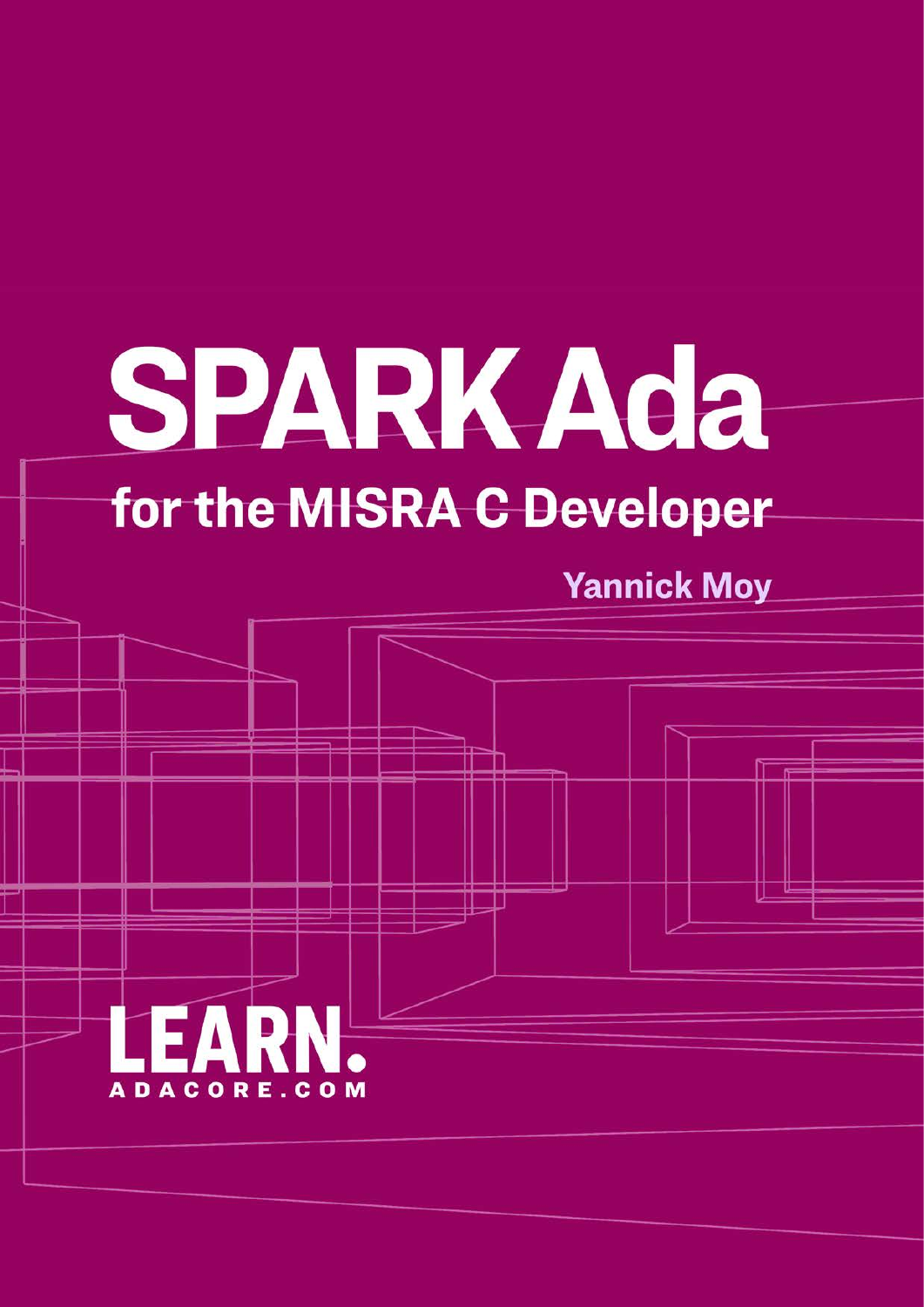

# **SPARK for the MISRA-C Developer** *Release 2022-06*

**Yannick Moy**

**Jun 24, 2022**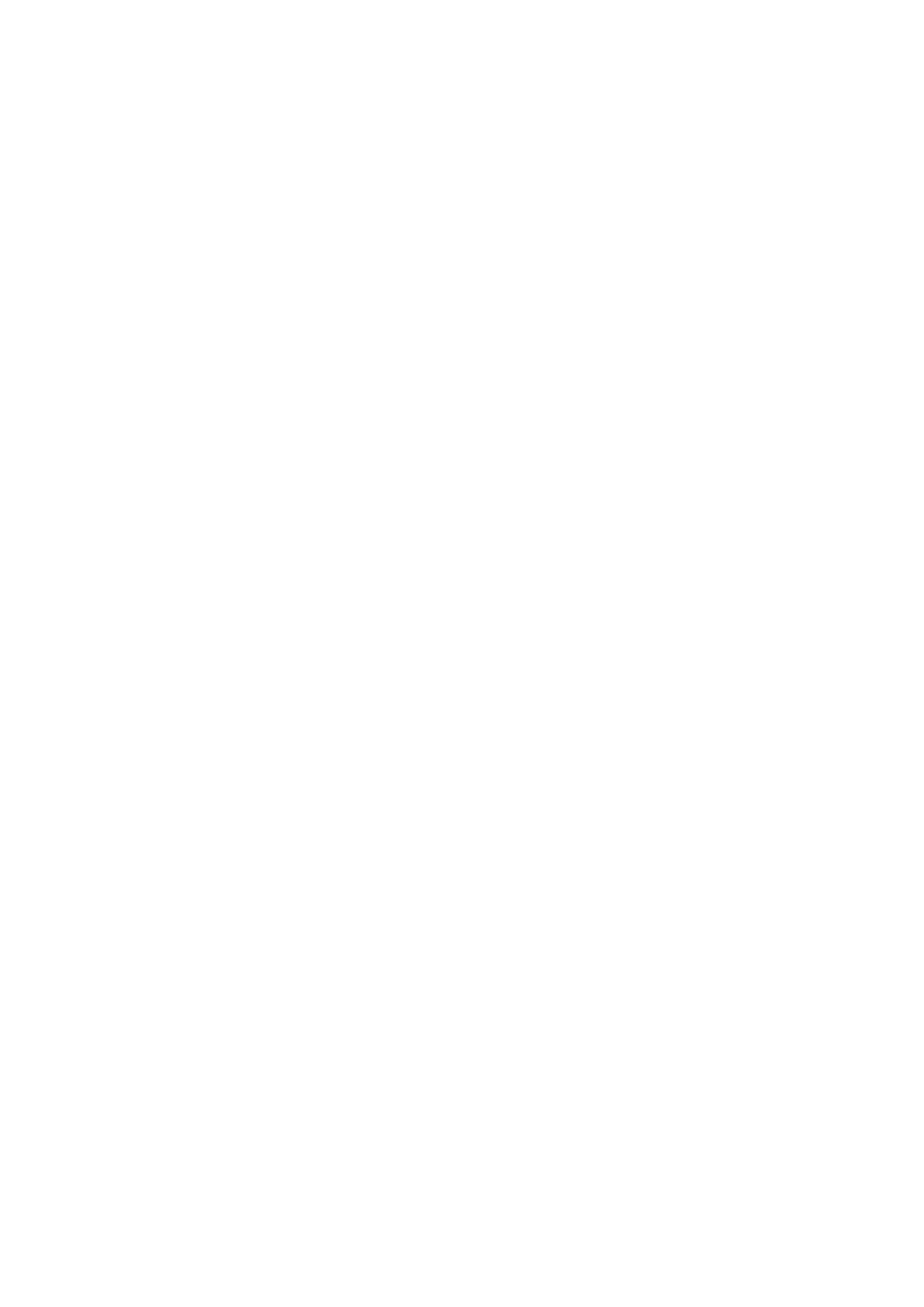# **CONTENTS:**

| 1            | <b>Preface</b><br>3                                                                                                                                       |
|--------------|-----------------------------------------------------------------------------------------------------------------------------------------------------------|
| $\mathbf{2}$ | 5<br><b>Enforcing Basic Program Consistency</b><br>5<br>2.1<br>2.2<br>2.3                                                                                 |
| 3            | <b>Enforcing Basic Syntactic Guarantees</b><br>13<br>3.1<br>3.2<br>3.2.1<br>3.2.2<br>3.3                                                                  |
|              | 3.3.1<br>3.3.2<br>3.3.3<br>3.3.4                                                                                                                          |
|              | 23<br><b>4 Enforcing Strong Typing</b><br>4.1<br>4.1.1<br>4.1.2<br>4.1.3<br>4.1.4<br>4.2<br>4.2.1<br>4.2.1.1 Arithmetic Operations on Arithmetic Types 31 |
|              | 4.2.1.3 Bitwise Operations on Unsigned Integers 33<br>4.2.2<br>4.2.3                                                                                      |
|              | 39<br><b>5 Initializing Data Before Use</b><br>5.1<br>5.2<br>Detecting Partial or Redundant Initialization of Arrays and Structures 44                    |
|              | 47<br><b>6</b> Controlling Side Effects<br>6.1<br>6.2<br>6.3                                                                                              |
| 7            | <b>Detecting Undefined Behavior</b><br>53<br>7.1<br>7.2                                                                                                   |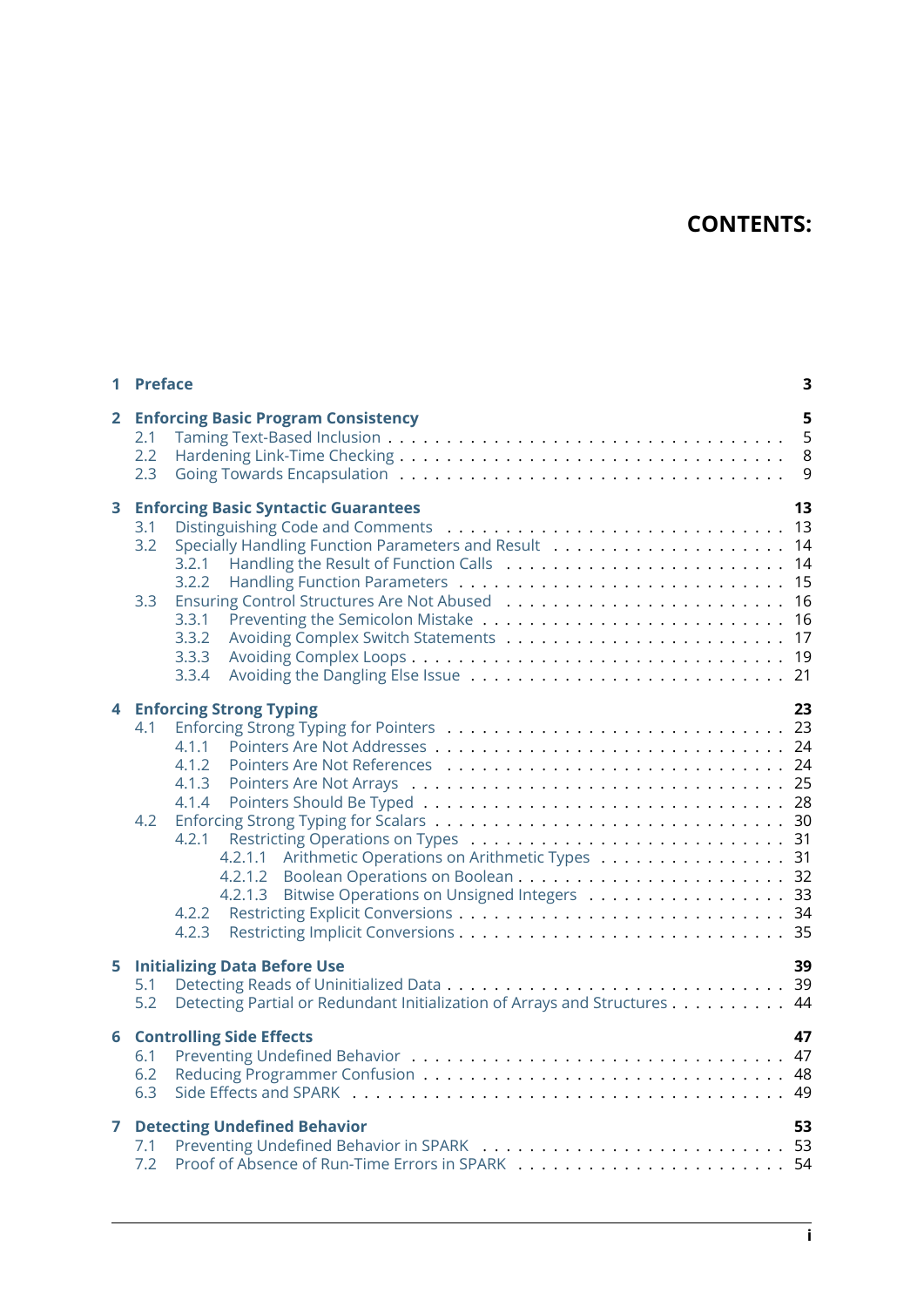| 8 Detecting Unreachable Code and Dead Code | 57 |
|--------------------------------------------|----|
| 9 Conclusion                               | 59 |
| <b>10 References</b>                       | 61 |
|                                            |    |
|                                            |    |
|                                            |    |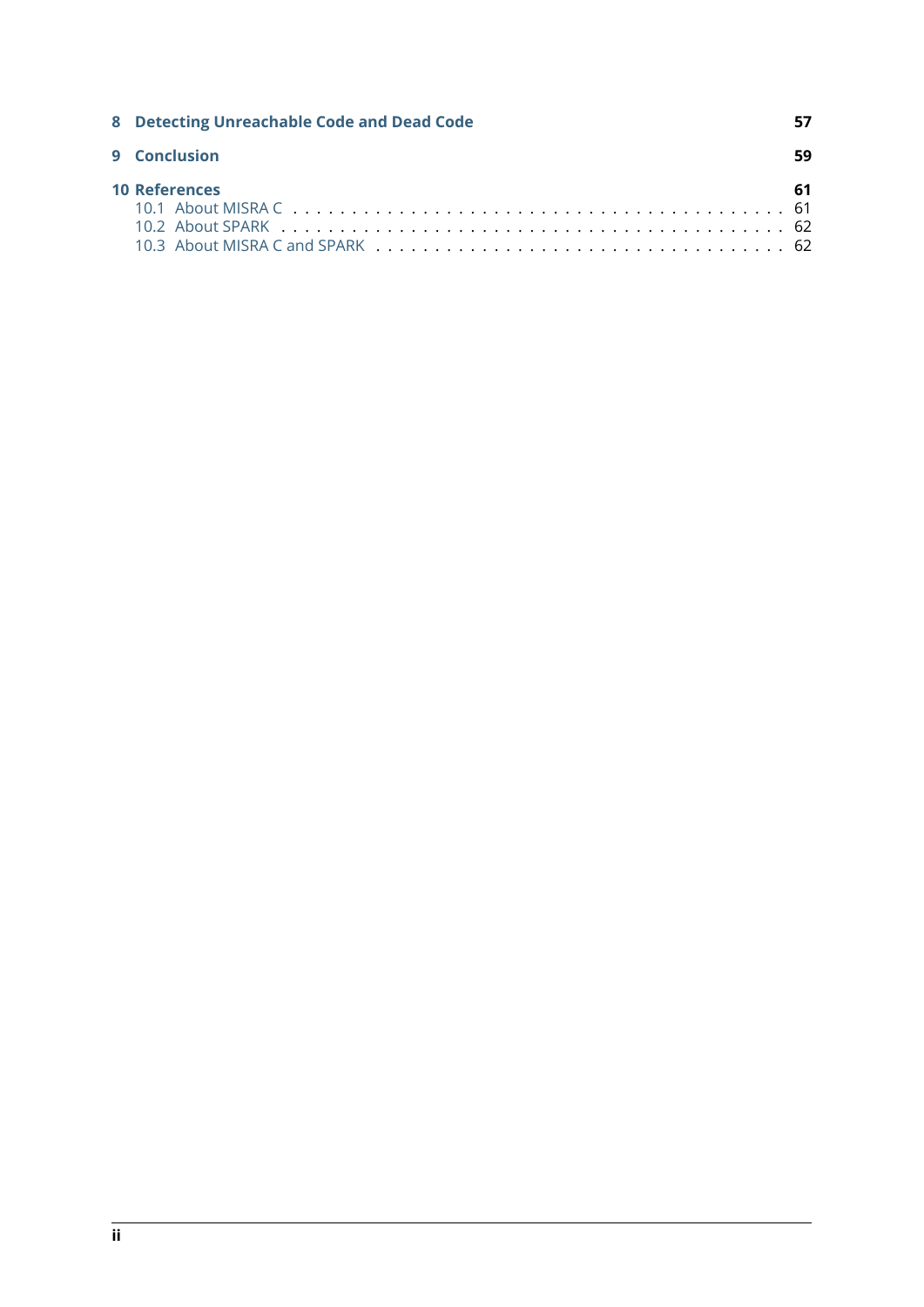### Copyright © 2018 – 2022, AdaCore

This book is published under a CC BY-SA license, which means that you can copy, redistribute, remix, transform, and build upon the content for any purpose, even commercially, as long as you give appropriate credit, provide a link to the license, and indicate if changes were made. If you remix, transform, or build upon the material, you must distribute your contributions under the same license as the original. You can find license details on this page<sup>1</sup>



This book presents the SPARK technology — the SPARK subset of Ada and its supporting static analysis tools — through an example-driven comparison with the rules in the widely known MISRA C subset of the C language.

This document was prepared by Yannick Moy, with contributions and review from Ben Brosgol.

<sup>1</sup> http://creativecommons.org/licenses/by-sa/4.0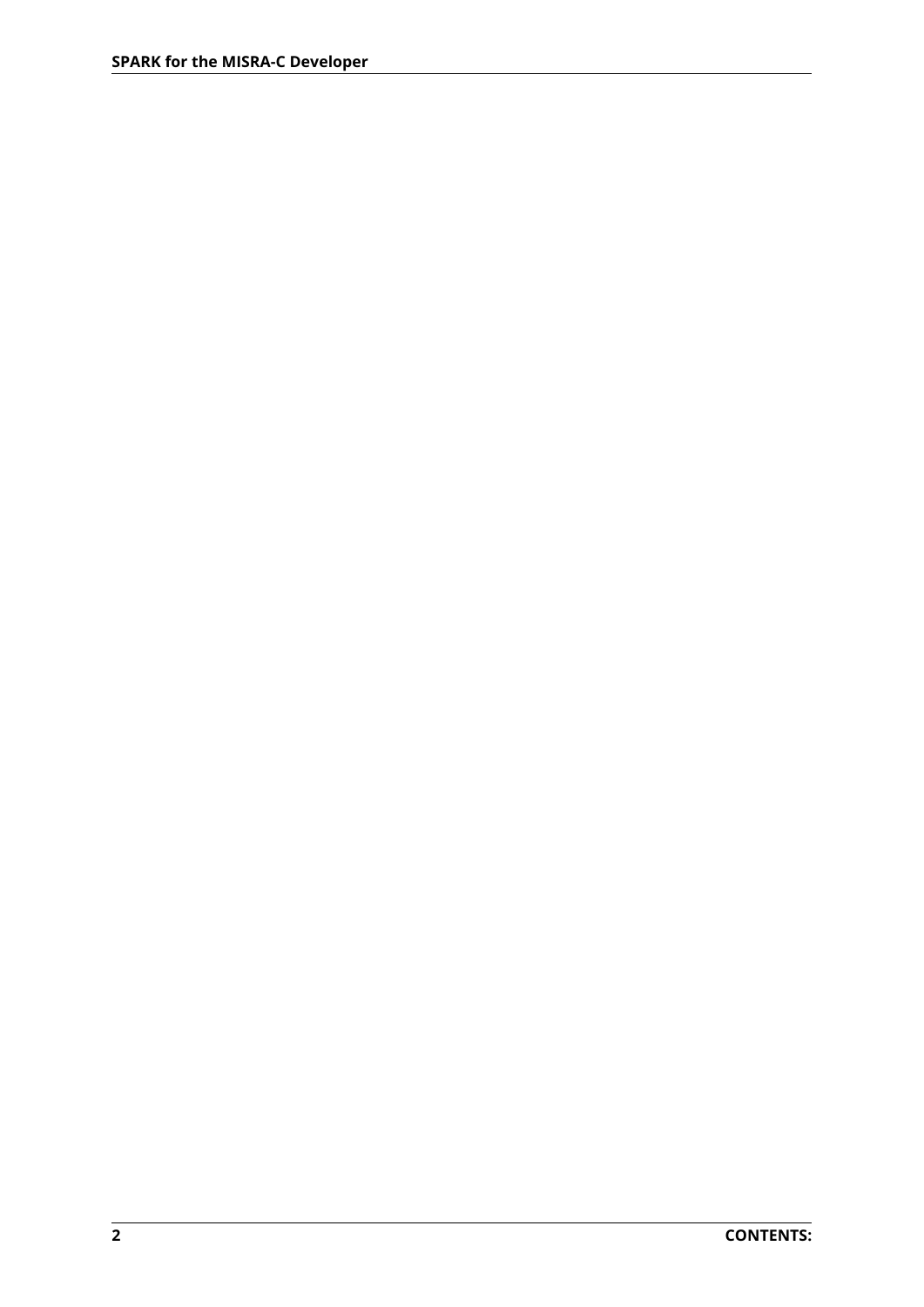**ONE**

# **PREFACE**

<span id="page-7-0"></span>MISRA C appeared in 1998 as a coding standard for C; it focused on avoiding error-prone programming features of the C programming language rather than on enforcing a particular programming style. A study of coding standards for C by <code>Les</code> <code>Hatton $^2$  found that, compared to ten typical coding  $\,$ </code> standards for C, MISRA C was the only one to focus exclusively on error avoidance rather than style enforcement, and by a very large margin.

The popularity of the C programming language, as w[e](#page-7-1)ll as its many traps and pitfalls, have led to the huge success of MISRA C in domains [where C is u](https://www.leshatton.org/Documents/MISRAC.pdf)sed for high-integrity sofware. This success has driven tool vendors to propose many competing implementations of MISRA C checkers<sup>3</sup>. Tools compete in particular on the coverage of MISRA C guidelines that they help enforce, as it is impossible to enforce the 16 directives and 143 rules (collectively referred to as guidelines) of MISRA C.

The 16 directives are broad guideli[nes, and it is not possible to define compliance in a uniq](https://en.wikipedia.org/wiki/MISRA_C)[u](#page-7-2)e and automated way. For example, *"all code should be traceable to documented requirements"* (Directive 3.1). Thus no tool is expected to enforce directives, as the MISRA C:2012 states in introduction to the guidelines: *"different tools may place widely different interpretations on what constitutes a noncompliance."*

The 143 rules on the contrary are completely and precisely defined, and *"static analysis tools should be capable of checking compliance with rules"*. But the same sentence continues with *"subject to the limitations described in Section 6.5"*, which addresses "decidability of rules". It turns out that 27 rules out of 143 are not decidable, so no tool can always detect all violations of these rules without at the same time reporting "false alarms" on code that does not constitute a violation.

An example of an undecidable rule is rule 1.3: *"There shall be no occurrence of undefined or critical unspecified behaviour."* Appendix H of MISRA:C 2012 lists hundreds of cases of undefined and critical unspecified behavior in the C programming language standard, a majority of which are not individually decidable. For the most part, MISRA C checkers ignore undecidable rules such as rule 1.3 and instead focus on the 116 rules for which detection of violations can be automated. It is telling in that respect that the MISRA C:2012 document and its accompanying set of examples (which can be downloaded from the MISRA website $^4$ ) does not provide any example for rule 1.3.

However, violations of undecidable rules such as rule 1.3 are known to have dramatic impact on software quality. Violations of rule 1.3 in particular are commonly amplified by compilers using the permission in the C standard to op[ti](#page-7-3)mize aggressively without looking at the consequences for programs with unde[fined or critical](https://www.misra.org.uk) unspecified behavior. It would be valid to ignore these rules if violations did not occur in practice, but on the contrary even experienced programmers write C code with undefined or critical unspecified behavior. An example comes from the MISRA C Committee itself in its "Appendix I: Example deviation record" of the MISRA C:2012 document,  $\epsilon$ repeated in "Appendix A: Example deviation record" of the MISRA C: Compliance 2016 document $^5$ , where the following code is proposed as a deviation of rule 10.6 *"The value of a composite expression shall not be assigned to an object with wider essential type"*:

<sup>2</sup> https://www.leshatton.org/Documents/MISRAC.pdf

<sup>3</sup> https://en.wikipedia.org/wiki/MISRA\_C

<sup>4</sup> https://www.misra.org.uk

<span id="page-7-3"></span><span id="page-7-2"></span><span id="page-7-1"></span><sup>5</sup> https://www.misra.org.uk/LinkClick.aspx?fileticket=w\_Syhpkf7xA%3d&tabid=57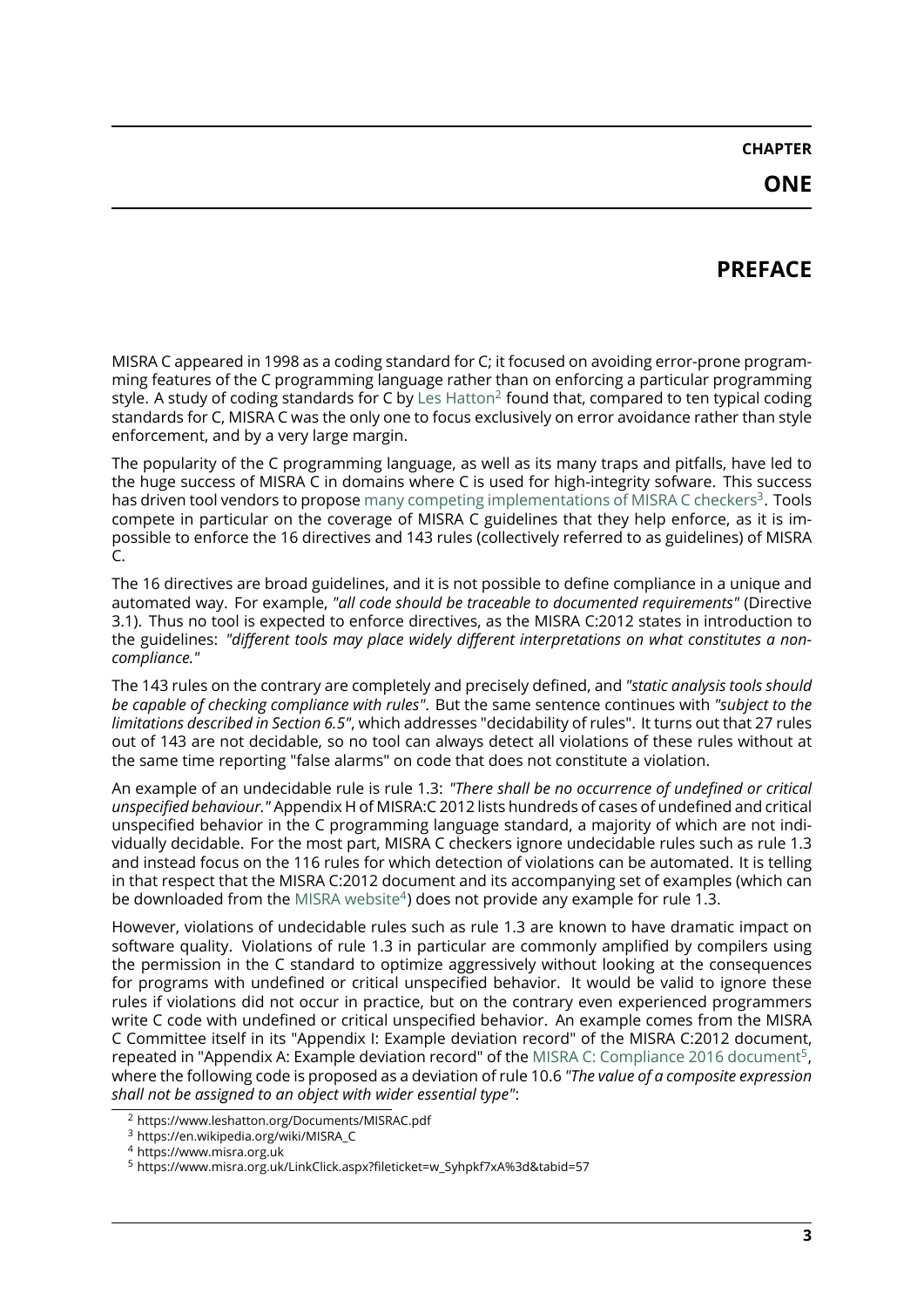### **uint32 t** prod = qty  $*$  time step;

Here, the multiplication of two unsigned 16-bit values and assignment of the result to an unsigned 32-bit variable constitutes a violation of the aforementioned rule, which gets justified for efficiency reasons. What the authors seem to have missed is that the multiplication is then performed with the signed integer type **int** instead of the target unsigned type **uint32\_t**. Thus the multiplication of two unsigned 16-bit values may lead to an overflow of the 32-bit intermediate signed result, which is an occurrence of an undefined behavior. In such a case, a compiler is free to assume that the value of prod cannot exceed  $2^{31}$  - 1 (the maximal value of a signed 32-bit integer) as otherwise an undefined behavior would have been triggered. For example, the undefined behavior with values 65535 for qty and time step is reported when running the code compiled by either the GCC or LLVM compiler with option -fsanitize=undefined.

The MISRA C checkers that detect violations of undecidable rules are either unsound tools that can detect only some of the violations, or sound tools that guarantee to detect all such violations at the cost of possibly many false reports of violations. This is a direct consequence of undecidability. However, static analysis technology is available that can achieve soundness without inundating users with false alarms. One example is the SPARK toolset developed by AdaCore, Altran and Inria, which is based on four principles:

- The base language Ada provides a solid foundation for static analysis through a well-defined language standard, strong typing and rich specification features.
- The SPARK subset of Ada restricts the base language in essential ways to support static analysis, by controlling sources of ambiguity such as side-effects and aliasing.
- The static analysis tools work mostly at the granularity of an individual function, making the analysis more precise and minimizing the possibility of false alarms.
- The static analysis tools are interactive, allowing users to guide the analysis if necessary or desired.

In this document, we show how SPARK can be used to achieve high code quality with guarantees that go beyond what would be feasible with MISRA C.

An on-line and interactive version of this document is available at AdaCore's learn.adacore.com site $^6$ .

<sup>&</sup>lt;sup>6</sup> https://learn.adacore.com/courses/SPARK\_for\_the\_MISRA\_C\_Developer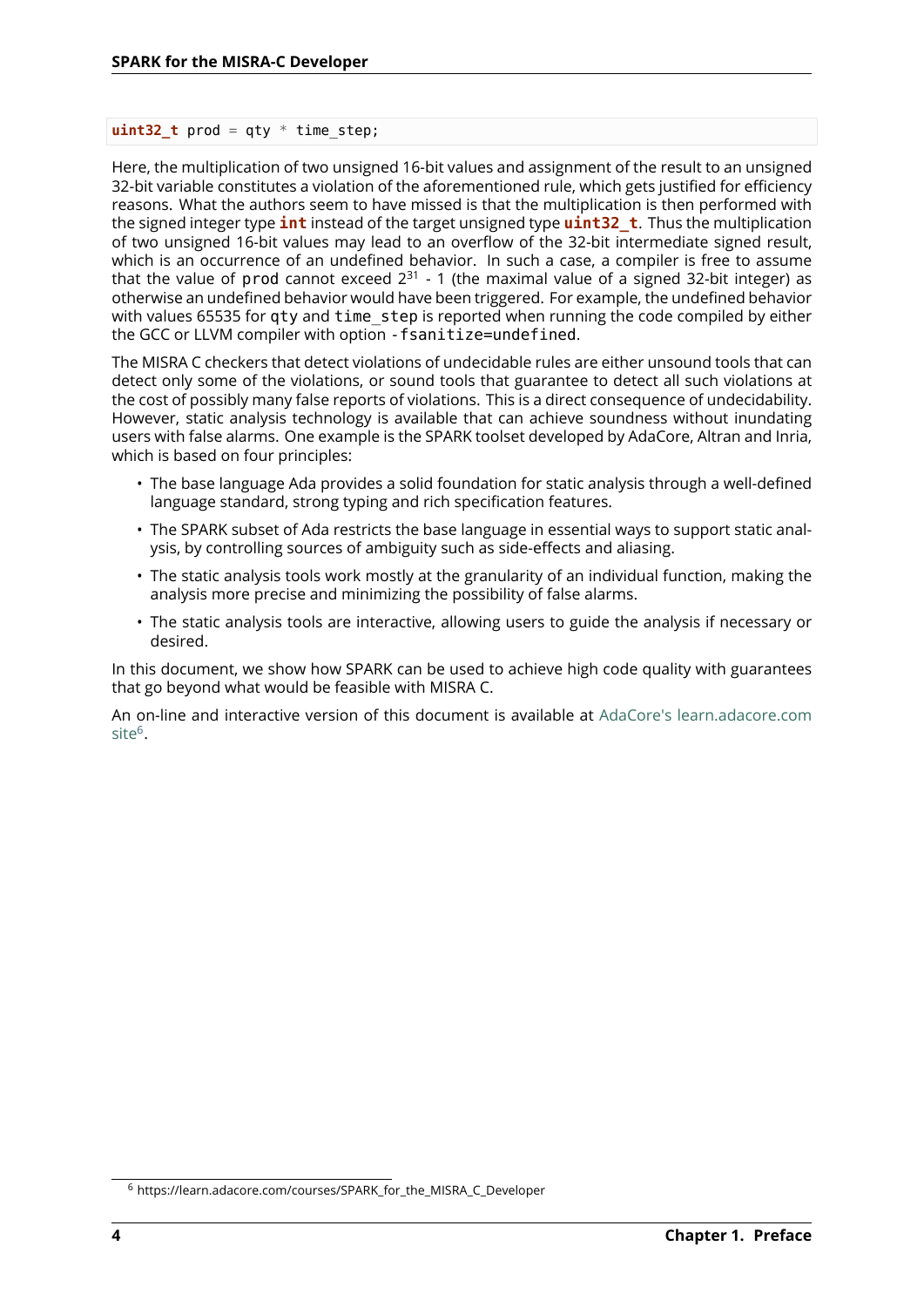# **ENFORCING BASIC PROGRAM CONSISTENCY**

<span id="page-9-0"></span>Many consistency properties that are taken for granted in other languages are not enforced in C. The basic property that all uses of a variable or function are consistent with its type is not enforced by the language and is also very difficult to enforce by a tool. Three features of C contribute to that situation:

- the textual-based inclusion of files means that every included declaration is subject to a possibly different reinterpretation depending on context.
- the lack of consistency requirements across translation units means that type inconsistencies can only be detected at link time, something linkers are ill-equipped to do.
- the default of making a declaration externally visible means that declarations that should be local will be visible to the rest of the program, increasing the chances for inconsistencies.

MISRA C contains guidelines on all three fronts to enforce basic program consistency.

# <span id="page-9-1"></span>**2.1 Taming Text-Based Inclusion**

The text-based inclusion of files is one of the dated idiosyncracies of the C programming language that was inherited by C++ and that is known to cause quality problems, especially during maintenance. Although multiple inclusion of a file in the same translation unit can be used to emulate template programming, it is generally undesirable. Indeed, MISRA C defines Directive 4.10 precisely to forbid it for header files: *"Precautions shall be taken in order to prevent the contents of a header file being included more than once"*.

The subsequent section on "Preprocessing Directives" contains 14 rules restricting the use of textbased inclusion through preprocessing. Among other things these rules forbid the use of the *#undef* directive (which works around conflicts in macro definitions introduced by text-based inclusion) and enforces the well-known practice of enclosing macro arguments in parentheses (to avoid syntactic reinterpretations in the context of the macro use).

SPARK (and more generally Ada) does not suffer from these problems, as it relies on semantic inclusion of context instead of textual inclusion of content, using **with** clauses:

Listing 1: hello\_world.adb

```
1 with Ada.Text_IO;
2
3 procedure Hello_World is
4 begin
5 Ada.Text IO.Put Line ("hello, world!");
  end Hello World;
```
### **Runtime output**

hello, world!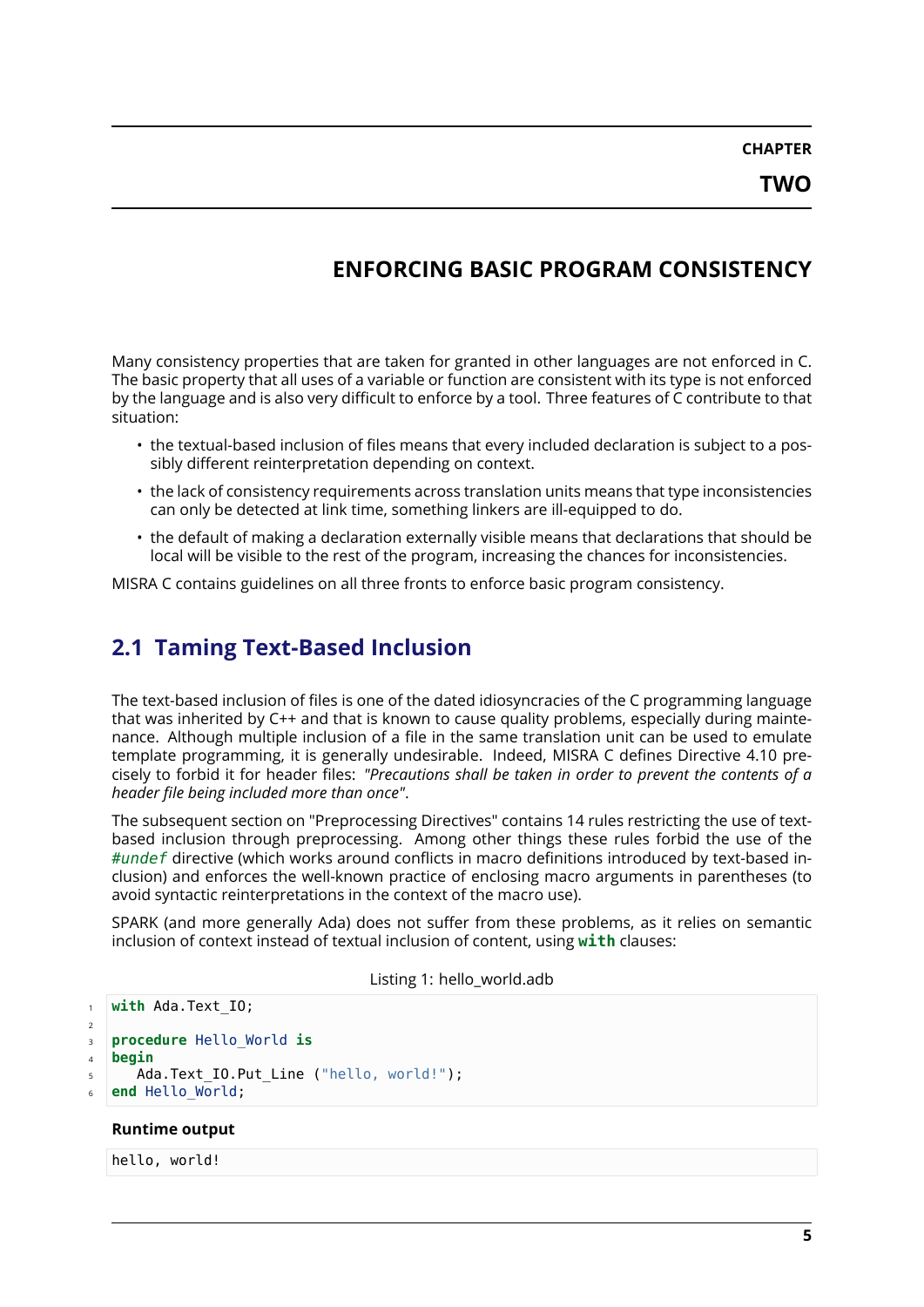Note that **with** clauses are only allowed at the beginning of files; the compiler issues an error if they are used elsewhere:

```
Listing 2: hello_world.adb
```

```
1 procedure Hello_World is
2 with Ada.Text_IO; -- Illegal
3 begin
4 Ada.Text IO.Put Line ("hello, world!");
  end Hello World;
```
Importing a unit (i.e., specifying it in a **with** clause) multiple times is harmless, as it is equivalent to importing it once, but a compiler warning lets us know about the redundancy:

Listing 3: hello\_world.adb

```
1 with Ada.Text_IO;
2 with Ada.Text_IO; -- Legal but useless
\overline{3}4 procedure Hello_World is
5 begin
6 Ada.Text IO.Put Line ("hello, world!");
7 end Hello_World;
```
### **Build output**

hello world.adb:2:06: warning: redundant with clause [-gnatwr]

### **Runtime output**

hello, world!

The order in which units are imported is irrelevant. All orders are valid and have the same semantics.

No conflict arises from importing multiple units, even if the same name is defined in several, since each unit serves as namespace for the entities which it defines. So we can define our own version of Put Line in some Helper unit and import it together with the standard version defined in Ada.Text\_IO:

Listing 4: helper.ads

```
1 package Helper is
2 procedure Put_Line (S : String);
3 end Helper;
```
Listing 5: helper.adb

```
1 with Ada.Text_IO;
\overline{2}3 package body Helper is
4 procedure Put_Line (S : String) is
5 begin
6 Ada.Text IO.Put Line ("Start helper version");
7 Ada.Text IO.Put Line (S):
8 Ada.Text IO.Put Line ("End helper version");
9 end Put Line;
10 end Helper;
```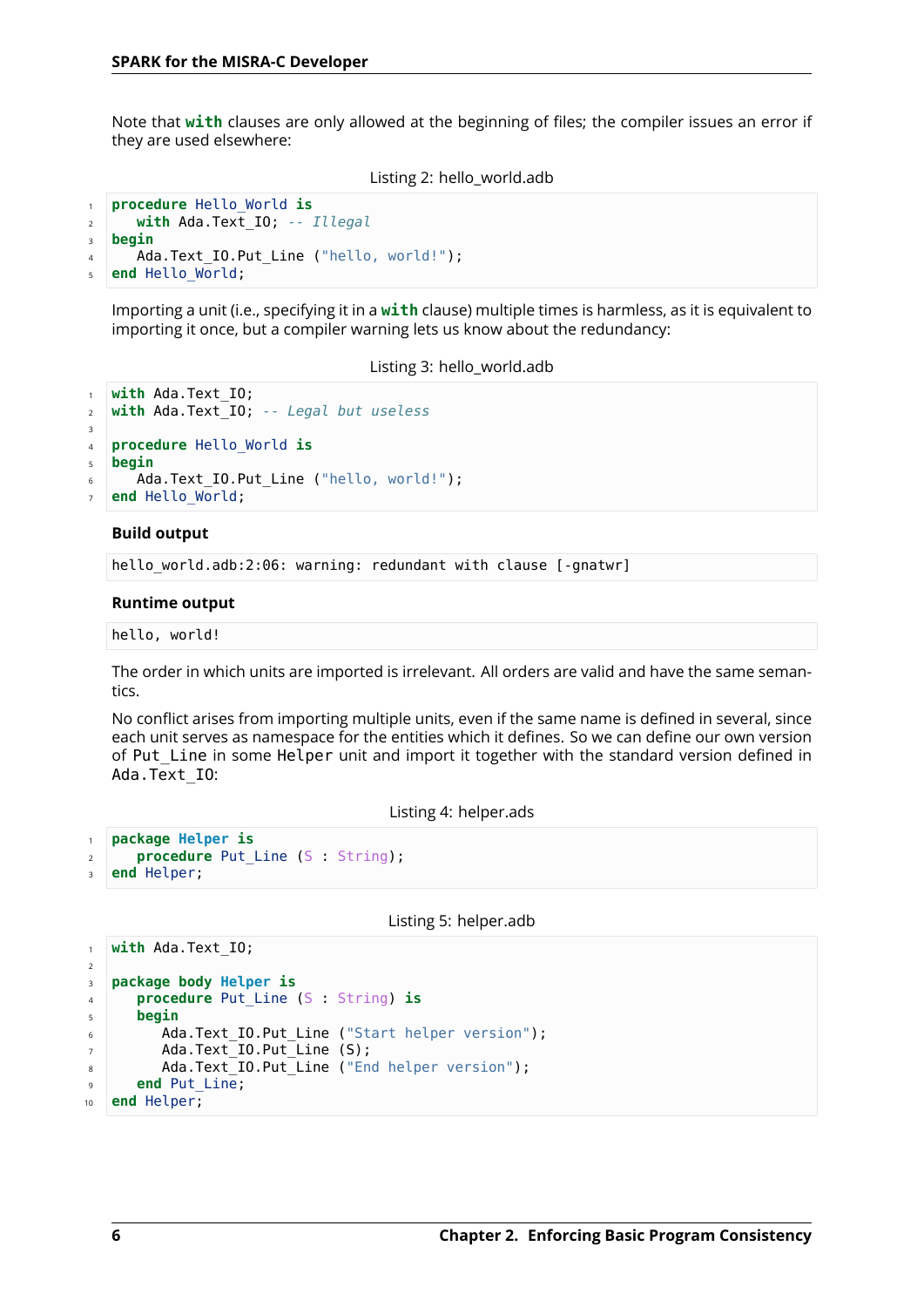```
Listing 6: hello_world.adb
```

```
1 with Ada.Text_IO;
2 with Helper;
3
4 procedure Hello_World is
5 begin
6 Ada.Text IO.Put Line ("hello, world!");
7 Helper.Put_Line ("hello, world!");
  8 end Hello_World;
```
### **Runtime output**

hello, world! Start helper version hello, world! End helper version

The only way a conflict can arise is if we want to be able to reference Put\_Line directly, without using the qualified name Ada.Text\_IO.Put\_Line or Helper.Put\_Line. The **use** clause makes public declarations from a unit available directly:

Listing 7: helper.ads

```
1 package Helper is
<sup>2</sup> procedure Put Line (S : String);
3 end Helper;
```
Listing 8: helper.adb

```
1 with Ada.Text_IO;
\overline{2}3 package body Helper is
4 procedure Put_Line (S : String) is
5 begin
6 Ada.Text_IO.Put_Line ("Start helper version");
7 Ada.Text IO.Put Line (S);
8 Ada.Text IO.Put Line ("End helper version");
9 end Put Line;
10 end Helper;
```
Listing 9: hello\_world.adb

```
1 with Ada.Text_IO; use Ada.Text_IO;
2 with Helper; use Helper;
3
4 procedure Hello_World is
5 begin
6 Ada.Text IO.Put Line ("hello, world!");
7 Helper.Put Line ("hello, world!");
8 Put_Line ("hello, world!"); -- ERROR
  9 end Hello_World;
```
### **Build output**

```
hello world.adb:8:04: error: ambiguous expression (cannot resolve "Put Line")
hello_world.adb:8:04: error: possible interpretation at helper.ads:2
hello_world.adb:8:04: error: possible interpretation at a-textio.ads:506
gprbuild: *** compilation phase failed
```
Here, both units Ada.Text\_IO and Helper define a procedure Put\_Line taking a **String** as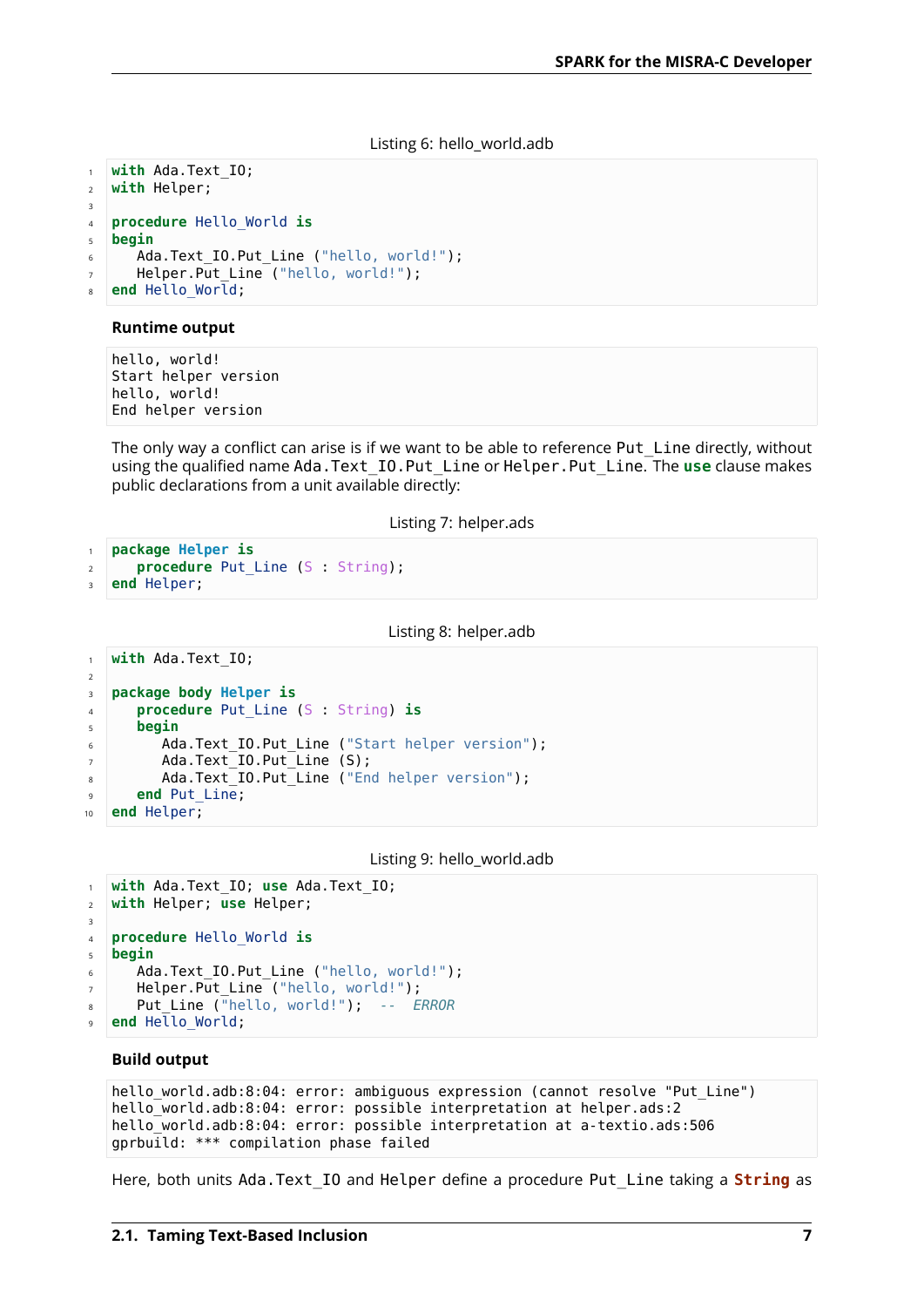argument, so the compiler cannot disambiguate the direct call to Put\_Line and issues an error.

Note that it helpfully points to candidate declarations, so that the user can decide which qualified name to use as in the previous two calls.

Issues arising in C as a result of text-based inclusion of files are thus completely prevented in SPARK (and Ada) thanks to semantic import of units. Note that the C++ committee identified this weakness some time ago and has approved<sup>7</sup> the addition of *modules* to C++20, which provide a mechanism for semantic import of units.

# **2.2 Hardeni[ng Link-Ti](http://www.open-std.org/jtc1/sc22/wg21/docs/papers/2018/n4720.pdf)[m](#page-12-1)e Checking**

<span id="page-12-0"></span>An issue related to text-based inclusion of files is that there is no single source for declaring the type of a variable or function. If a file origin.c defines a variable var and functions fun and print:

Listing 10: origin.c

```
1 #include <stdio.h>
2
\frac{1}{3} int var = 0;
4 int fun() {
5 return 1;
6 }
7 void print() {
\mathbf{s} printf("var = %d\n", var);
9 }
```
and the corresponding header file origin. h declares var, fun and print as having external linkage:

### Listing 11: origin.h

```
1 extern int var;
2 extern int fun();
 extern void print();
```
then client code can include origin.h with declarations for var and fun:

### Listing 12: main.c

```
1 #include "origin.h"
2
3 int main() {
4 var = fun();
5 print();
6 return 0;
7 }
```
### **Runtime output**

 $var = 1$ 

or, equivalently, repeat these declarations directly:

<span id="page-12-1"></span><sup>7</sup> http://www.open-std.org/jtc1/sc22/wg21/docs/papers/2018/n4720.pdf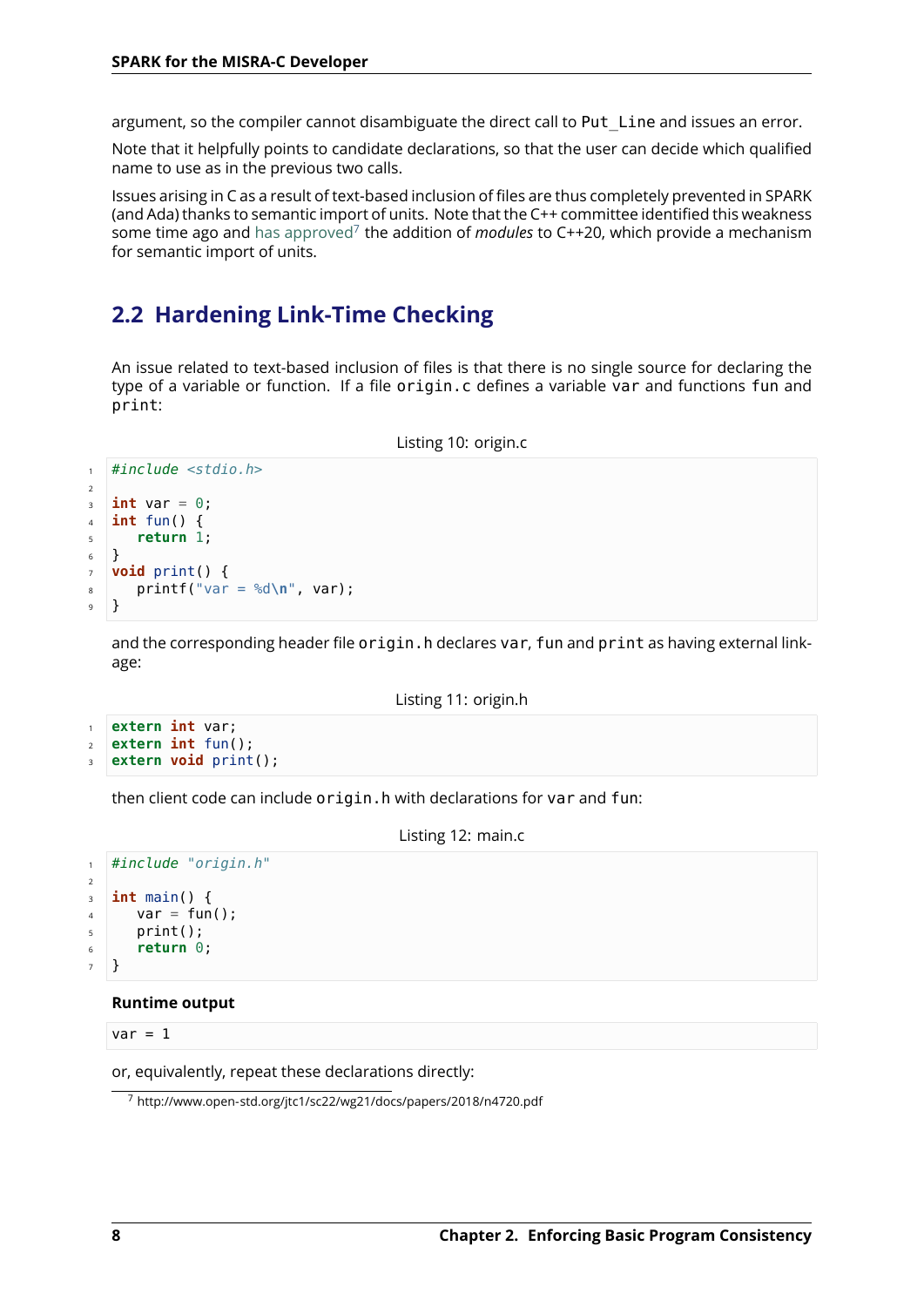Listing 13: main.c

```
1 extern int var;
2 extern int fun();
3 extern void print();
4
5 int main() {
6 var = fun();
7 print();
8 return 0;
9 }
```
### **Runtime output**

 $var = 1$ 

Then, if an inconsistency is introduced in the type of var of fun between these alternative declarations and their actual type, the compiler cannot detect it. Only the linker, which has access to the set of object files for a program, can detect such inconsistencies. However, a linker's main task is to link, not to detect inconsistencies, and so inconsistencies in the type of variables and functions in most cases cannot be detected. For example, most linkers cannot detect if the type of var or the return type of fun is changed to **float** in the declarations above. With the declaration of var changed to **float**, the above program compiles and runs without errors, producing the erroneous output var = 1065353216 instead of var =1. With the return type of fun changed to **float** instead, the program still compiles and runs without errors, producing this time the erroneous output var  $= 0$ .

The inconsistency just discussed is prevented by MISRA C Rule 8.3 *"All declarations of an object or function shall use the same names and type qualifiers"*. This is a decidable rule, but it must be enforced at system level, looking at all translation units of the complete program. MISRA C Rule 8.6 also requires a unique definition for a given identifier across translation units, and Rule 8.5 requires that an external declaration shared between translation units comes from the same file. There is even a specific section on "Identifiers" containing 9 rules requiring uniqueness of various categories of identifiers.

SPARK (and more generally Ada) does not suffer from these problems, as it relies on semantic inclusion of context using **with** clauses to provide a unique declaration for each entity.

# <span id="page-13-0"></span>**2.3 Going Towards Encapsulation**

Many problems in C stem from the lack of encapsulation. There is no notion of namespace that would allow a file to make its declarations available without risking a conflict with other files. Thus MISRA C has a number of guidelines that discourage the use of external declarations:

- Directive 4.8 encourages hiding the definition of structures and unions in implementation files (.c files) when possible: *"If a pointer to a structure or union is never dereferenced within a translation unit, then the implementation of the object should be hidden."*
- Rule 8.7 forbids the use of external declarations when not needed: *"Functions and objects should not be defined with external linkage if they are referenced in only one translation unit."*
- Rule 8.8 forces the explicit use of keyword **static** when appropriate: *"The static storage class specifier shall be used in all declarations of objects and functions that have internal linkage."*

The basic unit of modularization in SPARK, as in Ada, is the *package*. A package always has a spec (in an .ads file), which defines the interface to other units. It generally also has a body (in an .adb file), which completes the spec with an implementation. Only declarations from the package spec are visible from other units when they import (**with**) the package. In fact, only declarations from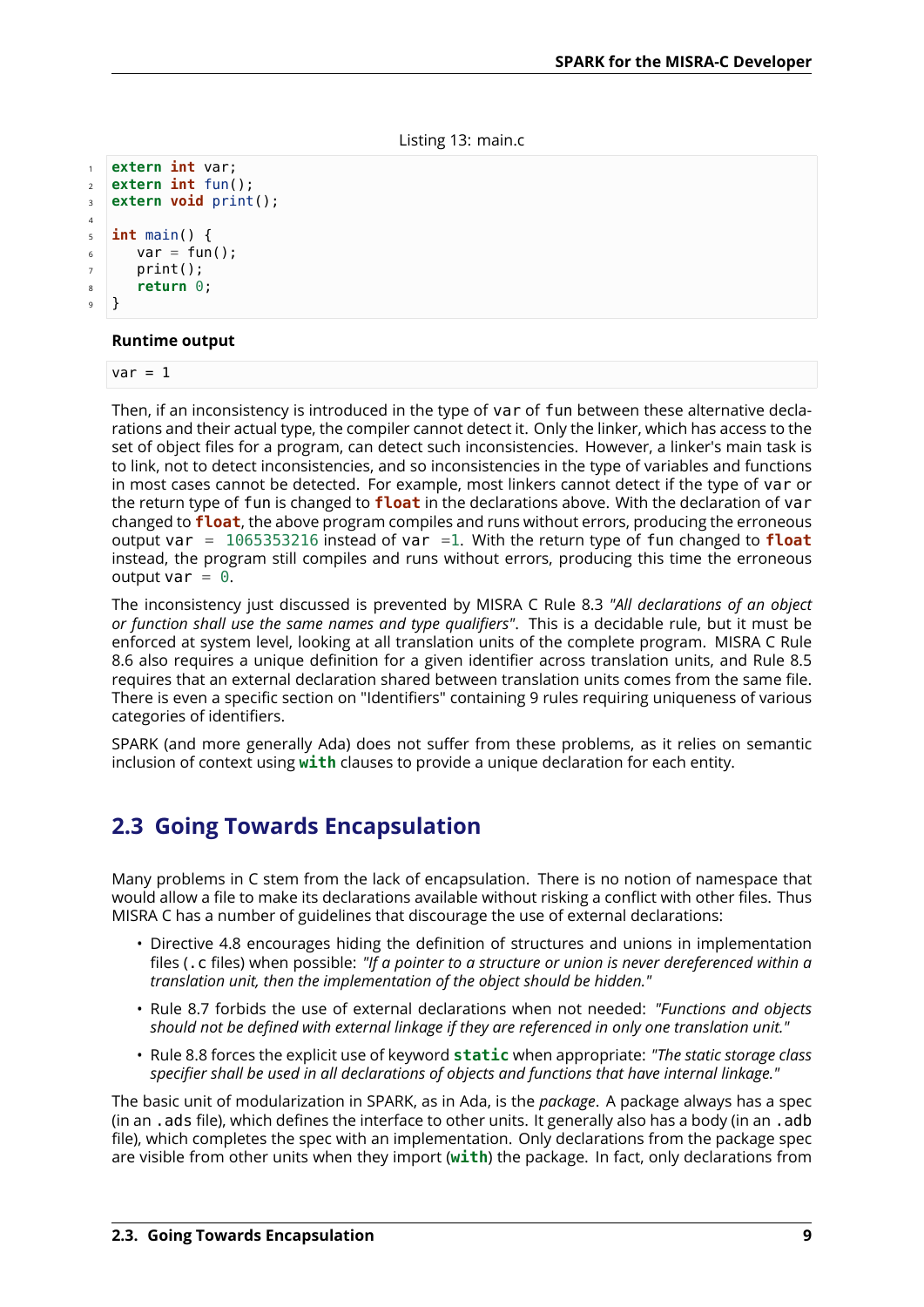what is called the "visible part" of the spec (before the keyword **private**) are visible from units that **with** the package.

```
Listing 14: helper.ads
```

```
1 package Helper is
2 procedure Public_Put_Line (S : String);
3 private
4 procedure Private Put Line (S : String);
  5 end Helper;
```
### Listing 15: helper.adb

```
1 with Ada.Text_IO;
2
3 package body Helper is
4 procedure Public_Put_Line (S : String) is
5 begin
6 Ada.Text_IO.Put_Line (S);
<sup>7</sup> end Public Put Line;
8
9 procedure Private_Put_Line (S : String) is
10 begin
11 Ada.Text IO.Put Line (S);
12 end Private Put Line;
13
14 procedure Body_Put_Line (S : String) is
15 begin
16 Ada.Text_IO.Put_Line (S);
17 end Body_Put_Line;
18 end Helper;
```
Listing 16: hello\_world.adb

```
1 with Helper; use Helper;
\overline{2}3 procedure Hello_World is
4 begin
5 Public Put Line ("hello, world!");
6 Private_Put_Line ("hello, world!"); -- ERROR
     7 Body_Put_Line ("hello, world!"); -- ERROR
  8 end Hello_World;
```
### **Build output**

hello world.adb:6:04: error: "Private Put Line" is not visible hello world.adb:6:04: error: non-visible (private) declaration at helper.ads:4 hello\_world.adb:7:04: error: "Body\_Put\_Line" is undefined gprbuild: \*\*\* compilation phase failed

Note the different errors on the calls to the private and body versions of Put\_Line. In the first case the compiler can locate the candidate procedure but it is illegal to call it from Hello\_World, in the second case the compiler does not even know about any Body Put Line when compiling Hello World since it only looks at the spec and not the body.

SPARK (and Ada) also allow defining a type in the private part of a package spec while simply declaring the type name in the public ("visible") part of the spec. This way, client code  $-$  i.e., code that **with**'s the package — can use the type, typically through a public API, but have no access to how the type is implemented: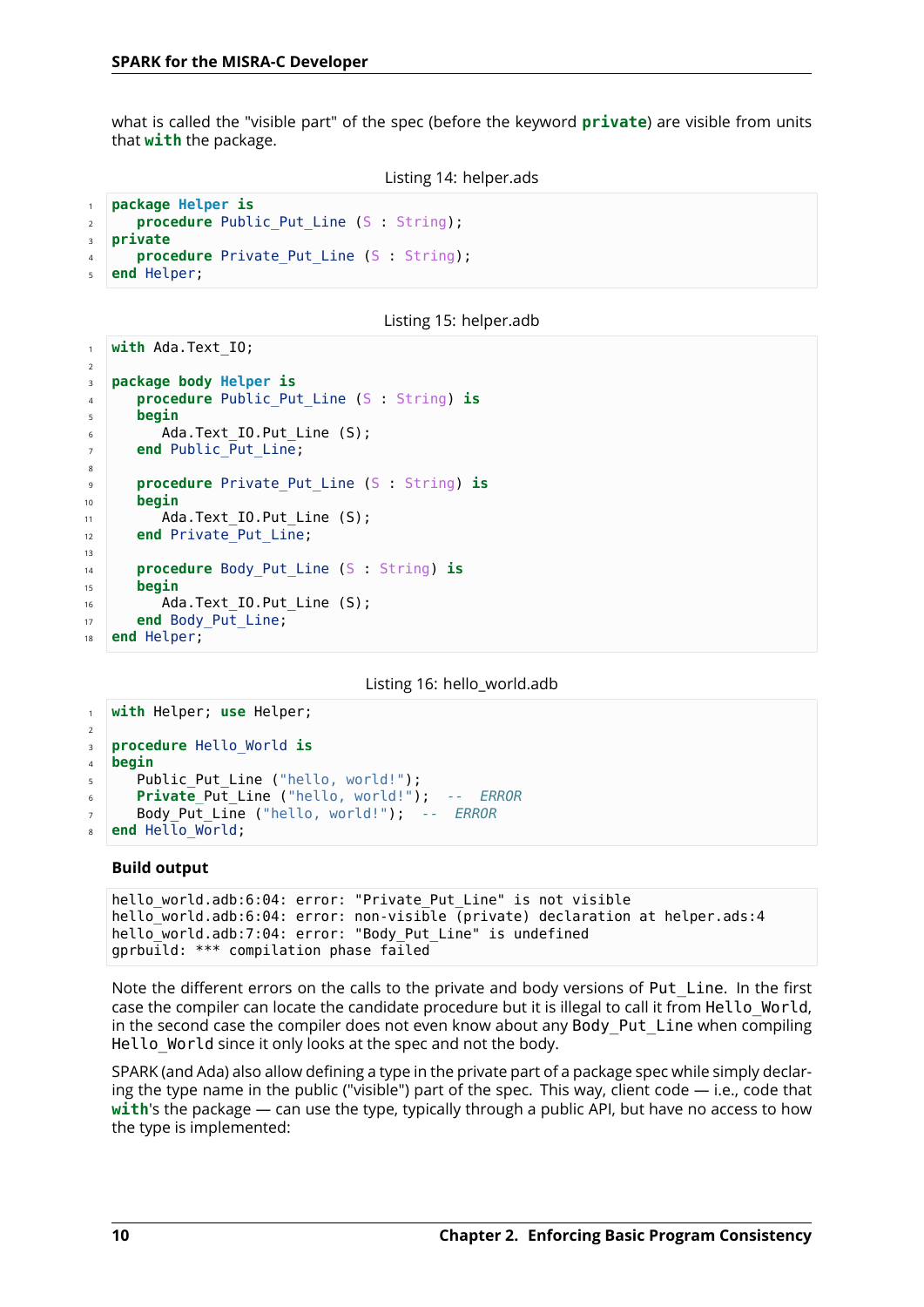Listing 17: vault.ads

```
1 package Vault is
2 type Data is private;
3 function Get (X : Data) return Integer;
4 procedure Set (X : out Data; Value : Integer);
5 private
6 type Data is record
7 Val : Integer;
8 end record;
9 end Vault;
```
Listing 18: vault.adb

```
1 package body Vault is
2 function Get (X : Data) return Integer is (X.Val);
3 procedure Set (X : out Data; Value : Integer) is
4 begin
5 X.Val := Value;
6 end Set;
7 end Vault;
```
Listing 19: information\_system.ads

```
1 with Vault;
\overline{2}3 package Information_System is
4 Archive : Vault.Data;
5 end Information_System;
```
Listing 20: hacker.adb

```
1 with Information System:
2 with Vault;
3
4 procedure Hacker is
5 V : Integer := Vault.Get (Information_System.Archive);
6 begin
7 Vault.Set (Information System.Archive, V + 1);
8 Information_System.Archive.Val := 0; -- ERROR
9 end Hacker;
```
**Build output**

```
hacker.adb:8:22: error: invalid prefix in selected component "Information System.
↪Archive"
gprbuild: *** compilation phase failed
```
Note that it is possible to declare a variable of type Vault. Data in package Information System and to get/set it through its API in procedure Hacker, but not to directly access its Val field.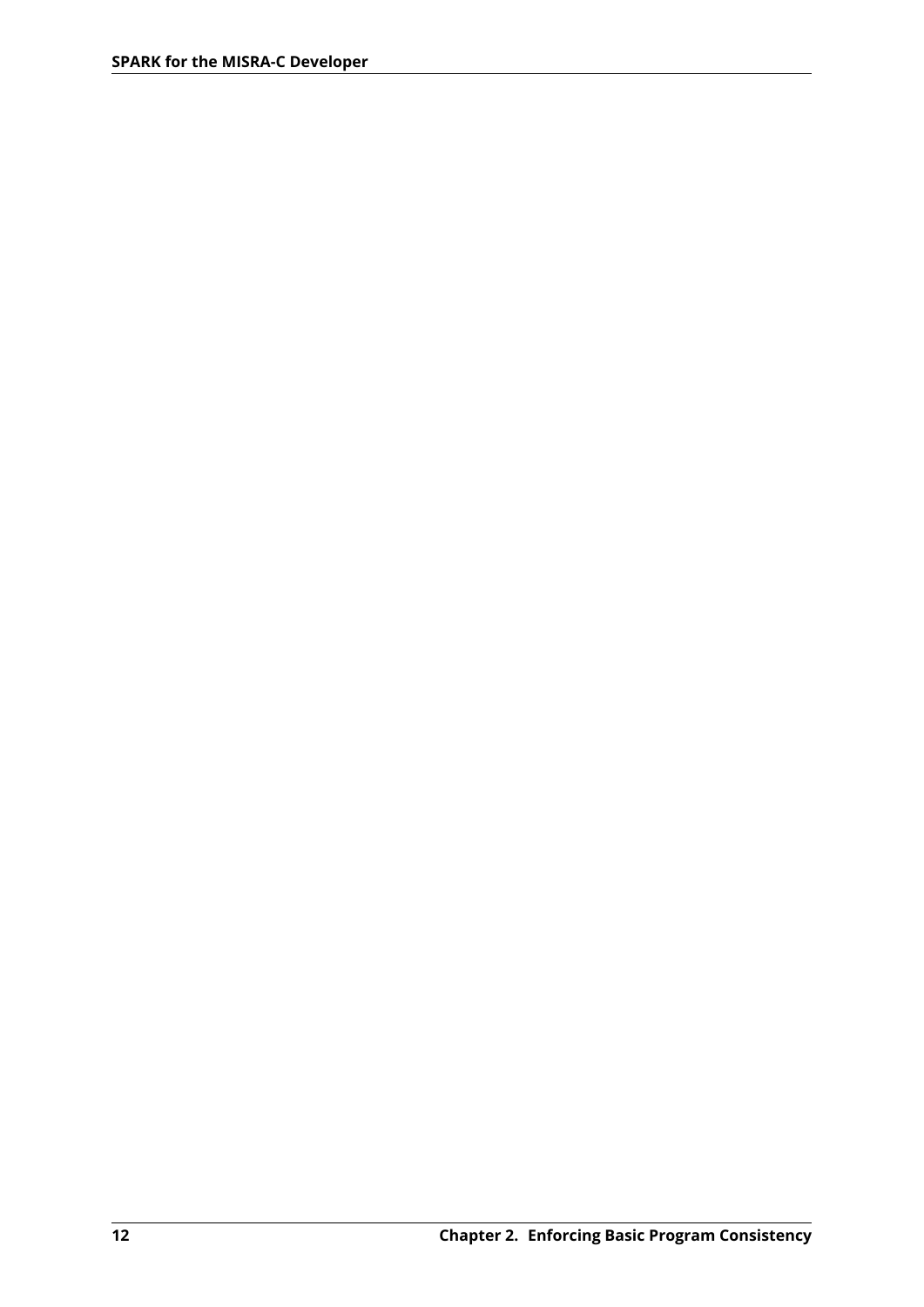# **ENFORCING BASIC SYNTACTIC GUARANTEES**

<span id="page-17-0"></span>C's syntax is concise but also very permissive, which makes it easy to write programs whose effect is not what was intended. MISRA C contains guidelines to:

- clearly distinguish code from comments
- specially handle function parameters and result
- ensure that control structures are not abused

# <span id="page-17-1"></span>**3.1 Distinguishing Code and Comments**

The problem arises from block comments in C, starting with  $/*$  and ending with  $*/$ . These comments do not nest with other block comments or with line comments. For example, consider a block comment surrounding three lines that each increase variable a by one:

*/\* ++a; ++a; ++a; \*/*

Now consider what happens if the first line is commented out using a block comment and the third line is commented out using a line comment (also known as a C++ style comment, allowed in C since C99):

```
/*
/* ++a; */
++a;// ++a; */
```
The result of commenting out code that was already commented out is that the second line of code becomes live! Of course, the above example is simplified, but similar situations do arise in practice, which is the reason for MISRA C Directive 4.1 *"Sections of code should not be 'commented out'"*. This is reinforced with Rules 3.1 and 3.2 from the section on "Comments" that forbid in particular the use of /\* inside a comment like we did above.

These situations cannot arise in SPARK (or in Ada), as only line comments are permitted, using *--*:

*-- A := A + 1; -- A := A + 1; -- A := A + 1;*

So commenting again the first and third lines does not change the effect:

*-- -- A := A + 1; -- A := A + 1; -- -- A := A + 1;*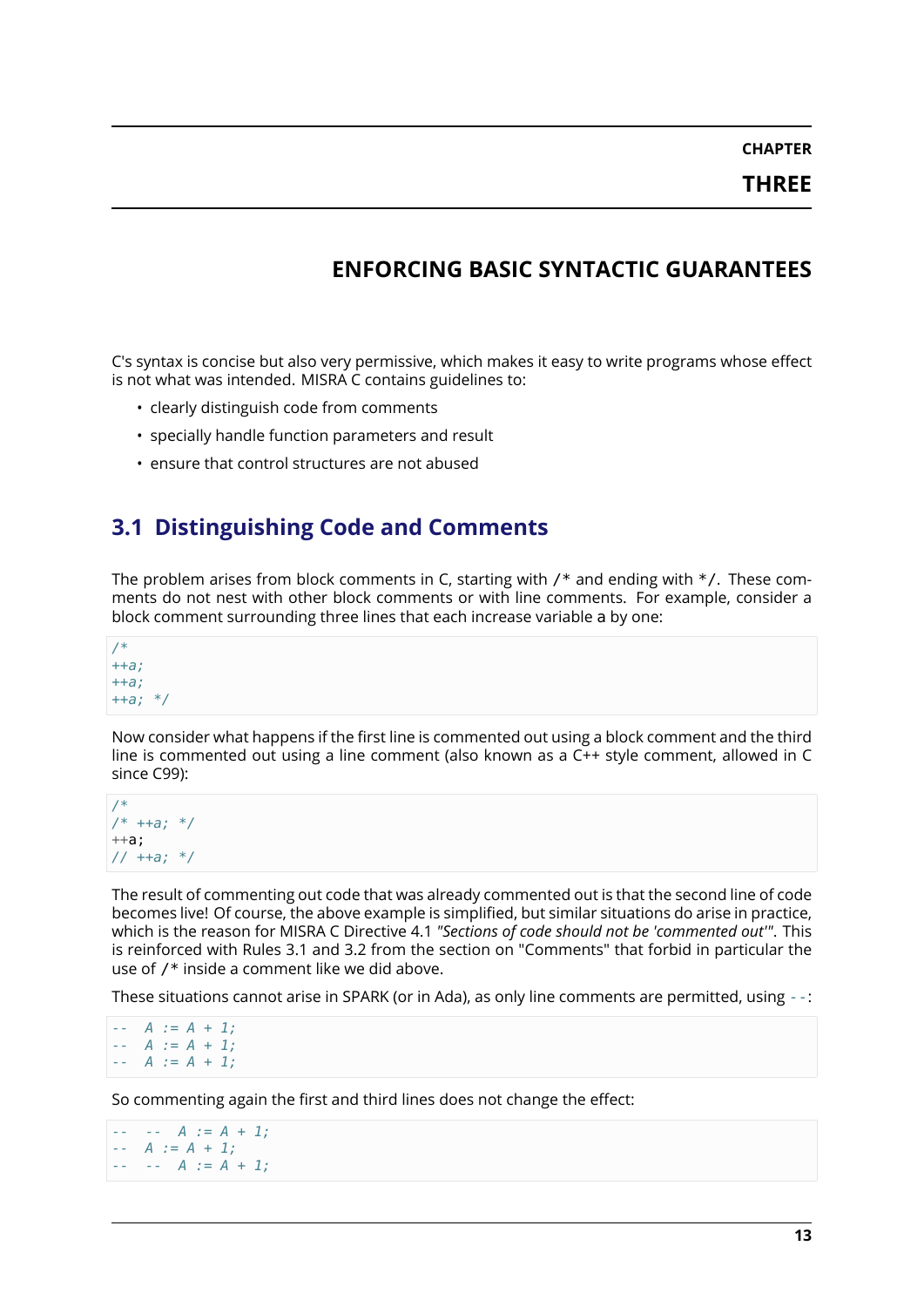# <span id="page-18-0"></span>**3.2 Specially Handling Function Parameters and Result**

## <span id="page-18-1"></span>**3.2.1 Handling the Result of Function Calls**

It is possible in C to ignore the result of a function call, either implicitly or else explicitly by converting the result to **void**:

f(); (**void**)f();

This is particularly dangerous when the function returns an error status, as the caller is then ignoring the possibility of errors in the callee. Thus the MISRA C Directive 4.7: *"If a function returns error information, then that error information shall be tested"*. In the general case of a function returning a result which is not an error status, MISRA C Rule 17.7 states that *"The value returned by a function having non-void return type shall be used"*, where an explicit conversion to **void** counts as a use.

In SPARK, as in Ada, the result of a function call must be used, for example by assigning it to a variable or by passing it as a parameter, in contrast with procedures (which are equivalent to voidreturning functions in C). SPARK analysis also checks that the result of the function is actually used to influence an output of the calling subprogram. For example, the first two calls to F in the following are detected as unused, even though the result of the function call is assigned to a variable, which is itself used in the second case:

Listing 1: fun.ads

```
1 package Fun is
2 function F return Integer is (1);
3 end Fun;
```
Listing 2: use\_f.adb

```
1 with Fun; use Fun;
\overline{2}3 procedure Use_F (Z : out Integer) is
4 X, Y : Integer;
5 begin
6 \times X := F:
7
8 Y := F;
9 \times X := Y;10
11 Z := F;
12 end Use_F;
```
### **Build output**

```
use f.adb:4:04: warning: variable "X" is assigned but never read [-gnatwm]
use_f.adb:6:04: warning: useless assignment to "X", value overwritten at line 9 [-
 <sub>→</sub>gnatwml
use f.adb:9:04: warning: possibly useless assignment to "X", value might not be.
 ↪referenced [-gnatwm]
```
### **Prover output**

```
Phase 1 of 2: generation of Global contracts ...
Phase 2 of 2: analysis of data and information flow ...
use f.adb:4:04: warning: variable "X" is assigned but never read [-gnatwm]
use_f.adb:6:04: warning: useless assignment to "X", value overwritten at line 9 [-
⇒gnatwml
use f.adb:6:06: warning: unused assignment
```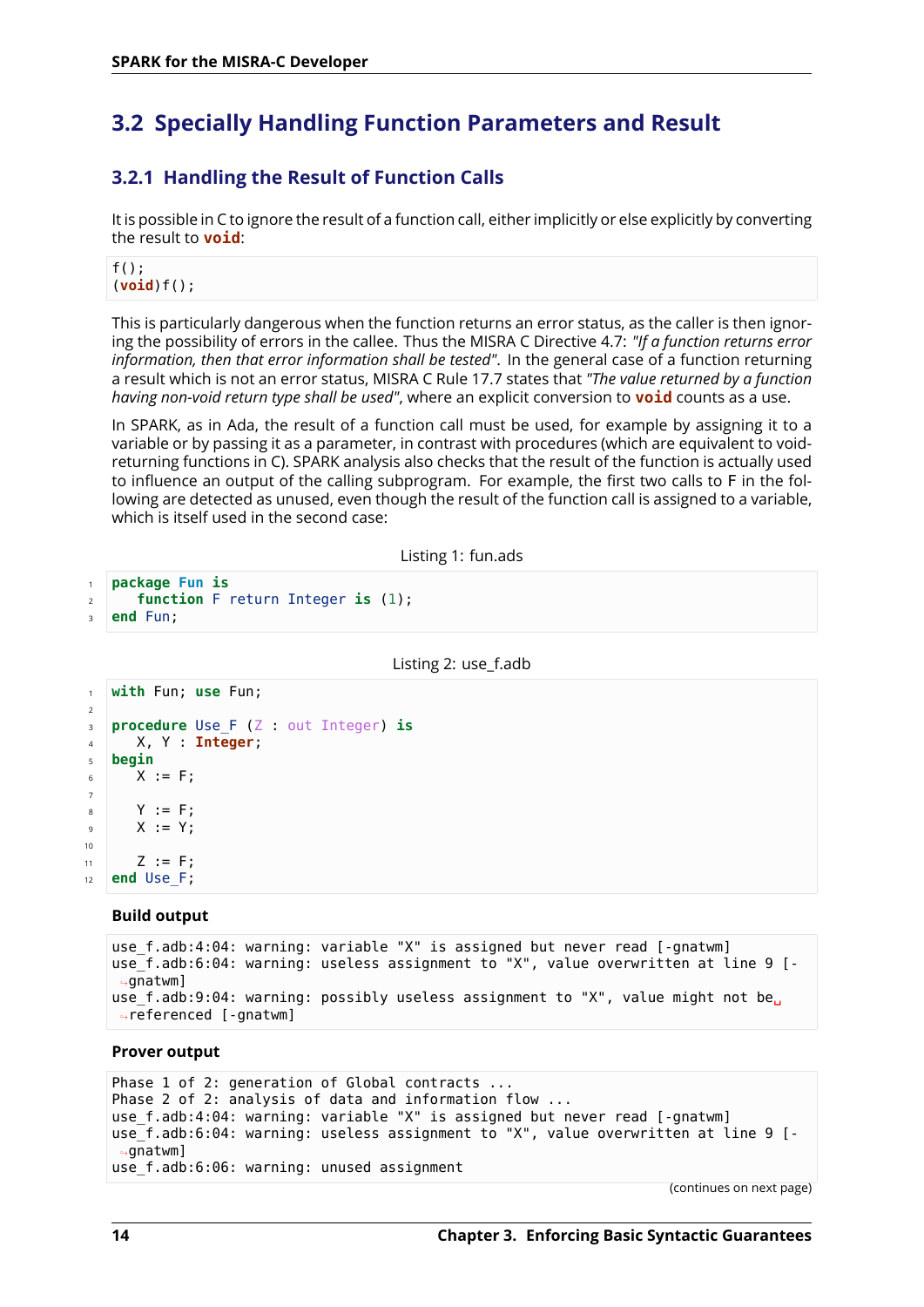```
use f.adb:8:06: warning: unused assignment
use_f.adb:9:04: warning: possibly useless assignment to "X", value might not be<sub>u</sub>
↪referenced [-gnatwm]
use_f.adb:9:06: warning: unused assignment
```
Only the result of the third call is used to influence the value of an output of Use\_F, here the output parameter Z of the procedure.

### <span id="page-19-0"></span>**3.2.2 Handling Function Parameters**

In C, function parameters are treated as local variables of the function. They can be modified, but these modifications won't be visible outside the function. This is an opportunity for mistakes. For example, the following code, which appears to swap the values of its parameters, has in reality no effect:

```
void swap (int x, int y) {
   int tmp = x;
   x = y;v = tmp:
}
```
MISRA C Rule 17.8 prevents such mistakes by stating that *"A function parameter should not be modified"*.

No such rule is needed in SPARK, since function parameters are only inputs so cannot be modified, and procedure parameters have a *mode* defining whether they can be modified or not. Only parameters of mode **out** or ada:*in out* can be modified — and these are prohibited from functions in SPARK — and their modification is visible at the calling site. For example, assigning to a parameter of mode **in** (the default parameter mode if omitted) results in compilation errors:

```
Listing 3: swap.ads
```

```
procedure Swap (X, Y : Integer);
```
Listing 4: swap.adb

```
1 procedure Swap (X, Y : Integer) is
2 \quad \text{Imp} : Integer := X;
3 begin
4 X := Y; -- ERROR
5 Y := Tmp; -- ERROR
  6 end Swap;
```
### **Build output**

```
swap.adb:4:04: error: assignment to "in" mode parameter not allowed
swap.adb:5:04: error: assignment to "in" mode parameter not allowed
gprbuild: *** compilation phase failed
```
Here is the output of AdaCore's GNAT compiler:

```
1. procedure Swap (X, Y : Integer) is
2. Tmp : Integer := X;<br>3. begin
       3. begin
4. X := Y; -- ERROR
          |
  >>> assignment to "in" mode parameter not allowed
```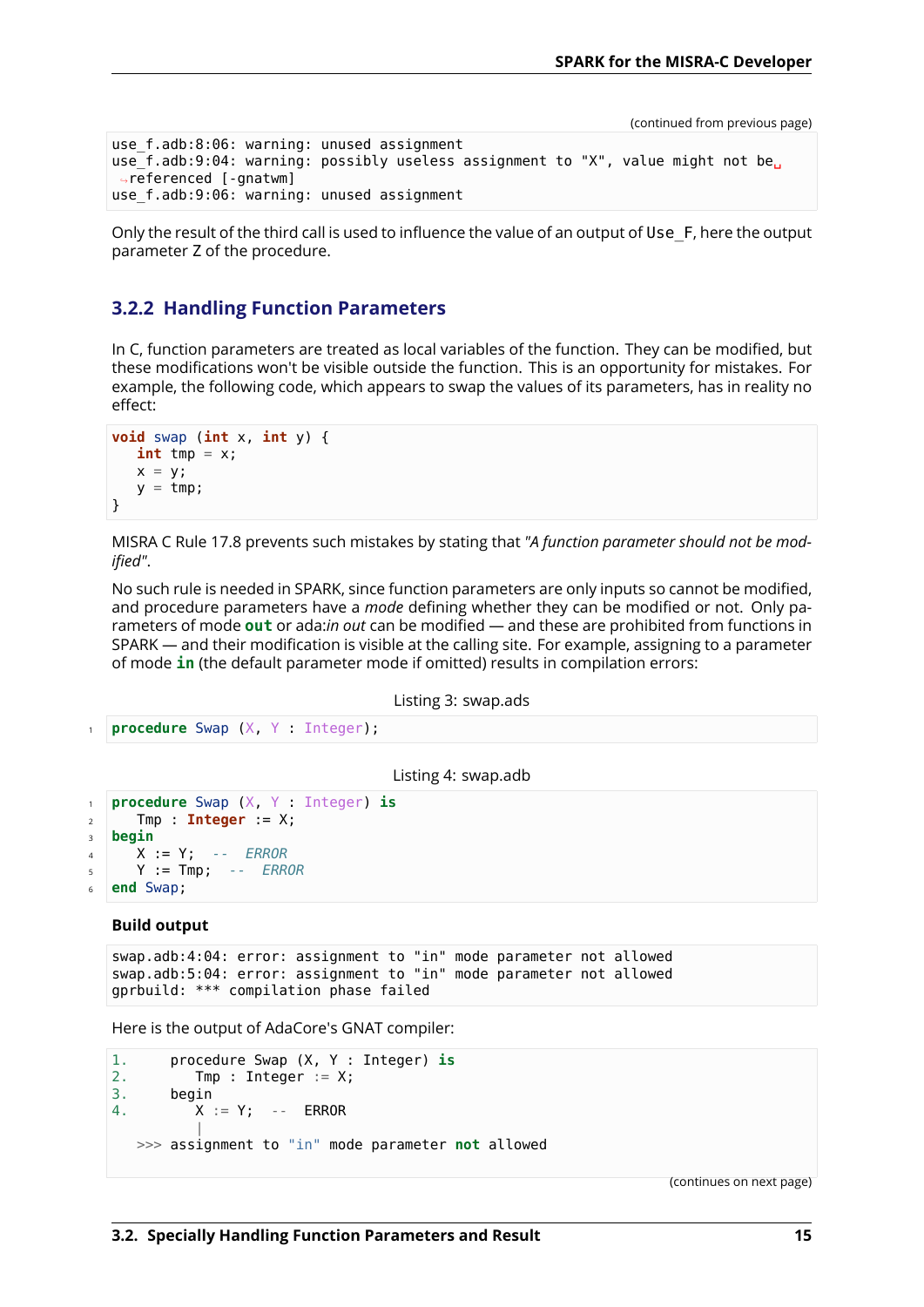```
5. Y := Tmp; -- ERROR
         |
  >>> assignment to "in" mode parameter not allowed
6. end Swap;
```
The correct version of Swap in SPARK takes parameters of mode **in out**:

Listing 5: swap.ads

```
procedure Swap (X, Y : in out Integer);
```
Listing 6: swap.adb

```
1 procedure Swap (X, Y : in out Integer) is
2 Tmp : constant Integer := X;
3 begin
4 \times X := Y:
5 Y := Tmp;
  end Swap;
```
### **Prover output**

Phase 1 of 2: generation of Global contracts ... Phase 2 of 2: analysis of data and information flow ...

# <span id="page-20-0"></span>**3.3 Ensuring Control Structures Are Not Abused**

The previous issue (ignoring the result of a function call) is an example of a control structure being abused, due to the permissive syntax of C. There are many such examples, and MISRA C contains a number of guidelines to prevent such abuse.

### <span id="page-20-1"></span>**3.3.1 Preventing the Semicolon Mistake**

Because a semicolon can act as a statement, and because an if-statement and a loop accept a simple statement (possibly only a semicolon) as body, inserting a single semicolon can completely change the behavior of the code:

```
int func() {
   if (\theta)return 1;
   while (1)
      return 0;
   return 0;
}
```
As written, the code above returns with status 0. If a semicolon is added after the first line (**if** (0); ), then the code returns with status 1. If a semicolon is added instead after the third line (**while** (1);), then the code does not return. To prevent such surprises, MISRA C Rule 15.6 states that *"The body of an iteration-statement or a selection-statement shall be a compound statement"* so that the code above must be written:

```
int func() {
  if (0) {
      return 1;
```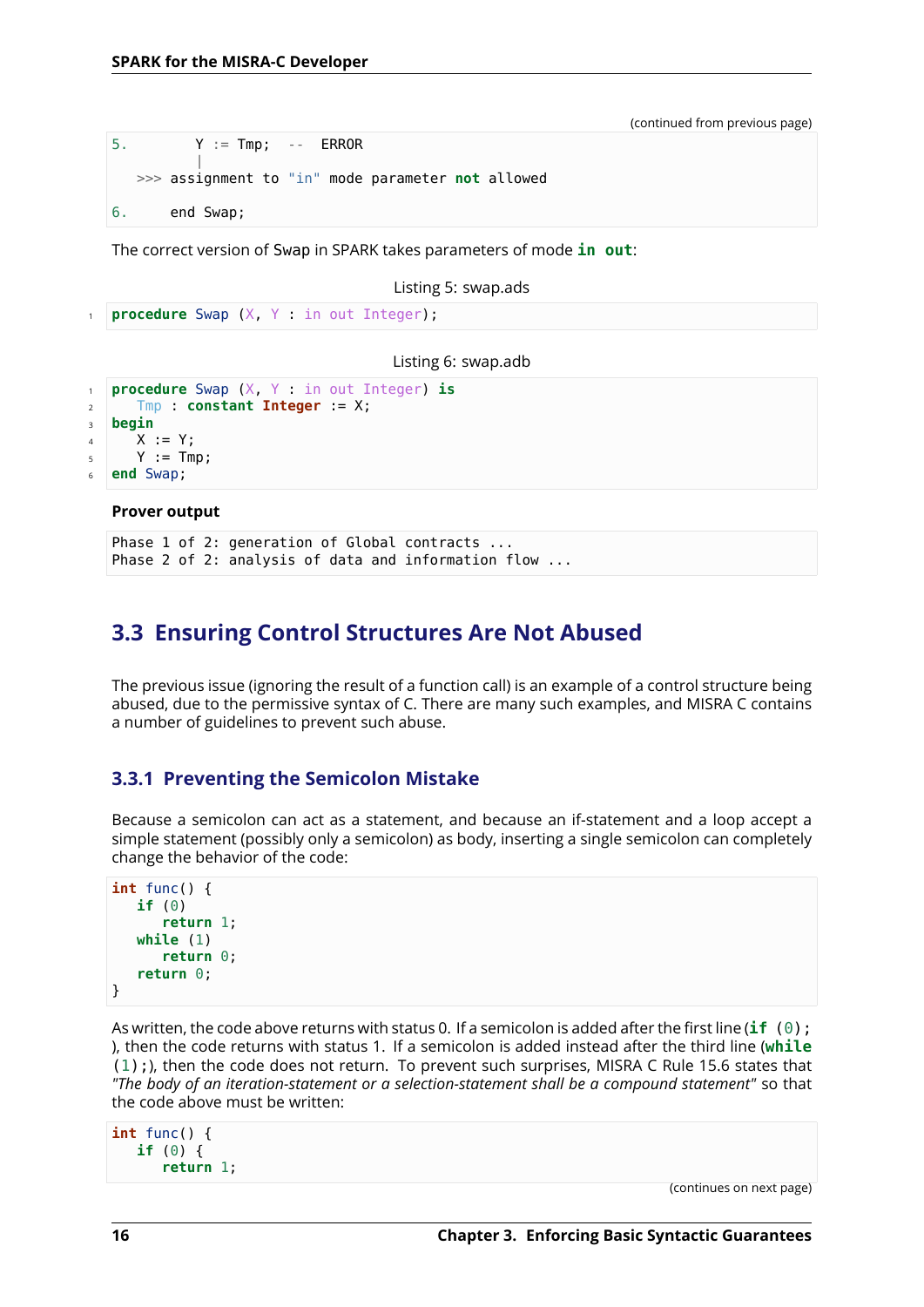```
}
while (1) {
   return 0;
}
return 0;
```
}

Note that adding a semicolon after the test of the **if** or **while** statement has the same effect as before! But doing so would violate MISRA C Rule 15.6.

In SPARK, the semicolon is not a statement by itself, but rather a marker that terminates a statement. The null statement is an explicit **null**;, and all blocks of statements have explicit **begin** and **end** markers, which prevents mistakes that are possible in C. The SPARK (also Ada) version of the above C code is as follows:

Listing 7: func.ads

```
function Func return Integer;
```
Listing 8: func.adb

```
1 function Func return Integer is
2 begin
3 if False then
4 return 1;
5 end if;
6 while True loop
7 return 0;
8 end loop;
9 return 0;
10 end Func;
```
**Prover output**

Phase 1 of 2: generation of Global contracts ... Phase 2 of 2: analysis of data and information flow ...

### <span id="page-21-0"></span>**3.3.2 Avoiding Complex Switch Statements**

Switch statements are well-known for being easily misused. Control can jump to any case section in the body of the switch, which in C can be before any statement contained in the body of the switch. At the end of the sequence of statements associated with a case, execution continues with the code that follows unless a break is encountered. This is a recipe for mistakes, and MISRA C enforces a simpler *well-formed* syntax for switch statements defined in Rule 16.1: *"All switch statements shall be well-formed"*.

The other rules in the section on "Switch statements" go on detailing individual consequences of Rule 16.1. For example Rule 16.3 forbids the fall-through from one case to the next: *"An unconditional break statement shall terminate every switch-clause"*. As another example, Rule 16.4 mandates the presence of a default case to handle cases not taken into account explicitly: *"Every switch statement shall have a default label"*.

The analog of the C switch statements in SPARK (and in Ada) is the case statement. This statement has a simpler and more robust structure than the C switch, with control automatically exiting after one of the case alternatives is executed, and the compiler checking that the alternatives are disjoint (like in C) and complete (unlike in C). So the following code is rejected by the compiler: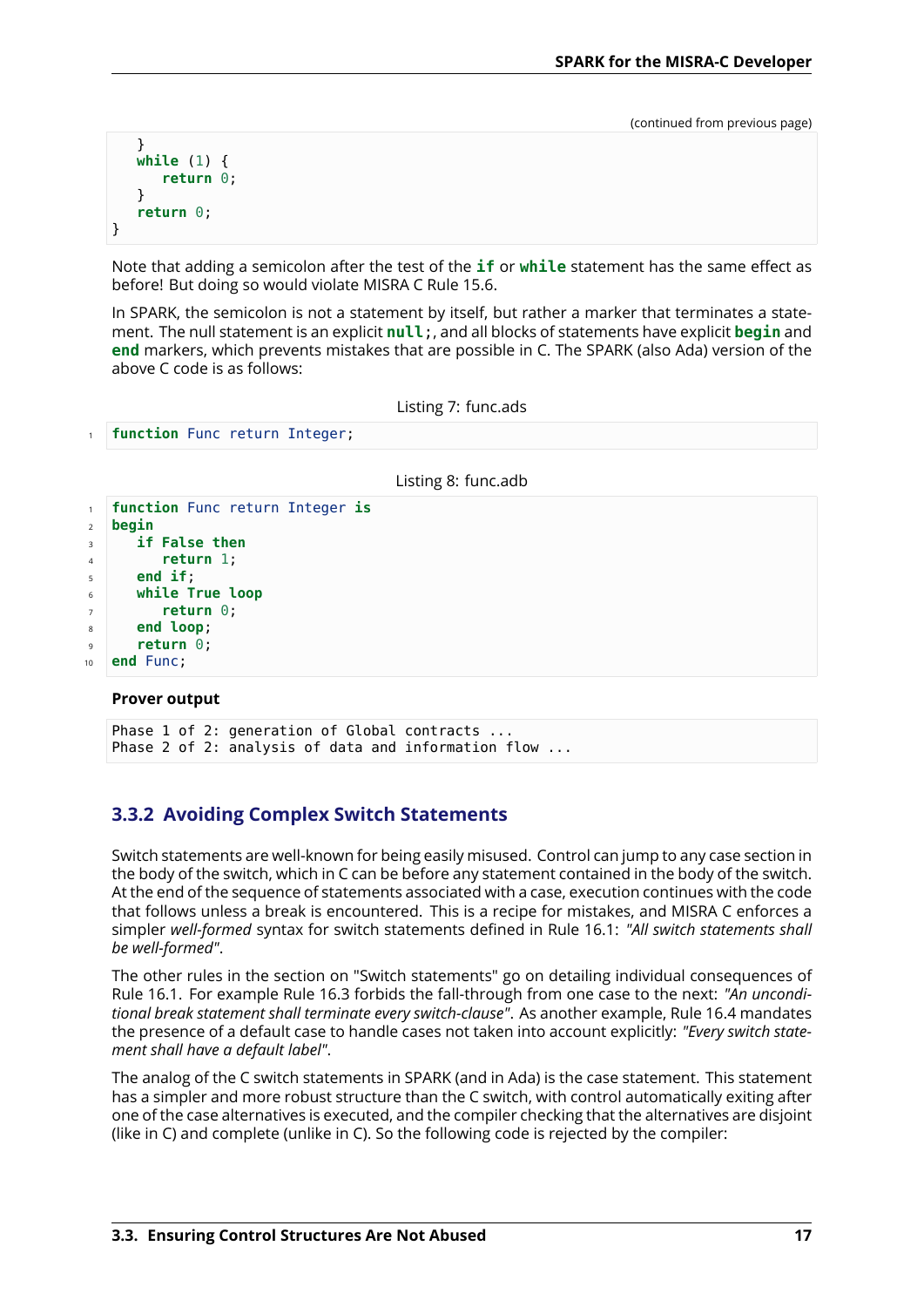```
Listing 9: sign_domain.ads
```

```
1 package Sign_Domain is
2
3 type Sign is (Negative, Zero, Positive);
\overline{A}5 function Opposite (A : Sign) return Sign is
6 (case A is -- ERROR
7 when Negative => Positive,
8 when Positive => Negative);
9
10 function Multiply (A, B : Sign) return Sign is
11 (case A is
12 when Negative \Rightarrow Opposite (B),
13 when Zero | Positive => Zero,
14 when Positive => B); -- ERROR
15
16 procedure Get Sign (X : Integer: S : out Sign);
17
18 end Sign Domain;
```
Listing 10: sign\_domain.adb

```
1 package body Sign_Domain is
\overline{2}3 procedure Get_Sign (X : Integer; S : out Sign) is
4 begin
5 case X is
6 when 0 => S := Zero;
7 when others => S := Negative; -- ERROR
8 when 1 .. Integer'Last => S := Positive;
9 end case;
10 end Get Sign;
11
12 end Sign Domain;
```
### **Build output**

```
sign_domain.adb:7:15: error: the choice "others" must appear alone and last
sign_domain.ads:6:07: error: missing case value: "Zero"
sign domain.ads:14:15: error: duplication of choice value: "Positive" at line 13
gprbuild: *** compilation phase failed
```
The error in function Opposite is that the **when** choices do not cover all values of the target expression. Here, A is of the enumeration type Sign, so all three values of the enumeration must be covered.

The error in function Multiply is that **Positive** is covered twice, in the second and the third alternatives. This is not allowed.

The error in procedure Get\_Sign is that the **others** choice (the equivalent of C **default** case) must come last. Note that an **others** choice would be useless in Opposite and Multiply, as all Sign values are covered.

Here is a correct version of the same code:

Listing 11: sign\_domain.ads

```
1 package Sign_Domain is
3 type Sign is (Negative, Zero, Positive);
```
(continues on next page)

 $\overline{2}$ 

4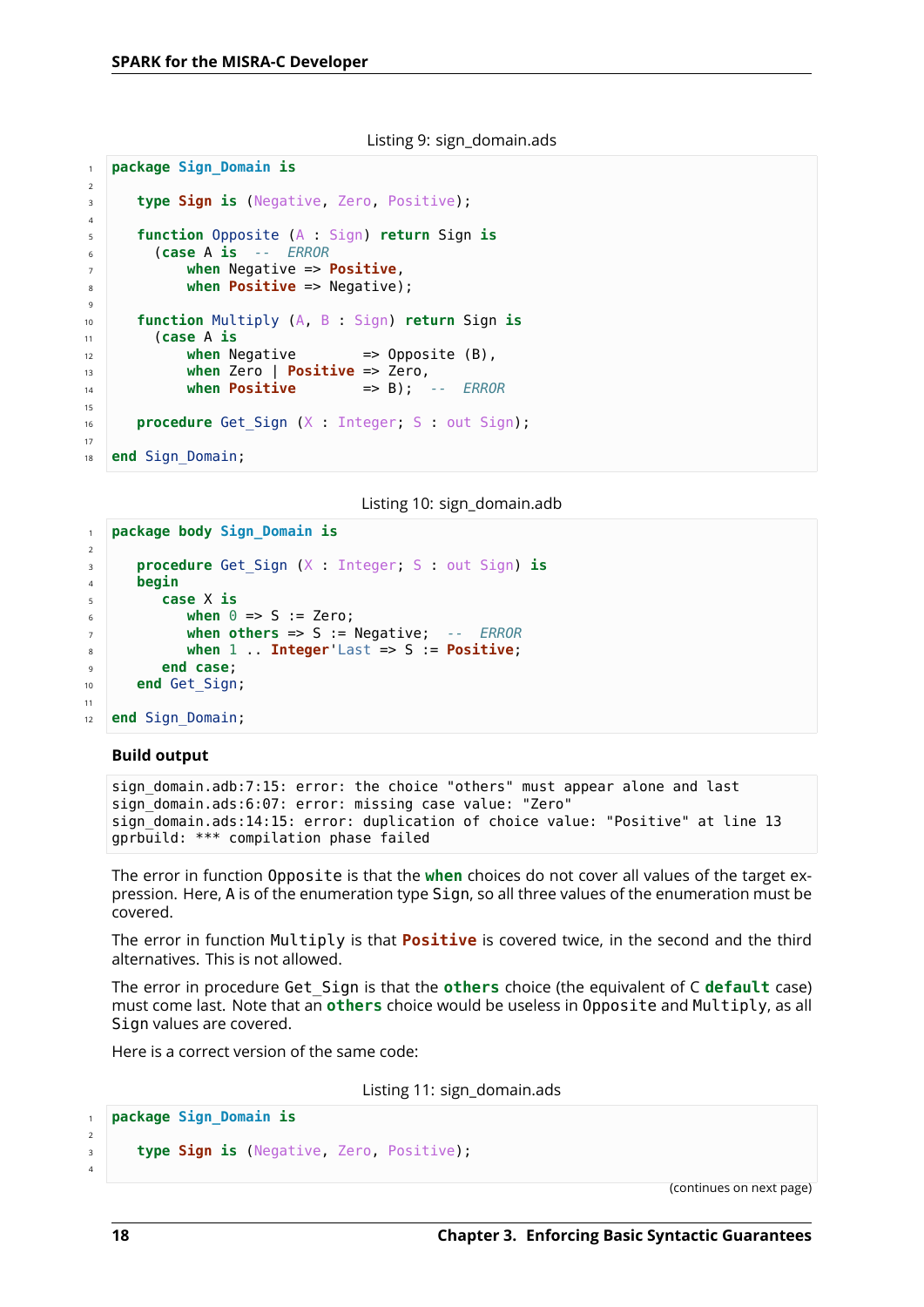```
5 function Opposite (A : Sign) return Sign is
6 (case A is
7 when Negative => Positive,
8 when Zero => Zero,
9 when Positive => Negative);
10
11 function Multiply (A, B : Sign) return Sign is
12 (case A is
13 when Negative => Opposite (B),<br>
14 when Zero => Zero,
14 when Zero => Zero,
15 when Positive => B);
16
17 procedure Get_Sign (X : Integer; S : out Sign);
18
19 end Sign_Domain;
```
Listing 12: sign\_domain.adb

```
1 package body Sign_Domain is
\overline{2}3 procedure Get_Sign (X : Integer; S : out Sign) is
4 begin
5 case X is
6 \quad \text{when} \quad 0 \implies S := \text{Zero};7 when 1 .. Integer'Last => S := Positive;
8 when others => S := Negative;
9 end case;
10 end Get Sign;
11
12 end Sign_Domain;
```
### **Prover output**

```
Phase 1 of 2: generation of Global contracts ...
Phase 2 of 2: analysis of data and information flow ...
sign domain.ads:17:37: info: initialization of "S" proved
```
### <span id="page-23-0"></span>**3.3.3 Avoiding Complex Loops**

Similarly to C switches, for-loops in C can become unreadable. MISRA C thus enforces a simpler *well-formed* syntax for for-loops, defined in Rule 14.2: *"A for loop shall be well-formed"*. The main effect of this simplification is that for-loops in C look like for-loops in SPARK (and in Ada), with a *loop counter* that is incremented or decremented at each iteration. Section 8.14 defines precisely what a loop counter is:

- 1. It has a scalar type;
- 2. Its value varies monotonically on each loop iteration; and
- 3. It is used in a decision to exit the loop.

In particular, Rule 14.2 forbids any modification of the loop counter inside the loop body. Here's the example used in MISRA C:2012 to illustrate this rule:

```
bool_t flag = false;for ( int16_t i = 0; ( i < 5 ) && !flag; i^{++} )
{
  if ( C )
```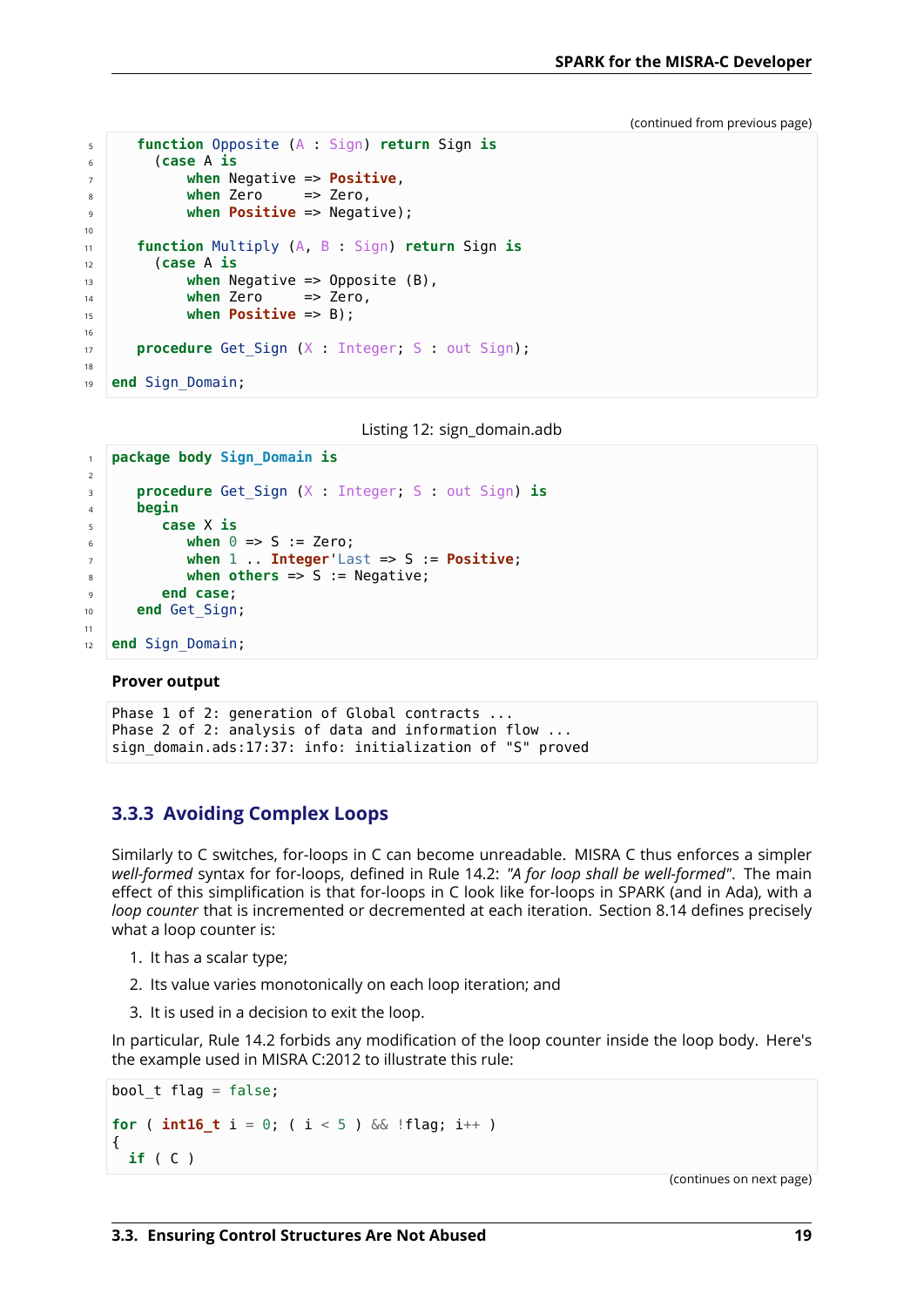```
{
    flag = true; /* Compliant - allows early termination of loop */
  }
  i = i + 3; /* Non-compliant - altering the loop counter */
}
```
The equivalent SPARK (and Ada) code does not compile, because of the attempt to modify the value of the loop counter:

Listing 13: well formed loop.adb

```
1 procedure Well_Formed_Loop (C : Boolean) is
2 Flag : Boolean := False;
3 begin
4 for I in 0 .. 4 loop
5 exit when not Flag;
6
7 if C then
8 Flag := True;
9 end if;
10
11 I := I + 3; -- ERROR
12 end loop;
13 end Well_Formed_Loop;
```
### **Build output**

well formed loop.adb:11:07: error: assignment to loop parameter not allowed gprbuild: \*\*\* compilation phase failed

Removing the problematic line leads to a valid program. Note that the additional condition being tested in the C for-loop has been moved to a separate exit statement at the start of the loop body.

SPARK (and Ada) loops can increase (or, with explicit syntax, decrease) the loop counter by 1 at each iteration.

```
for I in reverse 0 .. 4 loop
   ... -- Successive values of I are 4, 3, 2, 1, 0
end loop;
```
SPARK loops can iterate over any discrete type; i.e., integers as above or enumerations:

```
type Sign is (Negative, Zero, Positive);
for S in Sign loop
  ...
end loop;
```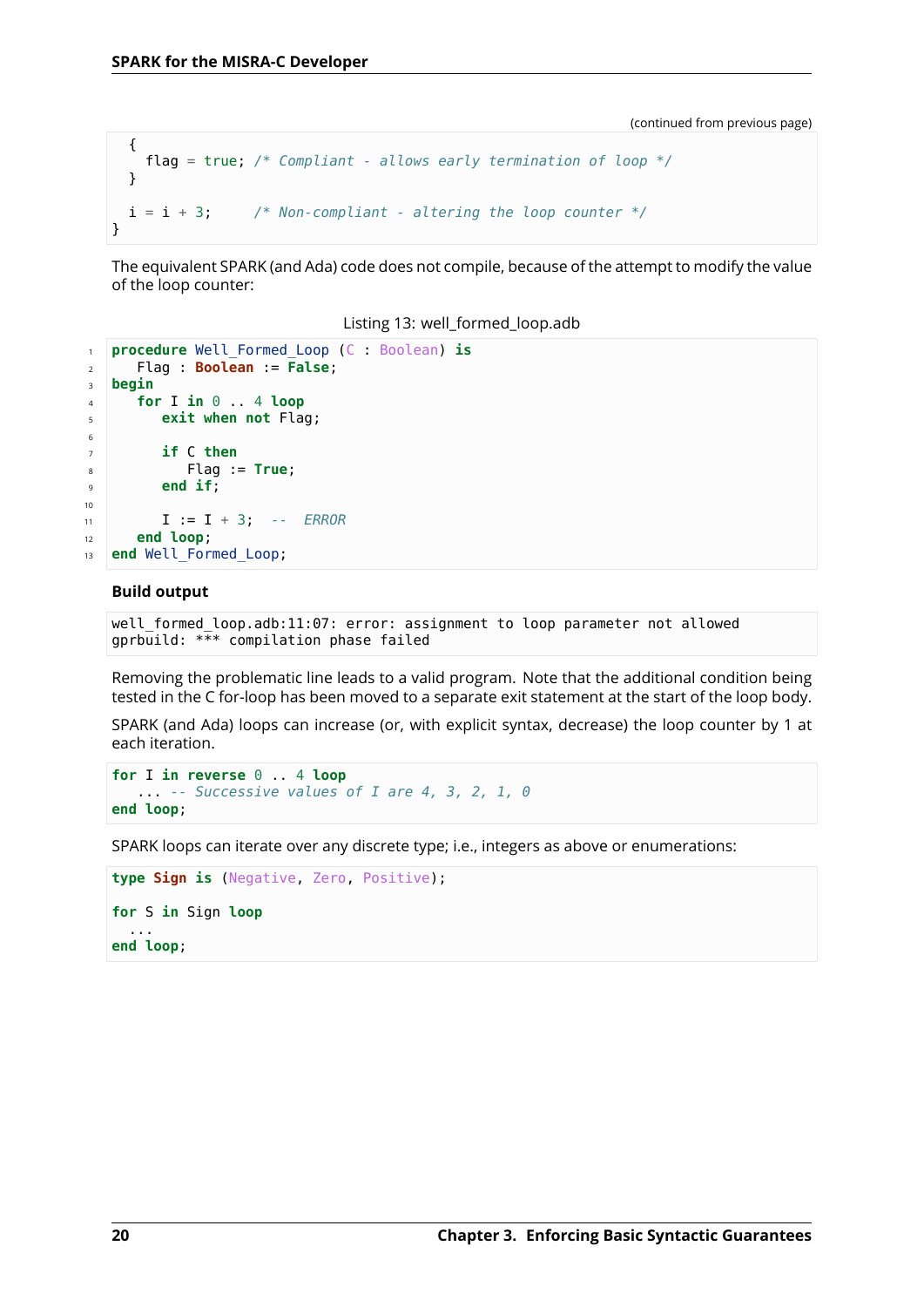### **3.3.4 Avoiding the Dangling Else Issue**

<span id="page-25-0"></span>C does not provide a closing symbol for an if-statement. This makes it possible to write the following code, which appears to try to return the absolute value of its argument, while it actually does the opposite:

```
Listing 14: main.c
```

```
1 #include <stdio.h>
2
3 int absval (int x) {
4 int result = x;
\mathbf{1} \mathbf{f} \quad (x \geq 0)6 if (x == 0)7 result = 0;
8 else
9 \quad result = -x;
10 return result;
11 \quad \}12
13 int main() {
14 printf("absval(5) = \%d\n", absval(5));
15 printf("absval(0) = %d\n", absval(0));
16 printf("absval(-10) = %d\n", absval(-10));
17 }
```
### **Runtime output**

absval $(5) = -5$ absval $(0) = 0$ absval $(-10) = -10$ 

The warning issued by GCC or LLVM with option -Wdangling-else (implied by -Wall) gives a clue about the problem: although the **else** branch is written as though it completes the outer if-statement, in fact it completes the inner if-statement.

MISRA C Rule 15.6 avoids the problem: *"The body of an iteration-statement or a selection-statement shall be a compound statement"*. That's the same rule as the one shown earlier for *Preventing the Semicolon Mistake* (page 16). So the code for absval must be written:

Listing 15: main.c

```
1 #include <stdio.h>
\overline{2}3 int absval (int x) {
4 int result = x;
5 if (X \ge 0) {
6 if (x == 0) {
7 result = 0;
8 }
9 } else {
10 result = -X;
11 }
12 return result;
13 }
14
15 int main() {
16 printf("absval(5) = %d\n", absval(5));
17 printf("absval(0) = %d\n", absval(0));
18 printf("absval(-10) = %d\n", absval(-10));
19 }
```
### **Runtime output**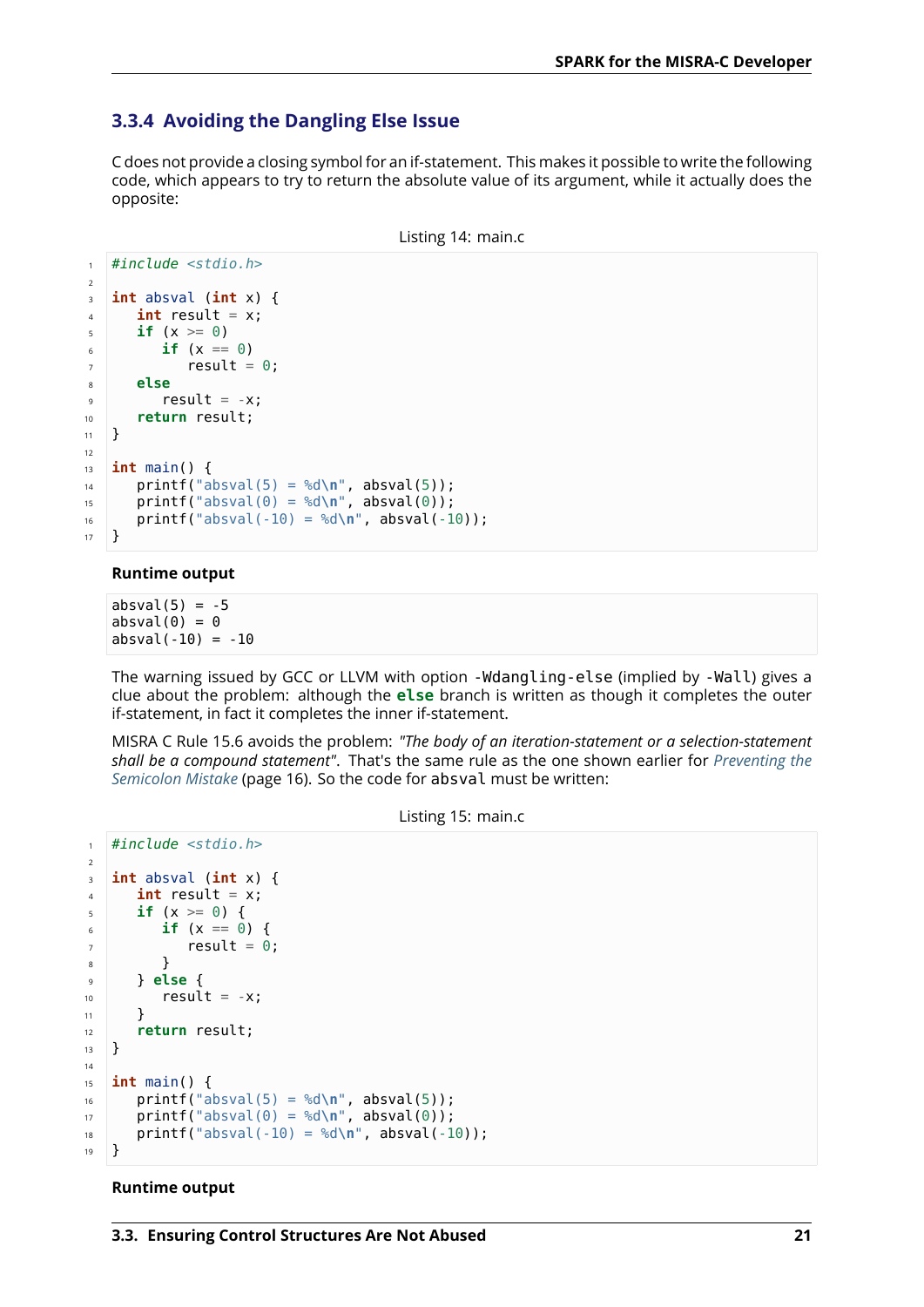which has the expected behavior.

In SPARK (as in Ada), each if-statement has a matching end marker end **if**; so the dangling-else problem cannot arise. The above C code is written as follows:

```
Listing 16: absval.ads
```

```
1 function Absval (X : Integer) return Integer;
```
Listing 17: absval.adb

```
1 function Absval (X : Integer) return Integer is
2 Result : Integer := X;
3 begin
\mathbf{i} \mathbf{f} \mathbf{f} \mathbf{f} \mathbf{f} \mathbf{g} \mathbf{g} \mathbf{g} \mathbf{f} hen
\mathbf{f} \times \mathbf{f} = \mathbf{0} then
6 \qquad \qquad Result := 0;
7 end if;
8 else
9 \qquad \qquad Result := -X;
10 end if;
11 return Result;
12 end Absval;
```
### **Prover output**

```
Phase 1 of 2: generation of Global contracts ...
Phase 2 of 2: flow analysis and proof ...
absval.adb:9:17: medium: overflow check might fail [reason for check: result of<sub>u</sub>
→negation must fit in a 32-bits machine integer] [possible fix: subprogram at.
↪absval.ads:1 should mention X in a precondition]
gnatprove: unproved check messages considered as errors
```
Interestingly, SPARK analysis detects here that the negation operation on line 9 might overflow. That's an example of runtime error detection which will be covered in the chapter on *Detecting Undefined Behavior* (page 53).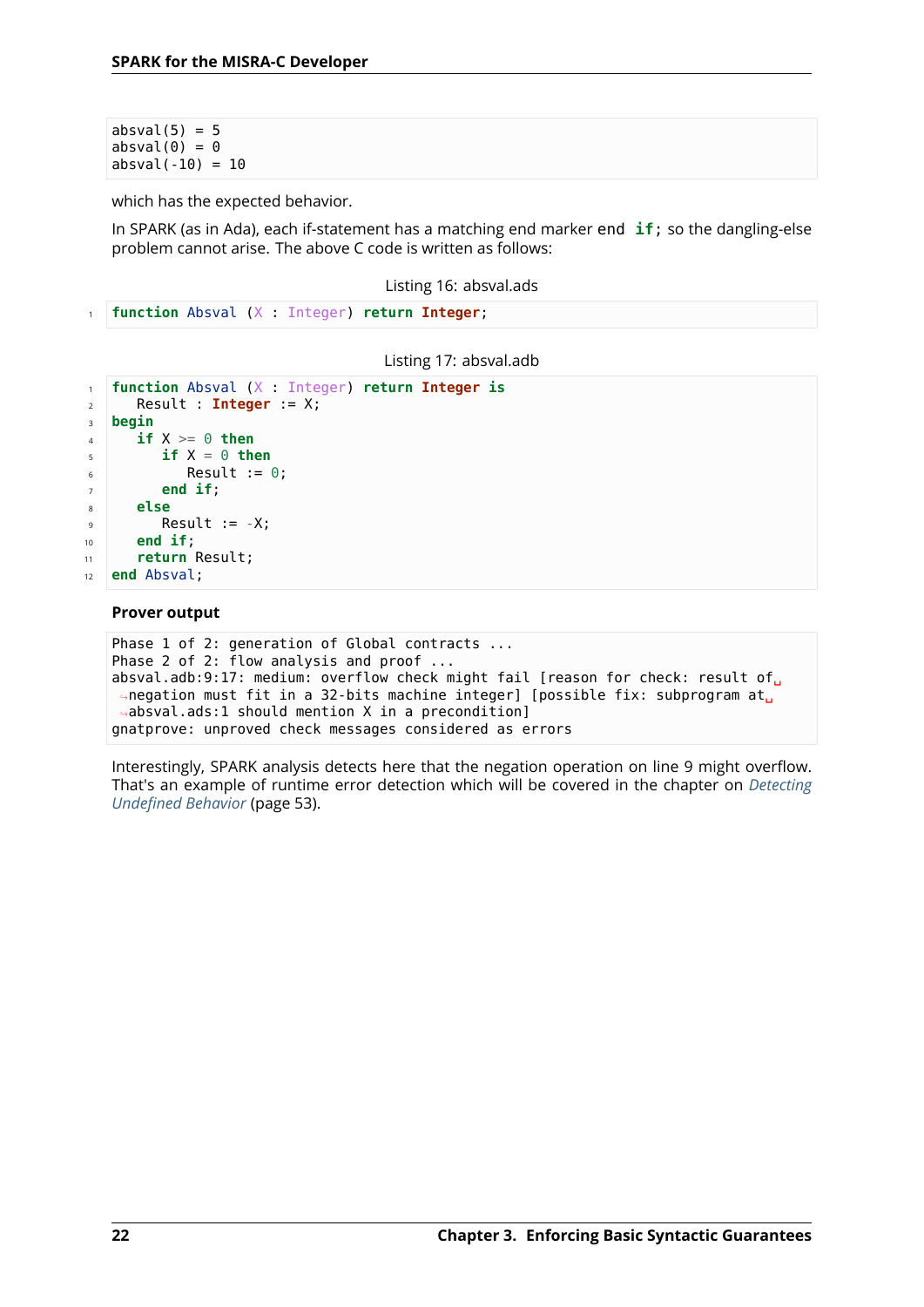**CHAPTER FOUR**

# **ENFORCING STRONG TYPING**

<span id="page-27-0"></span>Annex C of MISRA C:2012 summarizes the problem succinctly:

*"ISO C may be considered to exhibit poor type safety as it permits a wide range of implicit type conversions to take place. These type conversions can compromise safety as their implementation-defined aspects can cause developer confusion."*

The most severe consequences come from inappropriate conversions involving pointer types, as they can cause memory safety violations. Two sections of MISRA C are dedicated to these issues: "Pointer type conversions" (9 rules) and "Pointers and arrays" (8 rules).

Inappropriate conversions between scalar types are only slightly less severe, as they may introduce arbitrary violations of the intended functionality. MISRA C has gone to great lengths to improve the situation, by defining a stricter type system on top of the C language. This is described in Appendix D of MISRA C:2012 and in the dedicated section on "The essential type model" (8 rules).

# <span id="page-27-1"></span>**4.1 Enforcing Strong Typing for Pointers**

Pointers in C provide a low-level view of the addressable memory as a set of integer addresses. To write at address 42, just go through a pointer:

```
Listing 1: main.c
```

```
1 int main() {
2 \quad \text{int} \times p = 42;\ast p = 0;4 return 0;
5 }
```
Running this program is likely to hit a segmentation fault on an operating system, or to cause havoc in an embedded system, both because address 42 will not be correctly aligned on a 32-bit or 64-bit machine and because this address is unlikely to correspond to valid addressable data for the application. The compiler might issue a helpful warning on the above code (with option -Wint-conversion implied by -Wall in GCC or LLVM), but note that the warning disappears when explicitly converting value 42 to the target pointer type, although the problem is still present.

Beyond their ability to denote memory addresses, pointers are also used in C to pass references as inputs or outputs to function calls, to construct complex data structures with indirection or sharing, and to denote arrays of elements. Pointers are thus at once pervasive, powerful and fragile.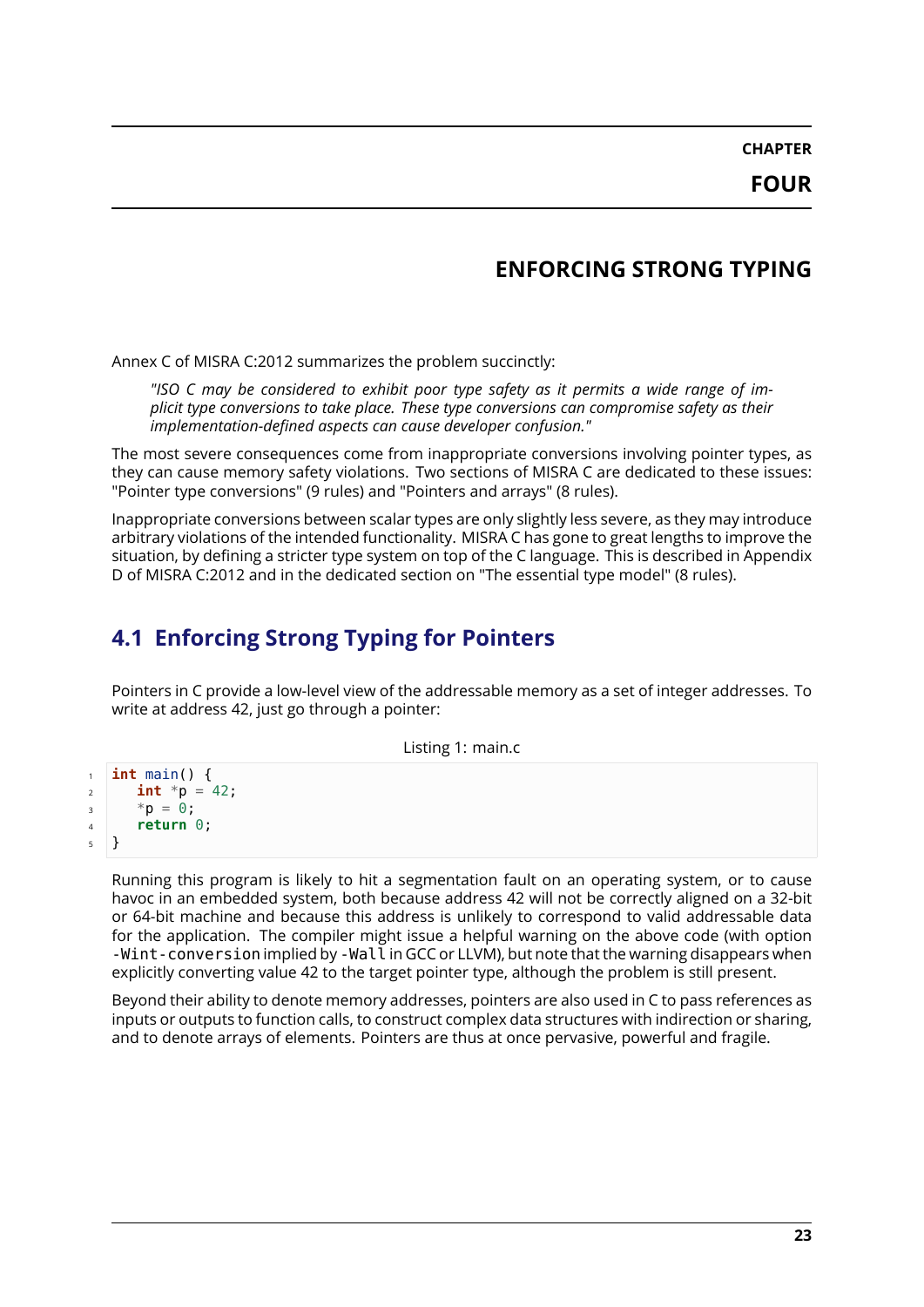### <span id="page-28-0"></span>**4.1.1 Pointers Are Not Addresses**

In an attempt to rule out issues that come from direct addressing of memory with pointers, MISRA C states in Rule 11.4 that *"A conversion should not be performed between a pointer to object and an integer type"*. As this rule is classified as only Advisory, MISRA C completes it with two Required rules:

- Rule 11.6: *"A cast shall not be performed between pointer to void and an arithmetic type"*
- Rule 11.7: *"A cast shall not be performed between pointer to object and a non-integer arithmetic type"*

In Ada, pointers are not addresses, and addresses are not integers. An opaque standard type System.**Address** is used for addresses, and conversions to/from integers are provided in a standard package System.Storage\_Elements. The previous C code can be written as follows in Ada:

Listing 2: pointer.adb

```
1 with System;
2 with System.Storage_Elements;
3
4 procedure Pointer is
5 A : constant System.Address := System.Storage_Elements.To_Address (42);
6 M : aliased Integer with Address => A;
7 P : constant access Integer := M'Access;
8 begin
9 P.all := 0;
10 end Pointer;
```
The integer value 42 is converted to a memory address A by calling System. Storage Elements. To\_Address, which is then used as the address of integer variable M. The pointer variable P is set to point to M (which is allowed because M is declared as **aliased**).

Ada requires more verbiage than C:

- The integer value 42 must be explicitly converted to type **Address**
- To get a pointer to a declared variable such as M, the declaration must be marked as **aliased**

The added syntax helps first in making clear what is happening and, second, in ensuring that a potentially dangerous feature (assigning to a value at a specific machine address) is not used inadvertently.

The above example is legal in SPARK, but the SPARK analysis tool issues warnings as it cannot control how the program or its environment may update the memory cell at address 42.

### <span id="page-28-1"></span>**4.1.2 Pointers Are Not References**

Passing parameters by reference is critical for efficient programs, but the absence of references distinct from pointers in C incurs a serious risk. Any parameter of a pointer type can be copied freely to a variable whose lifetime is longer than the object pointed to, a problem known as "dangling pointers". MISRA C forbids such uses in Rule 18.6: *"The address of an object with automatic storage shall not be copied to another object that persists after the first object has ceased to exist"*. Unfortunately, enforcing this rule is difficult, as it is undecidable.

In SPARK, parameters can be passed by reference, but no pointer to the parameter can be stored past the return point of the function, which completely solves this issue. In fact, the decision to pass a parameter by copy or by reference rests in many cases with the compiler, but such compiler dependency has no effect on the functional behavior of a SPARK program. In the example below, the compiler may decide to pass parameter P of procedure Rotate\_X either by copy or by reference, but regardless of the choice the postcondition of Rotate\_X will hold: the final value of P will be modified by rotation around the X axis.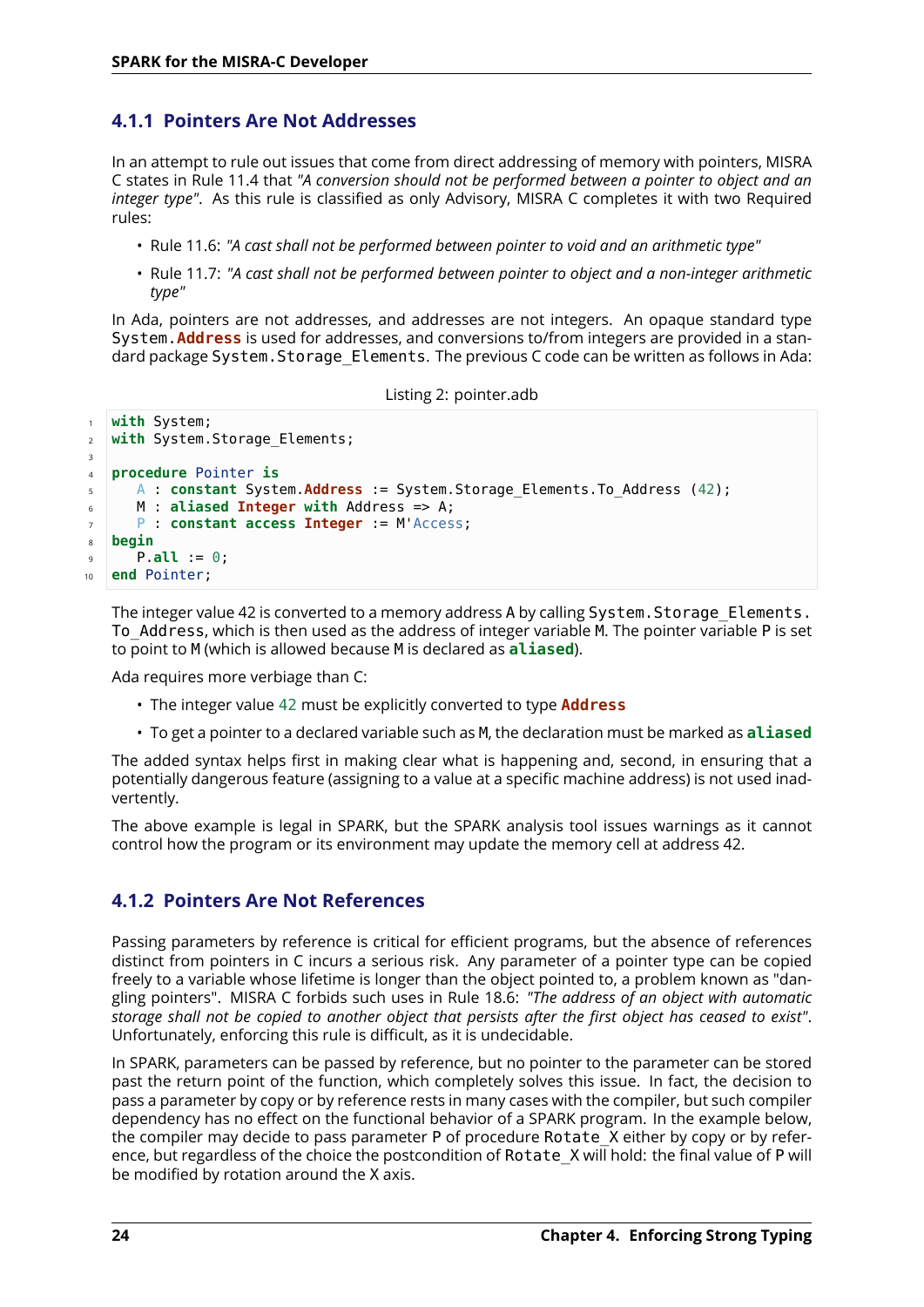Listing 3: geometry.ads

```
1 package Geometry is
2
3 type Point_3D is record
4 X, Y, Z : Float;
5 end record;
6
7 procedure Rotate_X (P : in out Point_3D) with
8 Post => P = P' \overline{0}ld'Update (Y => P \cdot Z' \overline{0}ld, Z => -P \cdot Y' \overline{0}ld);
9
10 end Geometry;
```
Listing 4: geometry.adb

```
1 package body Geometry is
2
3 procedure Rotate_X (P : in out Point_3D) is
4 Tmp : constant Float := P.Y;
5 begin
6 P.Y := P.Z;\overline{z} P.Z := -Tmp:
8 end Rotate X;
\overline{9}10 end Geometry;
```
### **Build output**

```
geometry.ads:8:23: warning: attribute Update is an obsolescent feature [-gnatwj]
geometry.ads:8:23: warning: use a delta aggregate instead [-gnatwj]
```
### **Prover output**

```
Phase 1 of 2: generation of Global contracts ...
Phase 2 of 2: flow analysis and proof ...
geometry.ads:8:14: info: postcondition proved
geometry.ads:8:23: warning: attribute Update is an obsolescent feature [-gnatwj]
geometry.ads:8:23: warning: use a delta aggregate instead [-gnatwj]
```
SPARK's analysis tool can mathematically prove that the postcondition is true.

### <span id="page-29-0"></span>**4.1.3 Pointers Are Not Arrays**

The greatest source of vulnerabilities regarding pointers is their use as substitutes for arrays. Although the C language has a syntax for declaring and accessing arrays, this is just a thin syntactic layer on top of pointers. Thus:

- Array access is just pointer arithmetic;
- If a function is to manipulate an array then the array's length must be separately passed as a parameter; and
- The program is susceptible to the various vulnerabilities originating from the confusion of pointers and arrays, such as buffer overflow.

Consider a function that counts the number of times a value is present in an array. In C, this could be written: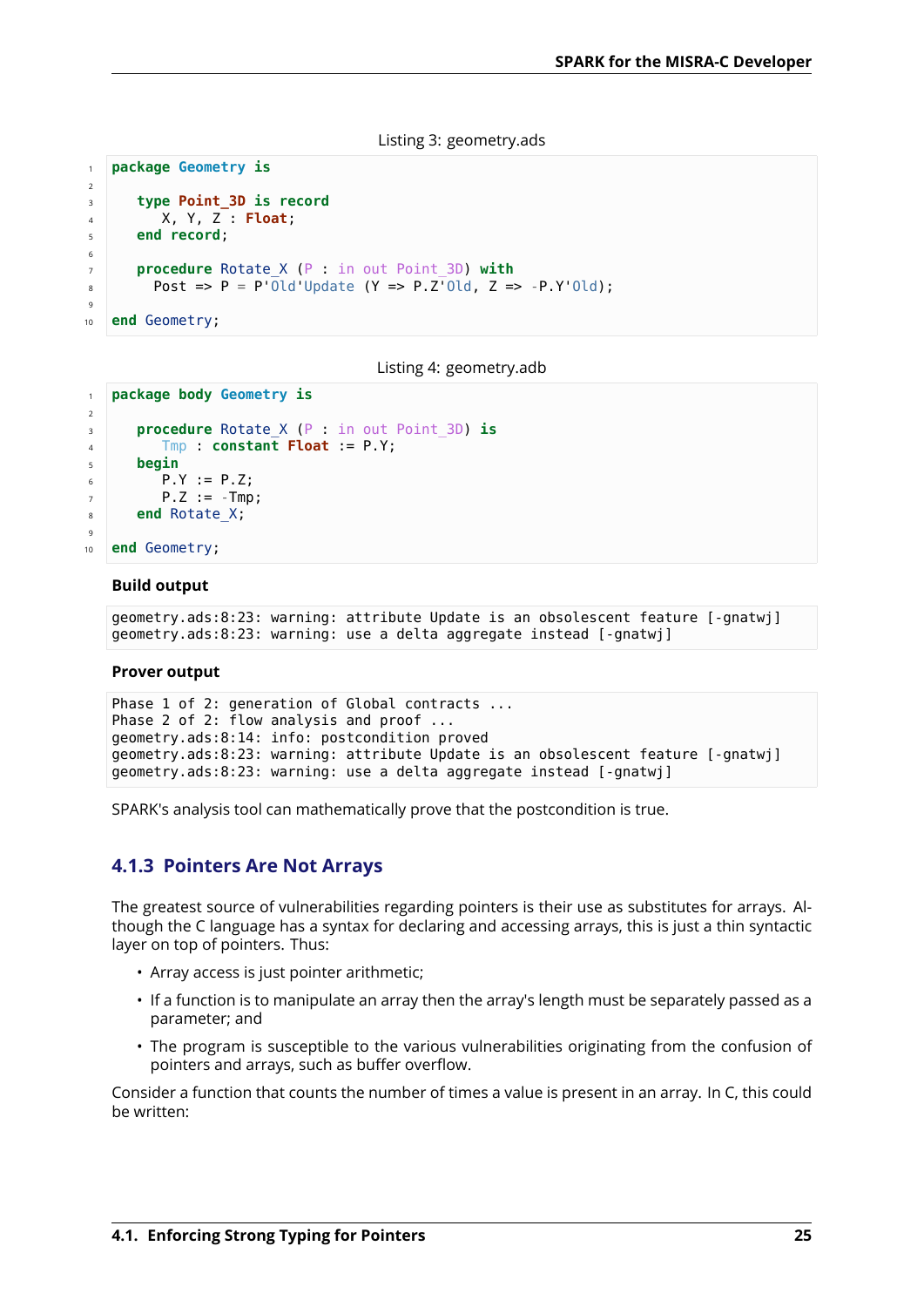```
Listing 5: main.c
```

```
1 #include <stdio.h>
2
3 int count(int *p, int len, int v) {
4 \quad \text{int count} = 0;5 while (len--) {
6 if (*p++ == v) {
7 count++;
8 }
9 }
10 return count;
11 }
12
13 int main() {
14 int p[5] = {0, 3, 9, 3, 3};
15 int c = count(p, 5, 3);
16 printf("value 3 is seen %d times in p\n", c);
17 return 0;
18 }
```
### **Runtime output**

value 3 is seen 3 times in p

Function count has no control over the range of addresses accessed from pointer p. The critical property that the len parameter is a valid length for an array of integers pointed to by parameter p rests completely with the caller of count, and count has no way to check that this is true.

To mitigate the risks associated with pointers being used for arrays, MISRA C contains eight rules in a section on "Pointers and arrays". These rules forbid pointer arithmetic (Rule 18.4) or, if this Advisory rule is not followed, require pointer arithmetic to stay within bounds (Rule 18.1). But, even if we rewrite the loop in count to respect all decidable MISRA C rules, the program's correctness still depends on the caller of count passing a correct value of len:

Listing 6: main.c

```
1 #include <stdio.h>
\overline{2}3 int count(int *p, int len, int v) {
4 int count = 0;
5 for (int i = 0; i < len; i++) {
6 if (p[i] == v) {
7 count++;
8 }
9 }
10 return count;
11 }
12
13 int main() {
14 int p[5] = {0, 3, 9, 3, 3};
15 int c = count(p, 5, 3);
16 printf("value 3 is seen %d times in p\n", c);
17 return 0;
18 }
```
### **Runtime output**

value 3 is seen 3 times in p

The resulting code is more readable, but still vulnerable to incorrect values of parameter len passed by the caller of count, which violates undecidable MISRA C Rules 18.1 (pointer arithmetic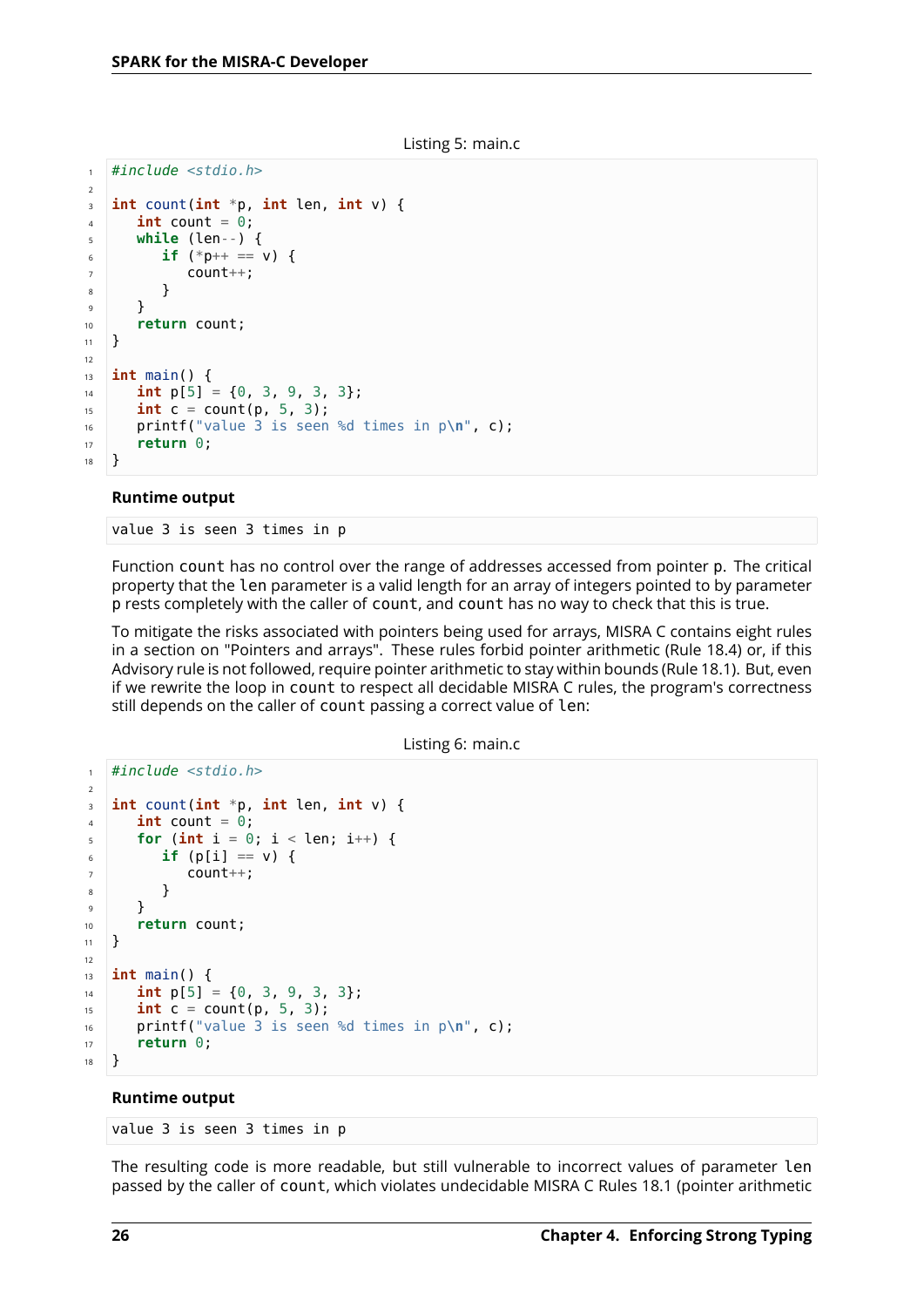should stay within bounds) and 1.3 (no undefined behavior). Contrast this with the same function in SPARK (and Ada):

```
Listing 7: types.ads
```

```
1 package Types is
2 type Int_Array is array (Positive range <>) of Integer;
3 end Types;
```
Listing 8: count.ads

```
1 with Types; use Types;
\overline{2}3 function Count (P : Int_Array; V : Integer) return Natural;
```
Listing 9: count.adb

```
1 function Count (P : Int_Array; V : Integer) return Natural is
2 Count : Natural := 0;
3 begin
4 for I in P'Range loop
\mathbf{if} \mathsf{P}(\mathbf{I}) = \mathsf{V} \mathsf{then}6 Count := Count + 1;
7 end if;
8 end loop;
9 return Count;
10 end Count;
```
Listing 10: test\_count.adb

```
1 with Ada.Text_IO; use Ada.Text_IO;
2 with Types; use Types;
3 with Count;
4
5 procedure Test_Count is
6 P : constant Int_Array := (0, 3, 9, 3, 3);
7 C : constant Integer := Count (P, 3);
8 begin
9 Put_Line ("value 3 is seen" & C'Img & " times in p");
10 end Test_Count;
```
### **Runtime output**

value 3 is seen 3 times in p

The array parameter P is not simply a homogeneous sequence of Integer values. The compiler must represent P so that its lower and upper bounds (P'First and P'Last) and thus also its length (P'Length) can be retrieved. Function **Count** can simply loop over the range of valid array indexes P'First .. P'Last (or P'Range for short). As a result, function **Count** can be verified in isolation to be free of vulnerabilities such as buffer overflow, as it does not depend on the values of parameters passed by its callers. In fact, we can go further in SPARK and show that the value returned by **Count** is no greater than the length of parameter P by stating this property in the postcondition of **Count** and asking the SPARK analysis tool to prove it:

Listing 11: types.ads

```
1 package Types is
2 type Int_Array is array (Positive range <>) of Integer;
  3 end Types;
```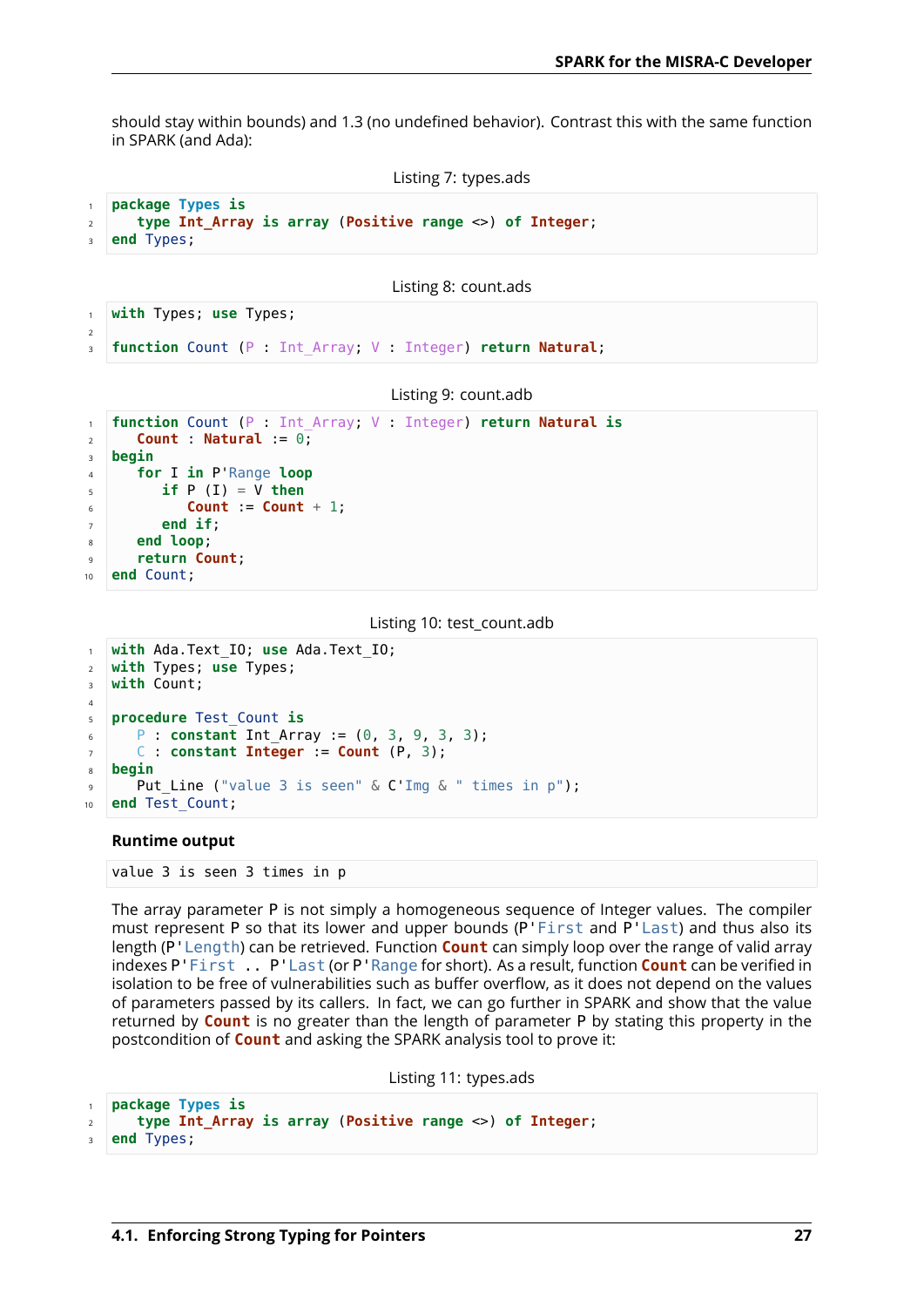Listing 12: count.ads

<sup>1</sup> **with** Types; **use** Types;

 $\overline{2}$ 

```
3 function Count (P : Int_Array; V : Integer) return Natural with
```

```
4 Post => Count'Result <= P'Length;
```
Listing 13: count.adb

```
1 function Count (P : Int_Array; V : Integer) return Natural
2 is
3 Count : Natural := 0;
4 begin
5 for I in P'Range loop
6 pragma Loop_Invariant (Count <= I - P'First);
7 \quad \text{if } P(I) = V \text{ then}8 Count := Count + 1;
9 end if;
10 end loop;
11 return Count;
12 end Count;
```
**Prover output**

Phase 1 of 2: generation of Global contracts ... Phase 2 of 2: flow analysis and proof ... count.adb:6:30: info: loop invariant preservation proved count.adb:6:30: info: loop invariant initialization proved count.adb:6:41: info: overflow check proved count.adb:8:25: info: overflow check proved count.ads:4:11: info: postcondition proved count.ads:4:28: info: range check proved

The only help that SPARK analysis required from the programmer, in order to prove the postcondition, is a loop invariant (a special kind of assertion) that reflects the value of **Count** at each iteration.

### <span id="page-32-0"></span>**4.1.4 Pointers Should Be Typed**

The C language defines a special pointer type **void**\* that corresponds to an untyped pointer. It is legal to convert any pointer type to and from **void**\*, which makes it a convenient way to simulate C++ style templates. Consider the following code which indirectly applies assign\_int to integer i and assign float to floating-point f by calling assign on both:

```
Listing 14: main.c
```

```
1 #include <stdio.h>
\overline{2}3 void assign_int (int *p) {
4 *p = 42;
5 }
6
7 void assign_float (float *p) {
\mathbf{s} *p = 42.0;
9 }
10
11 typedef void (*assign_fun)(void *p);
1213 void assign(assign_fun fun, void *p) {
14 fun(p);
```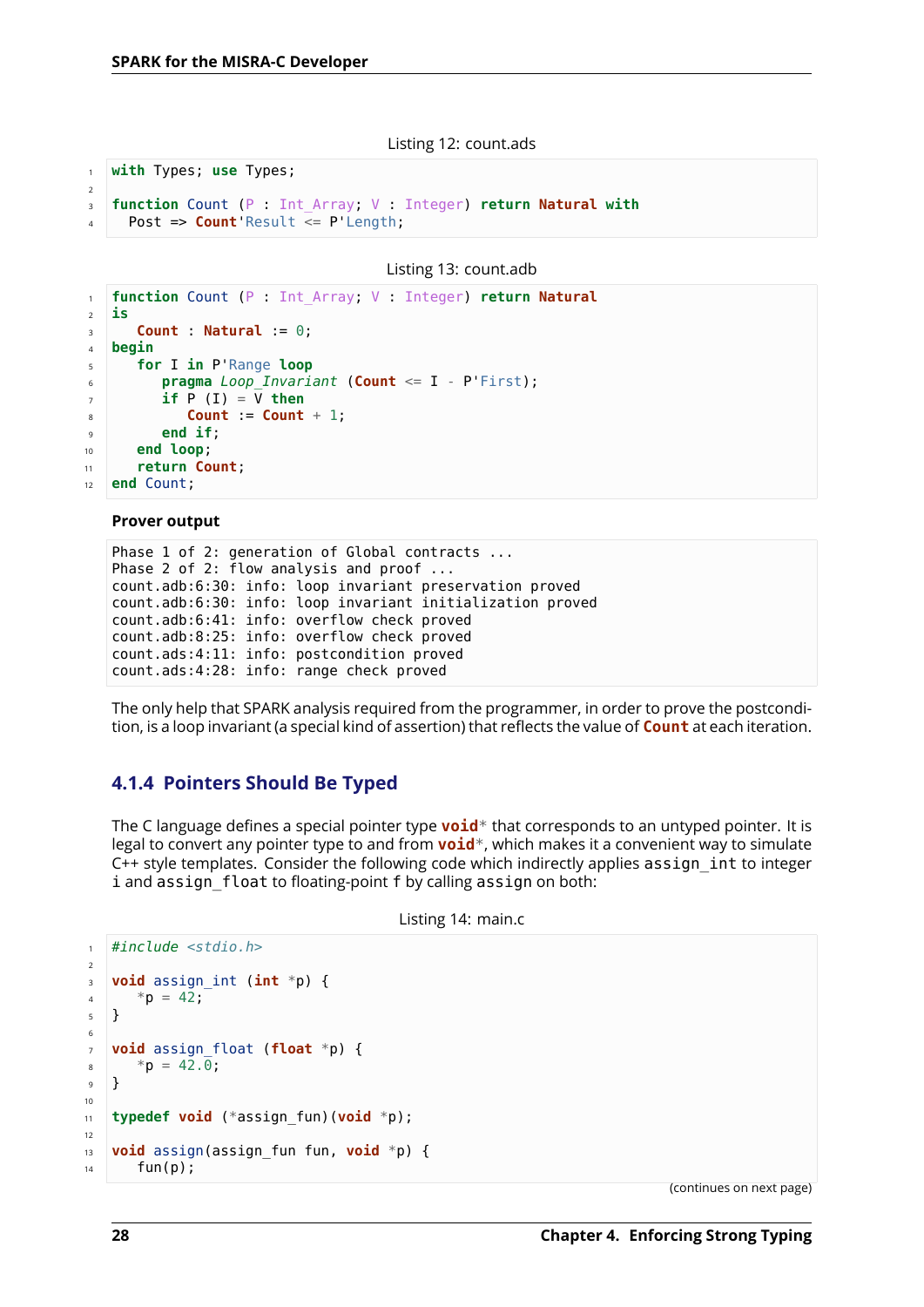```
15 \quad \}16
17 int main() {
18 int i;
19 float f;
20 assign((assign_fun)&assign_int, &i);
21 assign((assign_fun)&assign_float, &f);
_{22} printf("i = %d; f = %f\n", i, f);
23 }
```
### **Runtime output**

 $i = 42$ ; f = 42.000000

The references to the variables i and f are implicitly converted to the **void**\* type as a way to apply assign to any second parameter p whose type matches the argument type of its first argument fun. The use of an untyped argument means that the responsibility for the correct typing rests completely with the programmer. Swap i and f in the calls to assign and you still get a compilable program without warnings, that runs and produces completely bogus output:

 $i = 1109917696$ ;  $f = 0.000000$ 

instead of the expected:

 $i = 42$ ; f = 42.000000

Generics in SPARK (and Ada) can implement the desired functionality in a fully typed way, with any errors caught at compile time, where procedure Assign applies its parameter procedure Initialize to its parameter V:

```
Listing 15: assign.ads
```

```
1 generic
2 type T is private;
3 with procedure Initialize (V : out T);
4 procedure Assign (V : out T);
```
Listing 16: assign.adb

```
1 procedure Assign (V : out T) is
2 begin
3 Initialize (V);
  end Assign;
```

| Listing 17: apply_assign.adb |  |  |
|------------------------------|--|--|
|------------------------------|--|--|

```
1 with Ada.Text_IO; use Ada.Text_IO;
2 with Assign;
3
4 procedure Apply_Assign is
5 procedure Assign_Int (V : out Integer) is
6 begin
V := 42;8 end Assign Int;
\alpha10 procedure Assign_Float (V : out Float) is
11 begin
V := 42.0;
13 end Assign Float;
14
```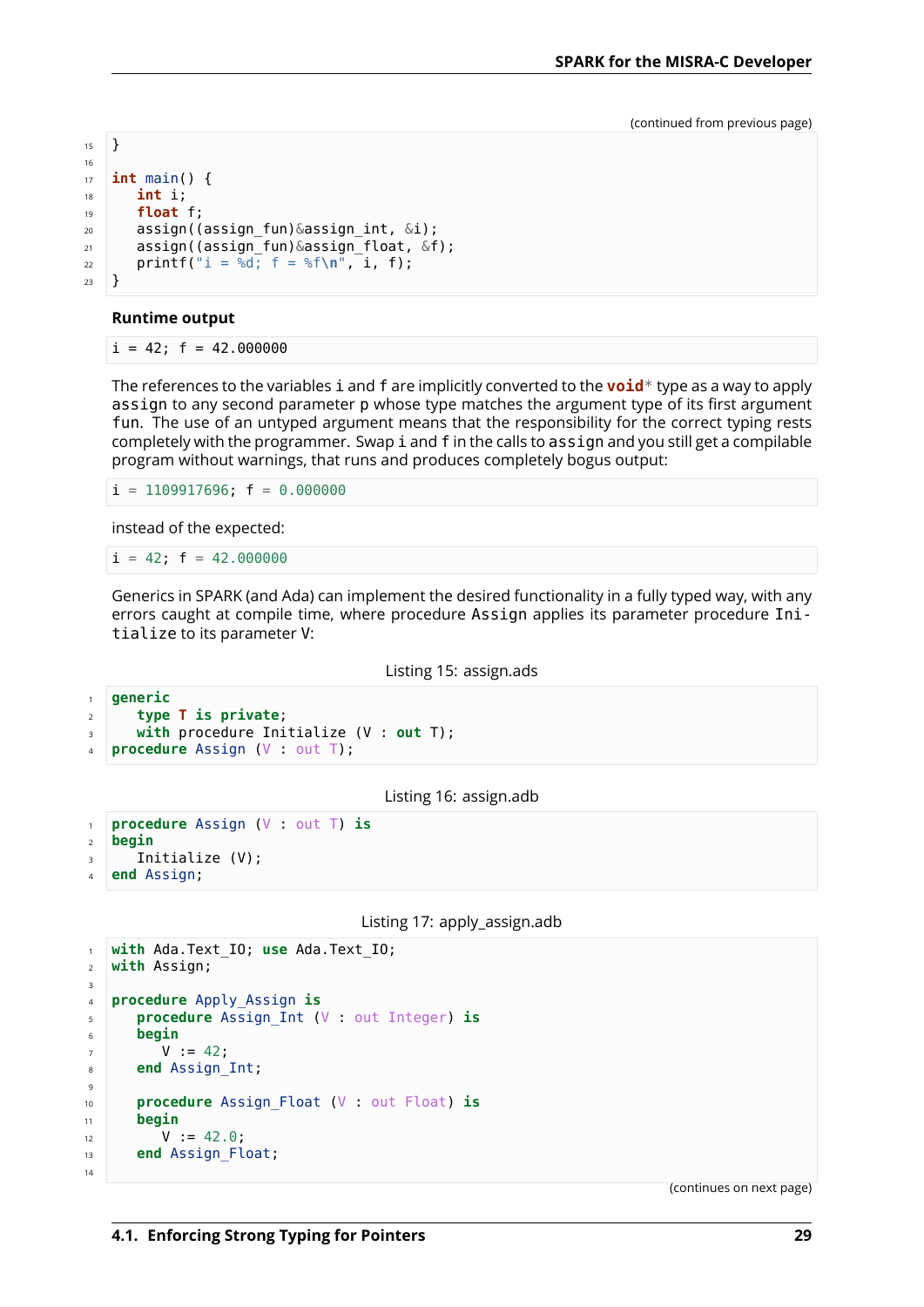```
15 procedure Assign_I is new Assign (Integer, Assign_Int);
16 procedure Assign_F is new Assign (Float, Assign_Float);
17
18 I : Integer;
19 F : Float;
20 begin
21 Assign_I (I);
22 AssignF (F);
23 Put Line ("I =" \& I'Img \& "; F =" \& F'Img);
24 end Apply_Assign;
```
### **Runtime output**

 $I = 42$ ;  $F = 4.20000E+01$ 

The generic procedure Assign must be instantiated with a specific type for T and a specific procedure (taking a single **out** parameter of this type) for Initialize. The procedure resulting from the instantiation applies to a variable of this type. So switching I and F above would result in an error detected by the compiler. Likewise, an instantiation such as the following would also be a compile-time error:

**procedure** Assign\_I **is new** Assign (**Integer**, Assign\_Float);

# **4.2 Enforcing Strong Typing for Scalars**

<span id="page-34-0"></span>In C, all scalar types can be converted both implicitly and explicitly to any other scalar type. The semantics is defined by rules of *promotion* and *conversion*, which can confuse even experts. One example was noted earlier, in the *Preface* (page 3). Another example appears in an article introducing a safe library for manipulating scalars<sup>8</sup> by Microsoft expert David LeBlanc. In its conclusion, the author acknowledges the inherent difficulty in understanding scalar type conversions in C, by showing an early buggy version of the code to produce the minimum signed integer:

```
return (T)(1 << (BitCount()-1));
```
The issue here is that the literal 1 on the left-hand side of the shift is an **int**, so on a 64-bit machine with 32-bit **int** and 64-bit type T, the above is shifting 32-bit value 1 by 63 bits. This is a case of undefined behavior, producing an unexpected output with the Microsoft compiler. The correction is to convert the first literal 1 to T before the shift:

**return** (T)((T)1 << (BitCount()-1));

Although he'd asked some expert programmers to review the code, no one found this problem.

To avoid these issues as much as possible, MISRA C defines its own type system on top of C types, in the section on "The essential type model" (eight rules). These can be seen as additional typing rules, since all rules in this section are decidable, and can be enforced at the level of a single translation unit. These rules forbid in particular the confusing cases mentioned above. They can be divided into three sets of rules:

- restricting operations on types
- restricting explicit conversions
- restricting implicit conversions

<sup>8</sup> https://msdn.microsoft.com/en-us/library/ms972705.aspx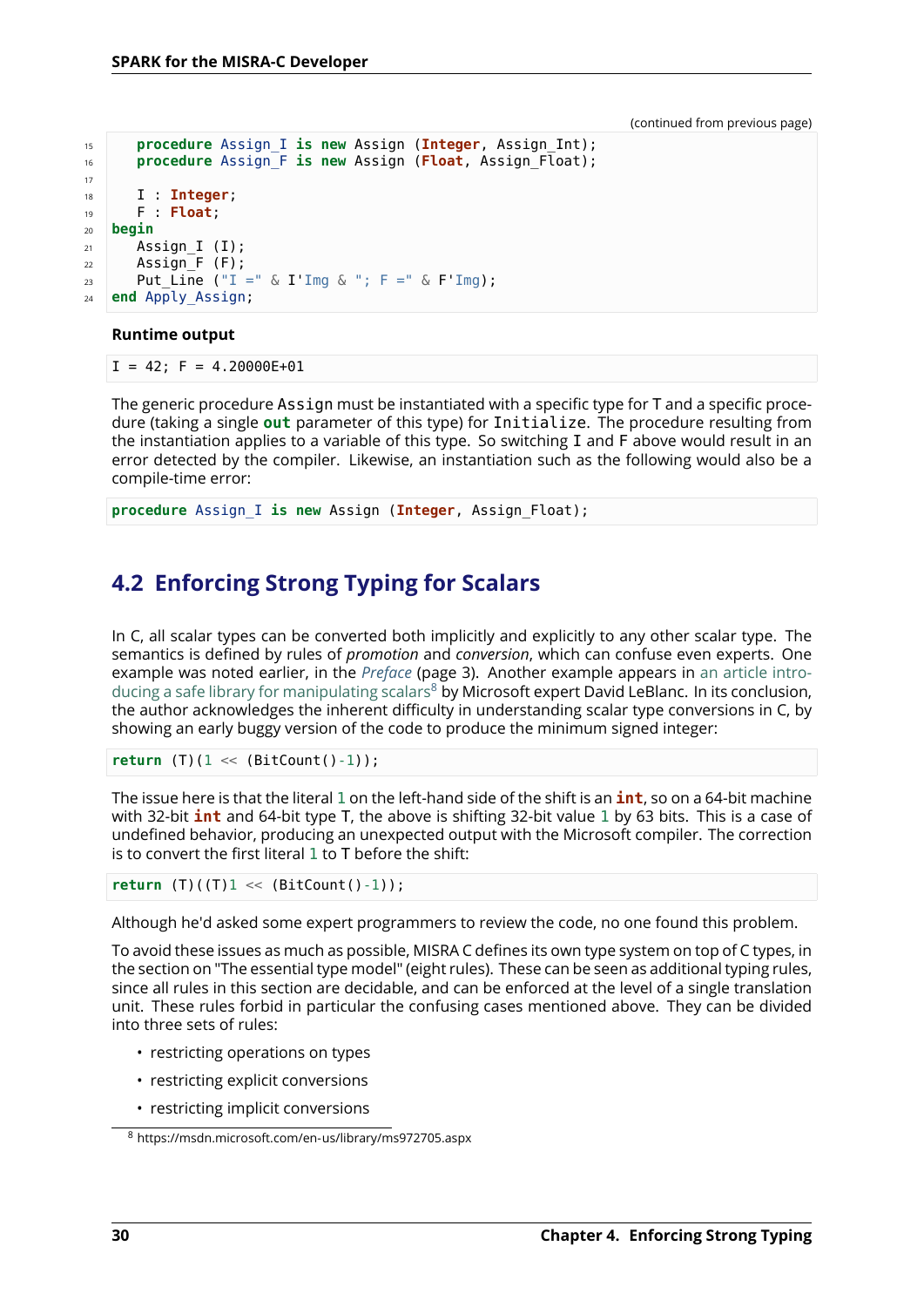### <span id="page-35-0"></span>**4.2.1 Restricting Operations on Types**

Apart from the application of some operations to floating-point arguments (the bitwise, mod and array access operations) which are invalid and reported by the compiler, all operations apply to all scalar types in C. MISRA C Rule 10.1 constrains the types on which each operation is possible as follows.

### <span id="page-35-1"></span>**4.2.1.1 Arithmetic Operations on Arithmetic Types**

Adding two Boolean values, or an Apple and an Orange, might sound like a bad idea, but it is easily done in C:

Listing 18: main.c

```
1 #include <stdbool.h>
2 #include <stdio.h>
3
4 int main() {
5 bool b1 = true;
6 bool b2 = false;
7 bool b3 = b1 + b2;
8
9 typedef enum {Apple, Orange} fruit;
10 fruit f1 = Apple;
11 fruit f2 = 0range;
12 fruit f3 = f1 + f2;
13
14 printf("b3 = %d; f3 = %d\n", b3, f3);
15
16 return 0;
17 }
```
### **Runtime output**

 $b3 = 1$ ;  $f3 = 1$ 

No error from the compiler here. In fact, there is no undefined behavior in the above code. Variables b3 and f3 both end up with value 1. Of course it makes no sense to add Boolean or enumerated values, and thus MISRA C Rule 18.1 forbids the use of all arithmetic operations on Boolean and enumerated values, while also forbidding most arithmetic operations on characters. That leaves the use of arithmetic operations for signed or unsigned integers as well as floating-point types and the use of modulo operation % for signed or unsigned integers.

Here's an attempt to simulate the above C code in SPARK (and Ada):

Listing 19: bad\_arith.ads

```
1 package Bad_Arith is
\overline{2}3 B1 : constant Boolean := True;
4 B2 : constant Boolean := False;
5 B3 : constant Boolean := B1 + B2;
6
7 type Fruit is (Apple, Orange);
8 F1 : constant Fruit := Apple;
9 F2 : constant Fruit := Orange;
10 F3 : constant Fruit := F1 + F2;
11
12 end Bad_Arith;
```
### **Build output**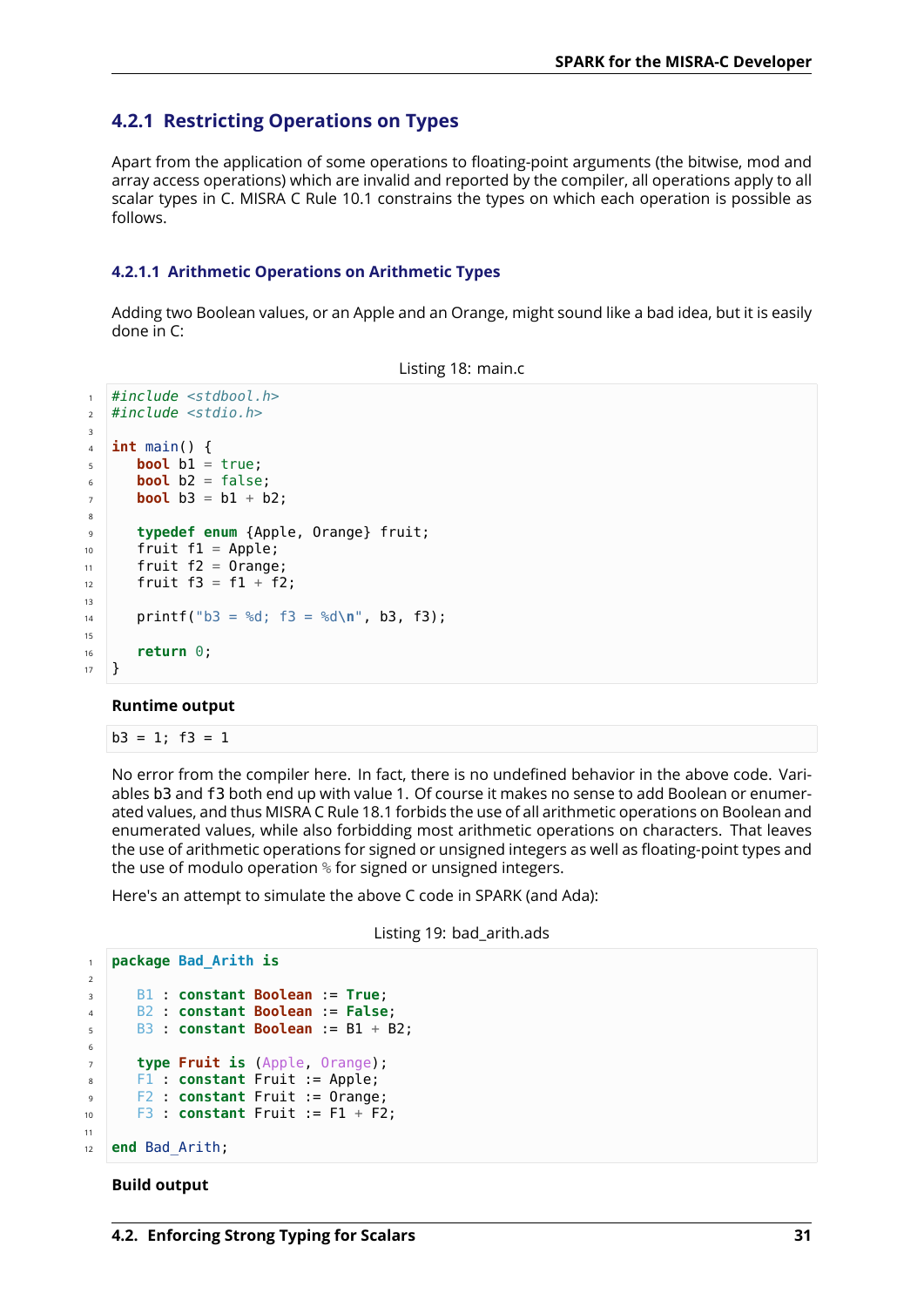bad arith.ads:5:32: error: there is no applicable operator "+" for type "Standard. ↪Boolean" bad\_arith.ads:10:30: error: there is no applicable operator "+" for type "Fruit".  $\rightarrow$ defined at line 7 gprbuild: \*\*\* compilation phase failed

It is possible, however, to get the predecessor of a Boolean or enumerated value with Value'Pred and its successor with Value'Succ, as well as to iterate over all values of the type:

Listing 20: ok\_arith.adb

```
1 with Ada.Text_IO; use Ada.Text_IO;
\overline{2}3 procedure Ok_Arith is
4
5 B1 : constant Boolean := False;
6 B2 : constant Boolean := Boolean'Succ (B1);
7 B3 : constant Boolean := Boolean'Pred (B2);
8
9 type Fruit is (Apple, Orange);
10 F1 : constant Fruit := Apple;
11 F2 : constant Fruit := Fruit'Succ (F1);
12 F3 : constant Fruit := Fruit'Pred (F2);
13
14 begin
15 pragma Assert (B1 = B3);
16 pragma Assert (F1 = F3);
17
18 for B in Boolean loop
19 Put_Line (B'Img);
20 end loop;
2122 for F in Fruit loop
23 Put Line (F'Img);
24 end loop;
25 end Ok_Arith;
```
### **Runtime output**

FALSE **TRUE** APPLE ORANGE

### <span id="page-36-0"></span>**4.2.1.2 Boolean Operations on Boolean**

"Two bee or not two bee? Let's C":

Listing 21: main.c

```
1 #include <stdbool.h>
2 #include <stdio.h>
\overline{3}4 int main() {
5 typedef enum {Ape, Bee, Cat} Animal;
6 bool answer = (2 * \text{Bee}) || ! (2 * \text{Bee});
7 printf("two bee or not two bee? %d\n", answer);
8 return 0;
9 }
```
**Runtime output**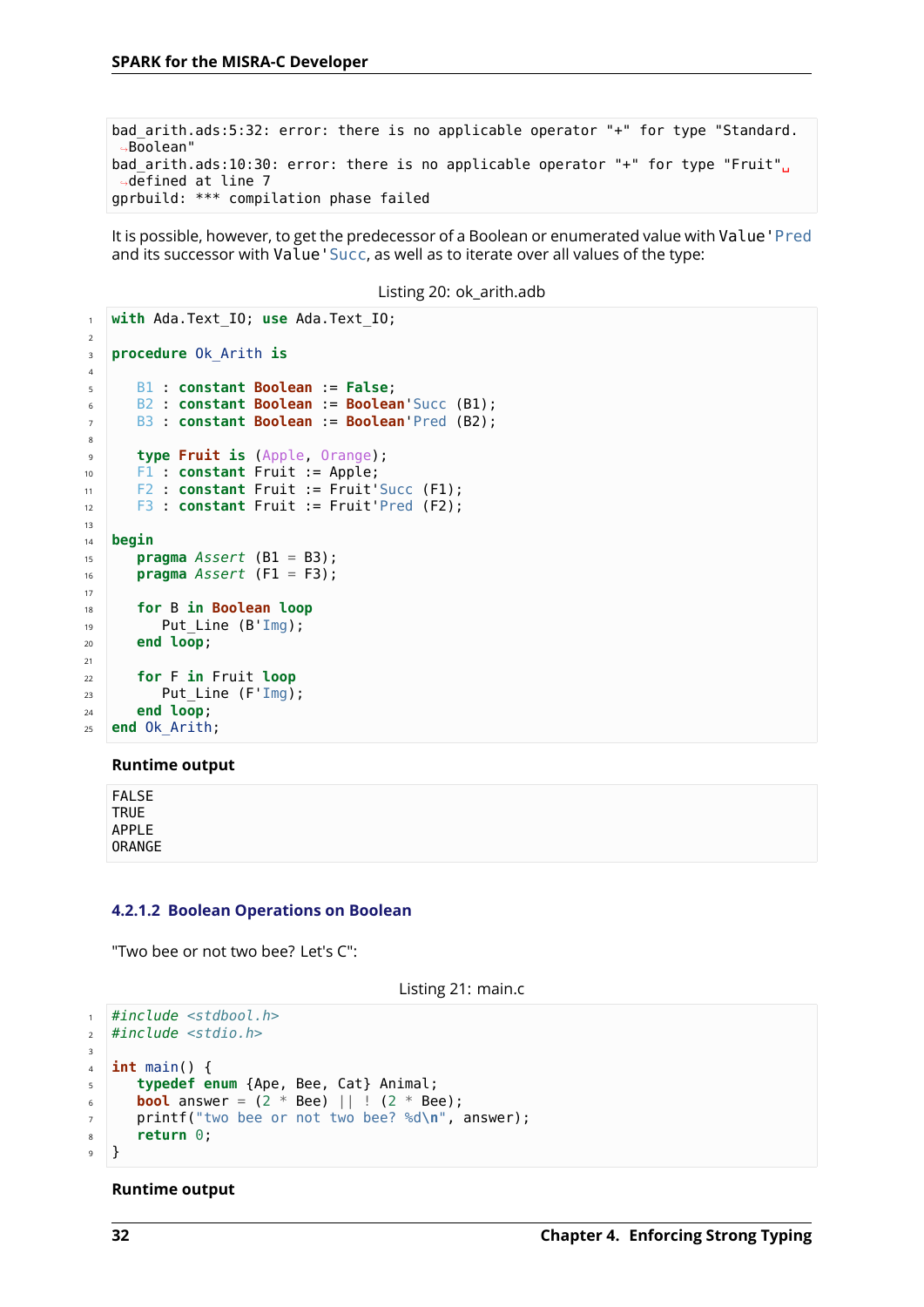two bee or not two bee? 1

The answer to the question posed by Shakespeare's Hamlet is 1, since it reduces to A **or not** A and this is true in classical logic.

As previously noted, MISRA C forbids the use of the multiplication operator with an operand of an enumerated type. Rule 18.1 also forbids the use of Boolean operations "and", "or", and "not" (&&, ||, !, respectively, in C) on anything other than Boolean operands. It would thus prohibit the Shakespearian code above.

Below is an attempt to express the same code in SPARK (and Ada), where the Boolean operators are **and**, **or**, and **not**. The **and** and **or** operators evaluate both operands, and the language also supplies short-circuit forms that evaluate the left operand and only evaluate the right operand when its value may affect the result.

Listing 22: bad\_hamlet.ads

```
1 package Bad_Hamlet is
2 type Animal is (Ape, Bee, Cat);
3 Answer : Boolean := 2 * Bee or not 2 * Bee; -- Illegal
  4 end Bad_Hamlet;
```
### **Build output**

```
bad_hamlet.ads:3:28: error: expected type universal integer
bad_hamlet.ads:3:28: error: found type "Animal" defined at line 2
bad_hamlet.ads:3:43: error: expected a modular type
bad_hamlet.ads:3:43: error: found type "Animal" defined at line 2
gprbuild: *** compilation phase failed
```
As expected, the compiler rejects this code. There is no available  $*$  operation that works on an enumeration type, and likewise no available **or** or **not** operation.

### **4.2.1.3 Bitwise Operations on Unsigned Integers**

<span id="page-37-0"></span>Here's a genetic engineering example that combines a Bee with a Dog to produce a Cat, by manipulating the atomic structure (the bits in its representation):

```
Listing 23: main.c
```

```
1 #include <stdbool.h>
2 #include <assert.h>
3
4 int main() {
5 typedef enum {Ape, Bee, Cat, Dog} Animal;
6 \mid Animal mutant = Bee \wedge Dog;
7 assert (mutant == Cat);
8 return 0;
9 }
```
This algorithm works by accessing the underlying bitwise representation of Bee and Dog (0x01 and 0x03, respectively) and, by applying the exclusive-or operator  $\hat{\ }$ , transforming it into the underlying bitwise representation of a Cat (0x02). While powerful, manipulating the bits in the representation of values is best reserved for unsigned integers as illustrated in the book Hacker's Delight<sup>9</sup>. MISRA C Rule 18.1 thus forbids the use of all bitwise operations on anything but unsigned integers.

Below is an attempt to do the same in SPARK (and Ada). The bitwise operators are **and**, **or**, **xor**, and **not**, and the related bitwise functions are Shi[ft\\_Left](http://www.hackersdelight.org/), Shif[t\\_](#page-37-1)Right, Shift Right Arithmetic, Rotate Left and Rotate Right:

<span id="page-37-1"></span><sup>9</sup> http://www.hackersdelight.org/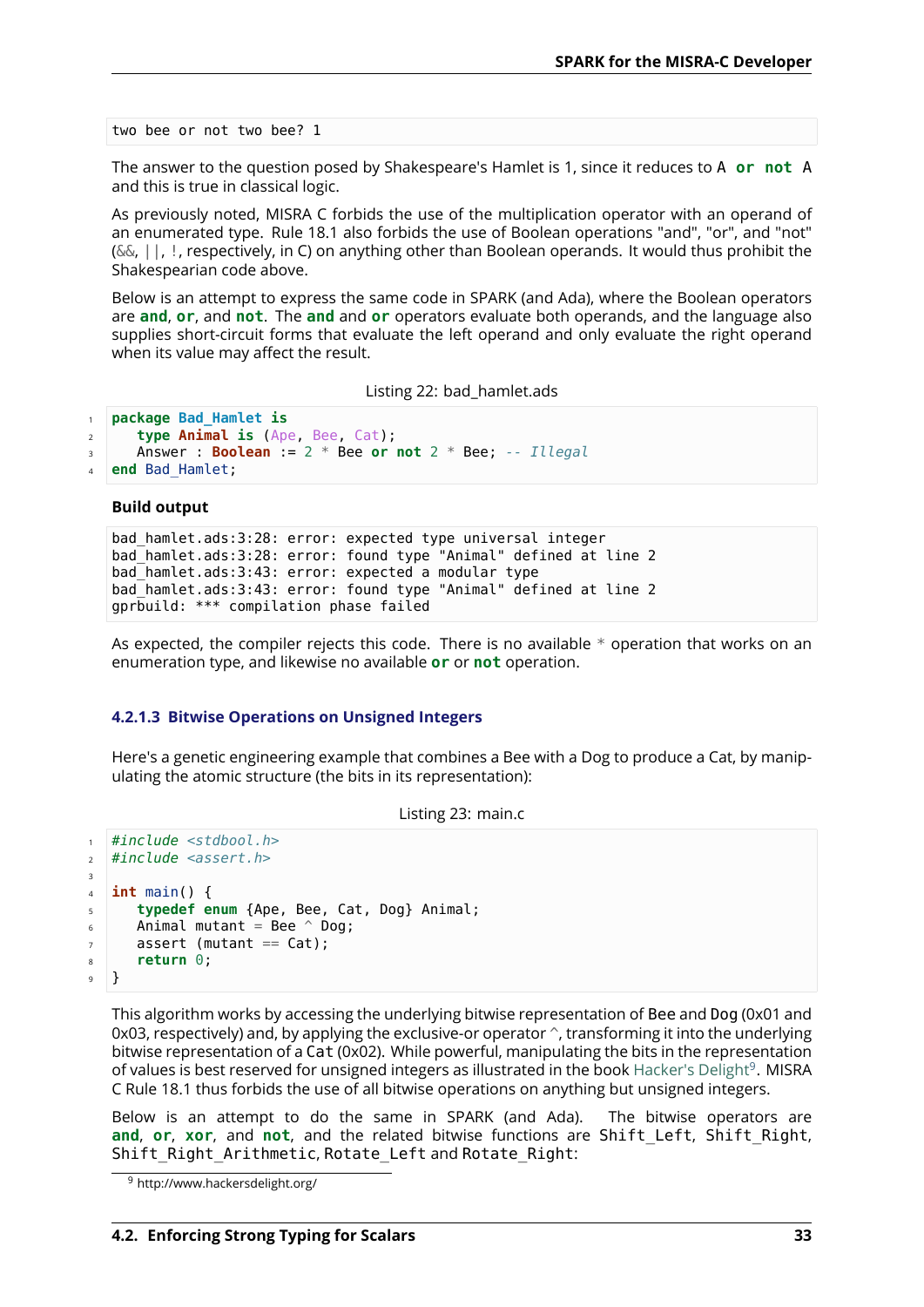Listing 24: bad\_genetics.ads

```
1 package Bad_Genetics is
2 type Animal is (Ape, Bee, Cat, Dog);
3 Mutant : Animal := Bee xor Dog; -- ERROR
4 pragma Assert (Mutant = Cat);
5 end Bad_Genetics;
```
### **Build output**

```
bad_genetics.ads:3:27: error: there is no applicable operator "Xor" for type
↪"Animal" defined at line 2
gprbuild: *** compilation phase failed
```
The declaration of Mutant is illegal, since the **xor** operator is only available for Boolean and unsigned integer (modular) values; it is not available for Animal. The same restriction applies to the other bitwise operators listed above. If we really wanted to achieve the effect of the above code in legal SPARK (or Ada), then the following approach will work (the type Unsigned\_8 is an 8-bit modular type declared in the predefined package Interfaces).

Listing 25: unethical\_genetics.ads

```
1 with Interfaces; use Interfaces;
2 package Unethical_Genetics is
3 type Animal is (Ape, Bee, Cat, Dog);
4 A : constant array (Animal) of Unsigned_8 :=
5 (Animal'Pos (Ape), Animal'Pos (Bee),
6 Animal'Pos (Cat), Animal'Pos (Dog));
7 Mutant : Animal := Animal'Val (A (Bee) xor A (Dog));
8 pragma Assert (Mutant = Cat);
9 end Unethical Genetics;
```
### **Build output**

```
unethical_genetics.ads:8:26: warning: condition can only be False if invalid<sub>u</sub>
↪values present [-gnatwc]
```
### **Prover output**

Phase 1 of 2: generation of Global contracts ... Phase 2 of 2: analysis of data and information flow ...

Note that **and**, **or**, **not** and **xor** are used both as logical operators and as bitwise operators, but there is no possible confusion between these two uses. Indeed the use of such operators on values from modular types is a natural generalization of their uses on Boolean, since values from modular types are often interpreted as arrays of Booleans.

### <span id="page-38-0"></span>**4.2.2 Restricting Explicit Conversions**

A simple way to bypass the restrictions of Rule 10.1 is to explicitly convert the arguments of an operation to a type that the rule allows. While it can often be useful to cast a value from one type to another, many casts that are allowed in C are either downright errors or poor replacements for clearer syntax.

One example is to cast from a scalar type to Boolean. A better way to express (**bool**)x is to compare x to the zero value of its type:  $x = 0$  for integers,  $x = 0.0$  for floats,  $x = 0$  for characters,  $x \neq 0$  Enum where Enum is the first enumerated value of the type. Thus, MISRA C Rule 10.5 advises avoiding casting non-Boolean values to Boolean.

Rule 10.5 also advises avoiding other casts that are, at best, obscure: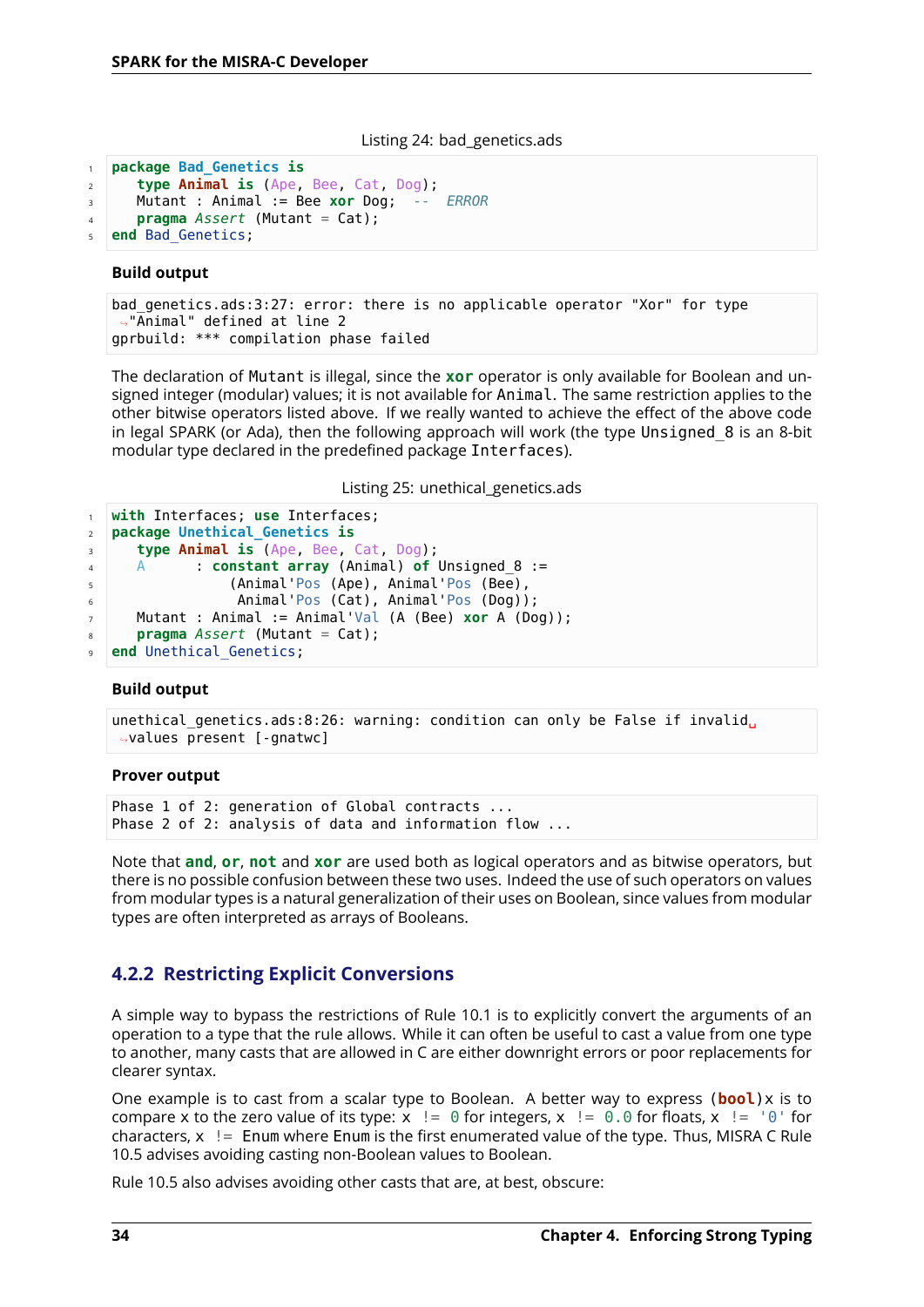- from a Boolean to any other scalar type
- from a floating-point value to an enumeration or a character
- from any scalar type to an enumeration

The rules are not symmetric, so although a float should not be cast to an enum, casting an enum to a float is allowed. Similarly, although it is advised to not cast a character to an enum, casting an enum to a character is allowed.

The rules in SPARK are simpler. There are no conversions between numeric types (integers, fixedpoint and floating-point) and non-numeric types (such as Boolean, Character, and other enumeration types). Conversions between different non-numeric types are limited to those that make semantic sense, for example between a derived type and its parent type. Any numeric type can be converted to any other numeric type, with precise rules for rounding/truncating values when needed and run-time checking that the converted value is in the range associated with the target type.

### **4.2.3 Restricting Implicit Conversions**

<span id="page-39-0"></span>Rules 10.1 and 10.5 restrict operations on types and explicit conversions. That's not enough to avoid problematic C programs; a program violating one of these rules can be expressed using only implicit type conversions. For example, the Shakespearian code in section *Boolean Operations on Boolean* (page 32) can be reformulated to satisfy both Rules 10.1 and 10.5:

```
Listing 26: main.c
```

```
1 #include <stdbool.h>
2 #include <stdio.h>
3
4 int main() {
5 typedef enum {Ape, Bee, Cat} Animal;
6 int b = \text{Bee};
7 bool t = 2 * b;
\mathbf{18} \quad \text{bool answer} = \mathbf{t} \mid \mid \cdot \mathbf{t};9 printf("two bee or not two bee? %d\n", answer);
10 return 0;
11 }
```
### **Runtime output**

two bee or not two bee? 1

Here, we're implicitly converting the enumerated value Bee to an int, and then implicitly converting the integer value  $2 * b$  to a Boolean. This does not violate 10.1 or 10.5, but it is prohibited by MISRA C Rule 10.3: *"The value of an expression shall not be assigned to an object with a narrower essential type or of a different essential type category"*.

Rule 10.1 also does not prevent arguments of an operation from being inconsistent, for example comparing a floating-point value and an enumerated value. But MISRA C Rule 10.4 handles this situation: *"Both operands of an operator in which the usual arithmetic conversions are performed shall have the same essential type category"*.

In addition, three rules in the "Composite operators and expressions" section avoid common mistakes related to the combination of explicit/implicit conversions and operations.

The rules in SPARK (and Ada) are far simpler: there are no implicit conversions! This applies both between types of a different *essential type category* as MISRA C puts it, as well as between types that are structurally the same but declared as different types.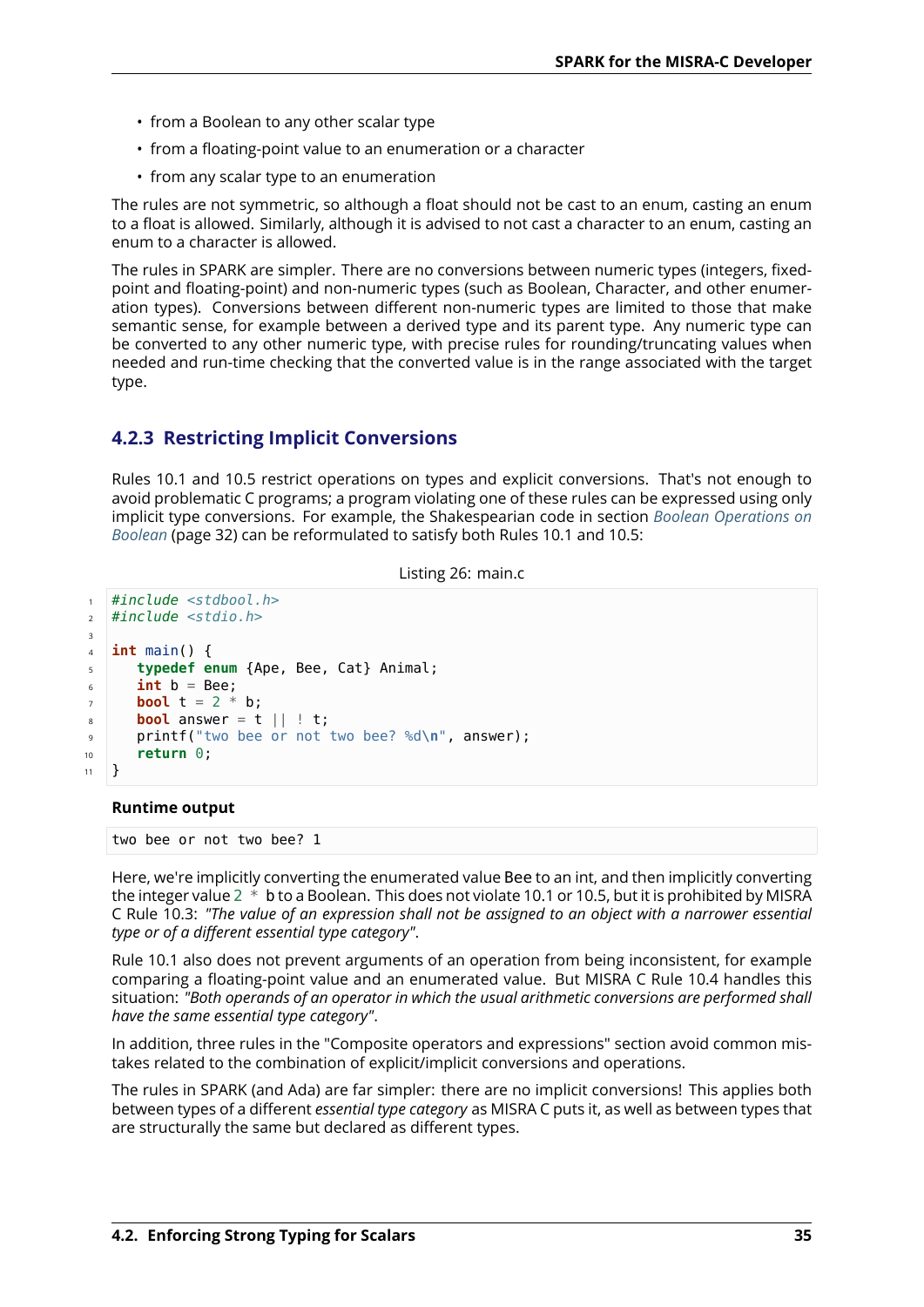```
Listing 27: bad_conversions.adb
```

```
1 procedure Bad_Conversions is
2 pragma Warnings (Off);
3 F : Float := 0.0;
4 I : Integer := 0;
5 type Animal is (Ape, Bee, Cat);
6 type My_Animal is new Animal; -- derived type
7 \mid A : Animal := Cat;
8 \text{ } M : My Animal := Bee;
9 B : Boolean := True;
10 C : Character := 'a';
11 begin
12 F := I; -- ERROR
13 I := A; -- ERROR
14 A := B; -- ERROR
15 M := A; -- ERROR
16 B := C; -- ERROR
17 C := F; -- ERROR
18 end Bad Conversions;
```
**Build output**

```
bad conversions.adb:12:09: error: expected type "Standard.Float"
bad_conversions.adb:12:09: error: found type "Standard.Integer"
bad_conversions.adb:13:09: error: expected type "Standard.Integer"
bad_conversions.adb:13:09: error: found type "Animal" defined at line 5
bad_conversions.adb:14:09: error: expected type "Animal" defined at line 5
bad_conversions.adb:14:09: error: found type "Standard.Boolean"
bad conversions.adb:15:09: error: expected type "My Animal" defined at line 6
bad_conversions.adb:15:09: error: found type "Animal" defined at line 5
bad_conversions.adb:16:09: error: expected type "Standard.Boolean"
bad_conversions.adb:16:09: error: found type "Standard.Character"
bad_conversions.adb:17:09: error: expected type "Standard.Character"
bad_conversions.adb:17:09: error: found type "Standard.Float"
gprbuild: *** compilation phase failed
```
The compiler reports a mismatch on every statement in the above procedure (the declarations are all legal).

Adding explicit conversions makes the assignments to F and M valid, since SPARK (and Ada) allow conversions between numeric types and between a derived type and its parent type, but all other conversions are illegal:

```
Listing 28: bad_conversions.adb
```

```
1 procedure Bad_Conversions is
2 pragma Warnings (Off);
3 \tF : \text{Float} := 0.0;4 I : Integer := 0;
5 type Animal is (Ape, Bee, Cat);
6 type My_Animal is new Animal; -- derived type
7 \quad A : Animal := Cat;8 \text{ } M : My Animal := Bee;
9 B : Boolean := True;
10 C : Character := 'a';
11 begin
12 F := Float (I); -- OK
13 I := Integer (A); -- ERROR
14 A := Animal (B); -- ERROR
15 M := My_Animal (A); -- OK
16 B := Boolean (C); -- ERROR
```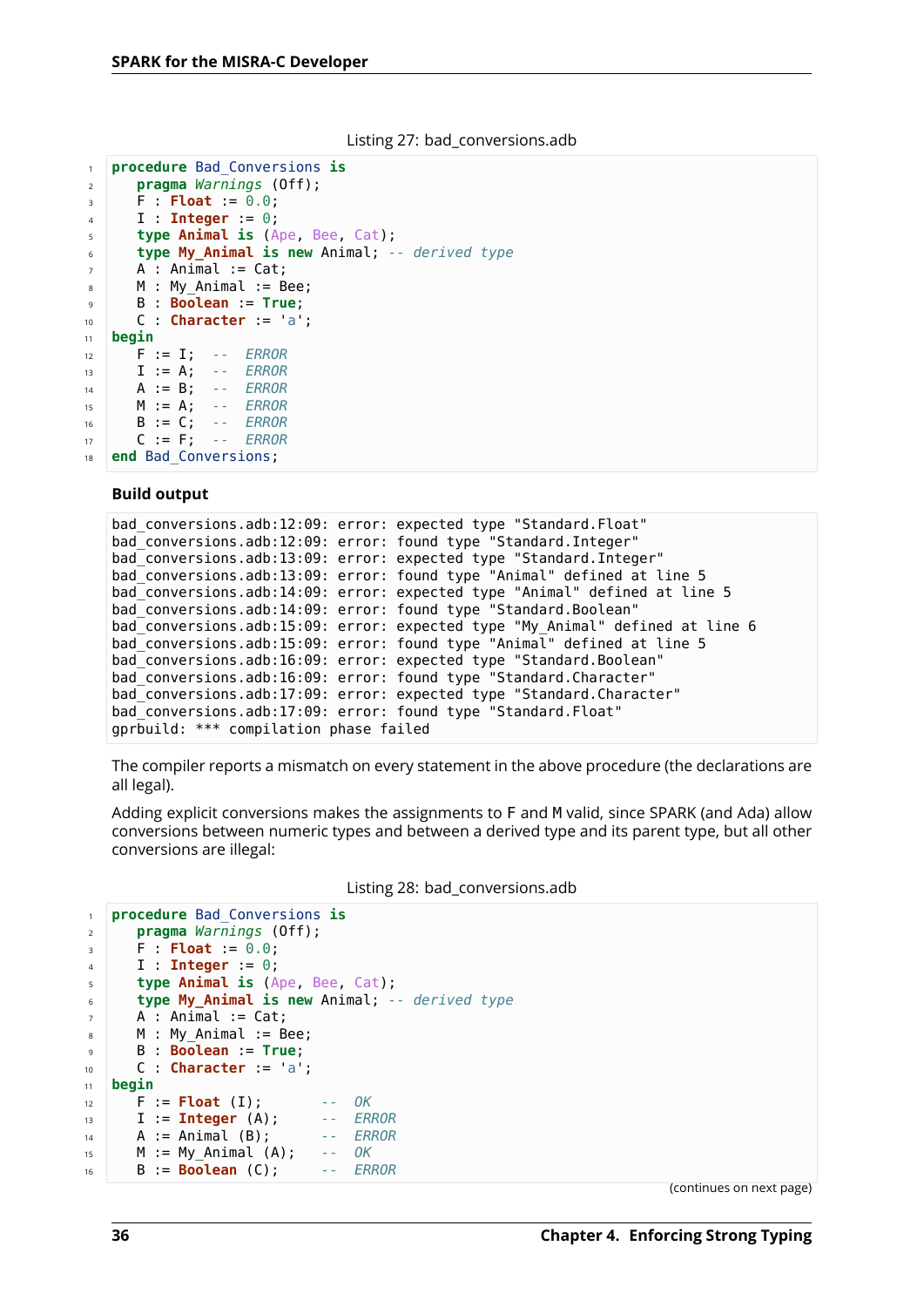```
17 C := Character (F); -- ERROR
18 end Bad Conversions;
```
### **Build output**

```
bad_conversions.adb:13:18: error: illegal operand for numeric conversion
bad_conversions.adb:14:09: error: invalid conversion, not compatible with type
 ↪"Standard.Boolean"
bad_conversions.adb:16:09: error: invalid conversion, not compatible with type
 ↪"Standard.Character"
bad_conversions.adb:17:09: error: invalid conversion, not compatible with type
↪"Standard.Float"
gprbuild: *** compilation phase failed
```
Although an enumeration value cannot be converted to an integer (or *vice versa*) either implicitly or explicitly, SPARK (and Ada) provide functions to obtain the effect of a type conversion. For any enumeration type T, the function T'Pos(e) takes an enumeration value from type T and returns its relative position as an integer, starting at 0. For example, Animal'Pos(Bee) is 1, and **Boolean**'Pos(**False**) is 0. In the other direction, T'Val(n), where n is an integer, returns the enumeration value in type T at relative position n. If n is negative or greater then T'Pos(T'Last) then a run-time exception is raised.

Hence, the following is valid SPARK (and Ada) code; **Character** is defined as an enumeration type:

### Listing 29: ok\_conversions.adb

```
1 procedure Ok_Conversions is
2 pragma Warnings (Off);
\overline{3} F Float := 0.0;
4 I : Integer := 0;
5 type Animal is (Ape, Bee, Cat);
6 type My_Animal is new Animal;
7 \times A: Animal := Cat:
8 M : My Animal := Bee;
9 B : Boolean := True;
10 C : Character := 'a';
11 begin
12 F := Float (I);
13 \quad I := Animal' Pos(A);14 I := My Animal'Pos (M);
15 I := Boolean'Pos (B);
16 I := Character'Pos (C);
17 I := Integer (F);
18 A := Animal Val (2):
19 end Ok Conversions;
```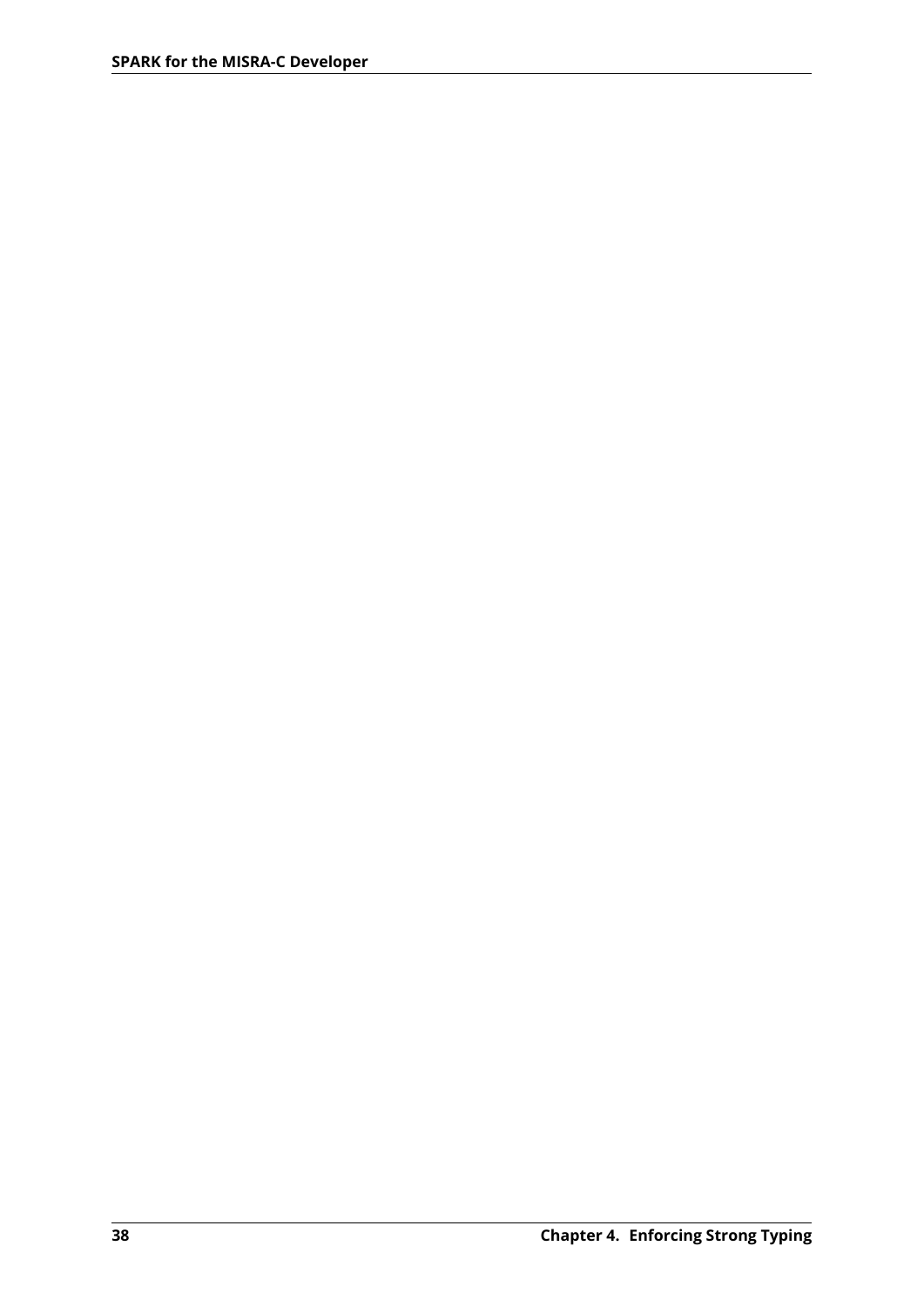**CHAPTER FIVE**

# **INITIALIZING DATA BEFORE USE**

<span id="page-43-0"></span>As with most programming languages, C does not require that variables be initialized at their declaration, which makes it possible to unintentionally read uninitialized data. This is a case of undefined behavior, which can sometimes be used to attack the program.

# <span id="page-43-1"></span>**5.1 Detecting Reads of Uninitialized Data**

MISRA C attempts to prevent reads of uninitialized data in a specific section on "Initialization", containing five rules. The most important is Rule 9.1: "*The value of an object with automatic storage duration shall not be read before it has been set*". The first example in the rule is interesting, as it shows a non-trivial (and common) case of conditional initialization, where a function f initializes an output parameter p only in some cases, and the caller g of f ends up reading the value of the variable u passed in argument to f in cases where it has not been initialized:

```
Listing 1: f.h
1 #include <stdint.h>
3 void f ( int b, uint16_t *p );
                                         Listing 2: f.c
1 #include "f.h"
3 void f ( int b, uint16_t *p )
4 {
5 if ( b )
6 \quad \text{f}7 + p = 30;8 }
9 }
```

```
Listing 3: g.c
```

```
1 #include <stdint.h>
2 #include "f.h"
3
4 static void g (void)
5 \quad \{6 uint16_t u;
7
8 \qquad \qquad f ( 0, &u );
9
10 if (u == 3U )
11 \quad \text{f}
```
 $\overline{2}$ 

 $\overline{2}$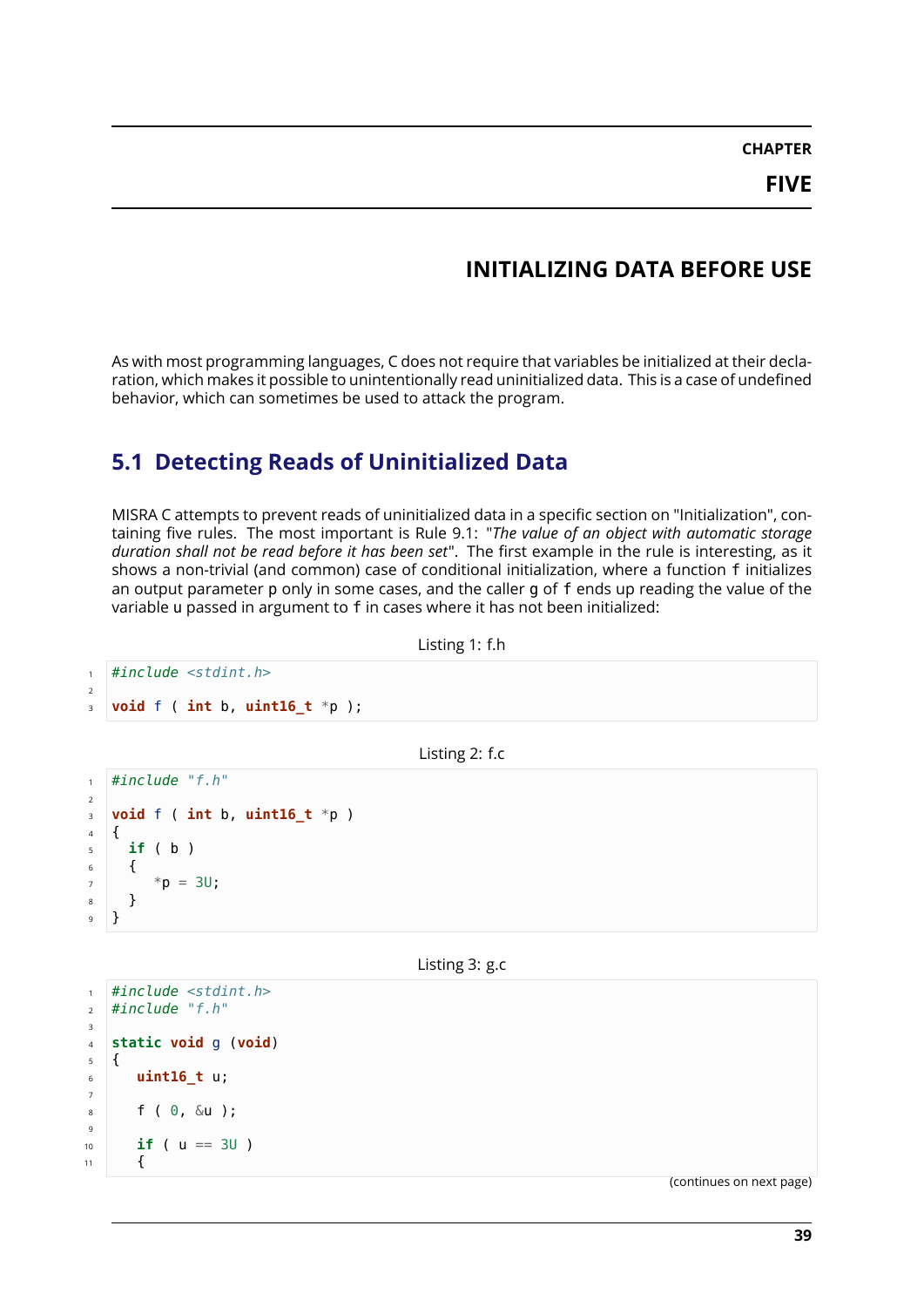```
12 /* Non-compliant use - "u" has not been assigned a value. */
13 }
14 }
```
Detecting the violation of Rule 9.1 can be arbitrarily complex, as the program points corresponding to a variable's initialization and read can be separated by many calls and conditions. This is one of the undecidable rules, for which most MISRA C checkers won't detect all violations.

In SPARK, the guarantee that all reads are to initialized data is enforced by the SPARK analysis tool, GNATprove, through what is referred to as *flow analysis*. Every subprogram is analyzed separately to check that it cannot read uninitialized data. To make this modular analysis possible, SPARK programs need to respect the following constraints:

- all inputs of a subprogram should be initialized on subprogram entry
- all outputs of a subprogram should be initialized on subprogram return

Hence, given the following code translated from C, GNATprove reports that function F might not always initialize output parameter P:

Listing 4: init.ads

```
1 with Interfaces; use Interfaces;
2
3 package Init is
4 procedure F (B : Boolean; P : out Unsigned_16);
5 procedure G;
6 end Init;
```

```
Listing 5: init.adb
```

```
1 package body Init is
\overline{2}3 procedure F (B : Boolean; P : out Unsigned_16) is
4 begin
5 if B then
6 P := 3;7 end if;
8 end F;
9
10 procedure G is
11 U : Unsigned_16;
12 begin
13 F (False, U);
14
\mathbf{i} if \mathbf{U} = 3 then
16 null;
17 end if;
18 end G;
19
20 end Init;
```
### **Prover output**

```
Phase 1 of 2: generation of Global contracts ...
Phase 2 of 2: analysis of data and information flow ...
init.adb:15:07: warning: if statement has no effect [-gnatwr]
init.ads:4:30: medium: "P" might not be initialized in "F"
gnatprove: unproved check messages considered as errors
```
We can correct the program by initializing P to value 0 when condition B is not satisfied: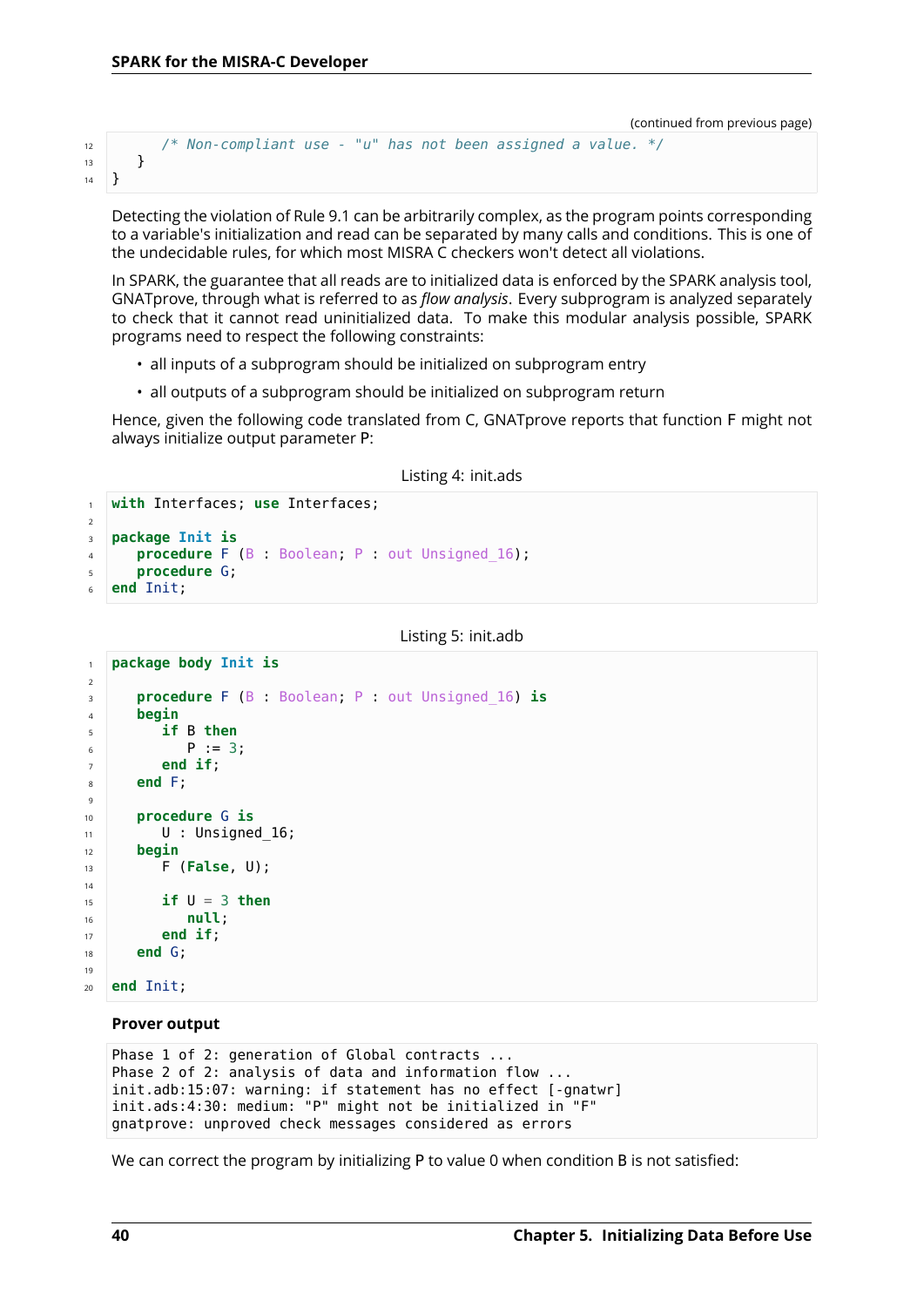Listing 6: init.ads

```
1 with Interfaces; use Interfaces;
2
3 package Init is
4 procedure F (B : Boolean; P : out Unsigned_16);
5 procedure G;
6 end Init;
```
Listing 7: init.adb

```
1 package body Init is
\overline{2}3 procedure F (B : Boolean; P : out Unsigned_16) is
4 begin
5 if B then
6 P := 3;
7 else
8 \t P := 0;9 end if;
10 end F;
11
12 procedure G is
13 U : Unsigned_16;
14 begin
15 F (False, U);
16
\mathbf{i} if \mathbf{U} = 3 then
18 null;
19 end if;
20 end G;
2122 end Init;
```
### **Build output**

init.adb:17:07: warning: if statement has no effect [-gnatwr]

### **Prover output**

Phase 1 of 2: generation of Global contracts ... Phase 2 of 2: analysis of data and information flow ... init.adb:13:07: info: initialization of "U" proved init.adb:17:07: warning: if statement has no effect [-gnatwr] init.ads:4:30: info: initialization of "P" proved

GNATprove now does not report any possible reads of uninitialized data. On the contrary, it confirms that all reads are made from initialized data.

In contrast with C, SPARK does not guarantee that global data (called *library-level* data in SPARK and Ada) is zero-initialized at program startup. Instead, GNATprove checks that all global data is explicitly initialized (at declaration or elsewhere) before it is read. Hence it goes beyond the MISRA C Rule 9.1, which considers global data as always initialized even if the default value of all-zeros might not be valid data for the application. Here's a variation of the above code where variable U is now global:

### Listing 8: init.ads

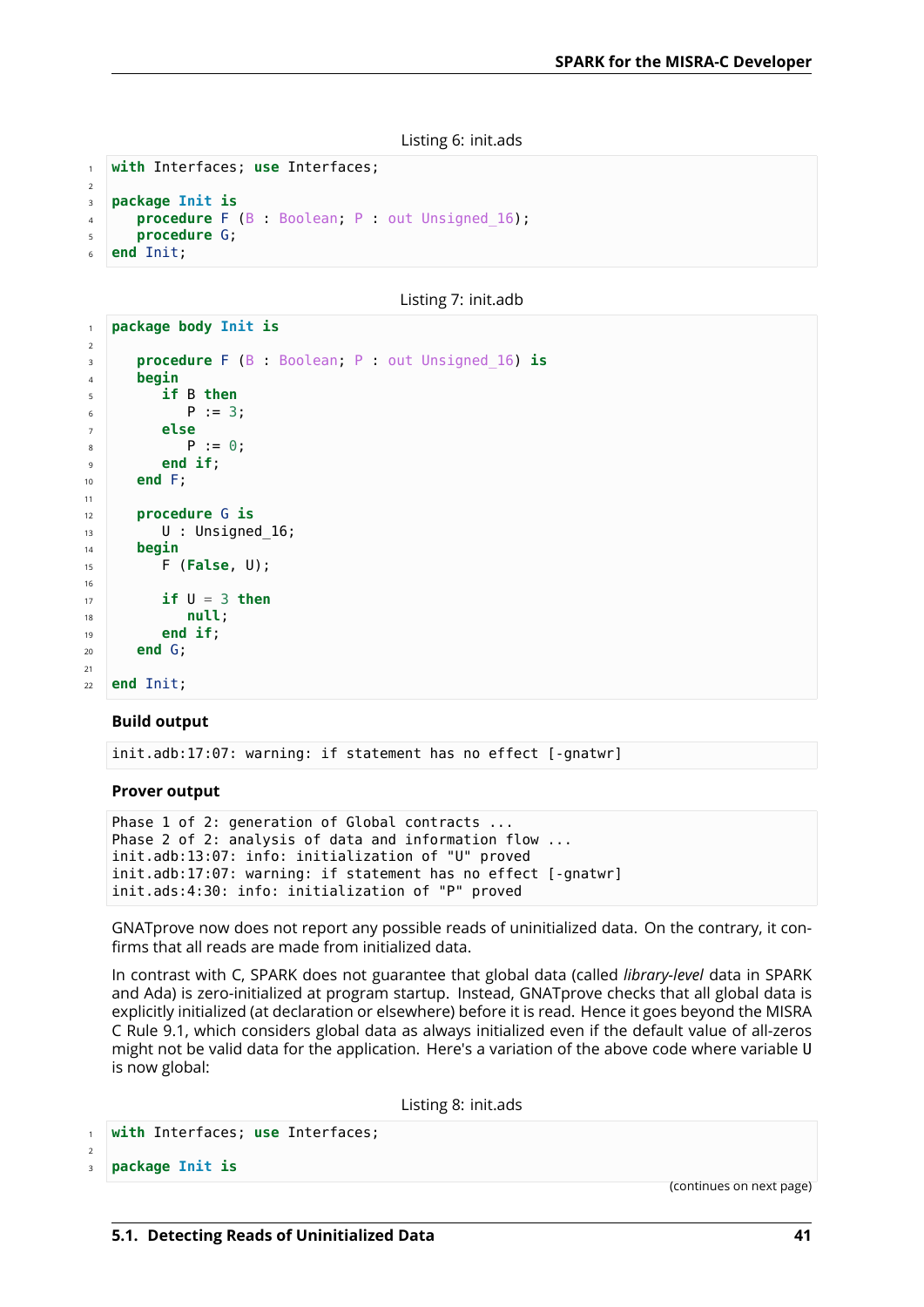```
4 U : Unsigned 16;
5 procedure F (B : Boolean);
6 procedure G;
  end Init;
```
Listing 9: init.adb

```
1 package body Init is
2
3 procedure F (B : Boolean) is
4 begin
5 if B then
6 U := 3;7 end if;
8 end F;
\alpha10 procedure G is
11 begin
12 F (False);
13
\mathbf{i} \mathbf{f} \mathbf{u} = 3 then
15 null;
16 end if;
17 end G;
18
```

```
19 end Init;
```
Listing 10: call\_init.adb

```
1 with Init;
\overline{2}3 procedure Call_Init is
4 begin
5 Init.G;
  end Call Init;
```
### **Prover output**

```
Phase 1 of 2: generation of Global contracts ...
Phase 2 of 2: analysis of data and information flow ...
call init.adb:5:08: medium: "U" might not be initialized after elaboration of main,
↪program "Call_Init"
init.adb:14:07: warning: if statement has no effect [-gnatwr]
init.adb:14:07: warning: statement has no effect
gnatprove: unproved check messages considered as errors
```
GNATprove reports here that variable U might not be initialized at program startup, which is indeed the case here. It reports this issue on the main program Call\_Init because its analysis showed that F needs to take U as an initialized input (since F is not initializing U on all paths, U keeps its value on the other path, which needs to be an initialized value), which means that G which calls F also needs to take U as an initialized input, which in turn means that Call Init which calls G also needs to take U as an initialized input. At this point, we've reached the main program, so the initialization phase (referred to as *elaboration* in SPARK and Ada) should have taken care of initializing U. This is not the case here, hence the message from GNATprove.

It is possible in SPARK to specify that G should initialize variable U; this is done with a *data dependency* contract introduced with aspect Global following the declaration of procedure G: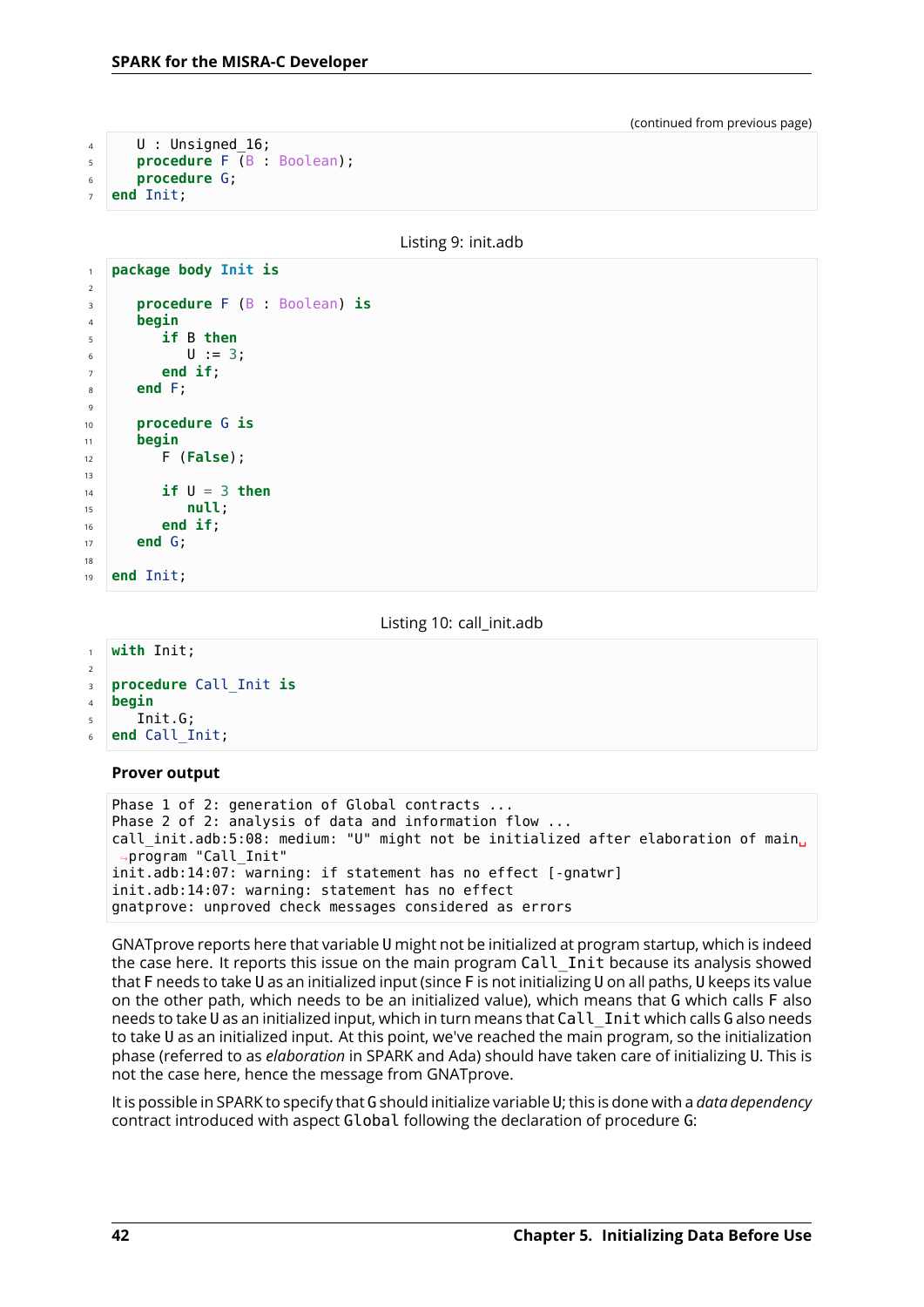```
Listing 11: init.ads
```

```
1 with Interfaces; use Interfaces;
2
3 package Init is
4 U : Unsigned 16;
5 procedure F (B : Boolean);
6 procedure G with Global => (Output => U);
7 end Init;
```

```
Listing 12: init.adb
```

```
1 package body Init is
\overline{2}3 procedure F (B : Boolean) is
4 begin
5 if B then
6 \vert U := 3;
7 end if;
8 end F;
\mathsf{q}10 procedure G is
11 begin
12 F (False);
13
14 if U = 3 then
15 null;
16 end if;
17 end G;
18
19 end Init;
```
Listing 13: call\_init.adb

```
1 with Init;
\overline{2}3 procedure Call_Init is
4 begin
5 Init.G;
6 end Call_Init;
```
**Prover output**

Phase 1 of 2: generation of Global contracts ... Phase 2 of 2: analysis of data and information flow ... init.adb:12:07: high: "U" is not initialized init.adb:12:07: high: "U" is not an input in the Global contract of subprogram "G"␣ ↪at init.ads:6 init.adb:12:07: high: either make "U" an input in the Global contract or<sub>u</sub> ↪initialize it before use init.adb:14:07: warning: if statement has no effect [-gnatwr] init.adb:14:07: warning: statement has no effect gnatprove: unproved check messages considered as errors

GNATprove reports the error on the call to F in G, as it knows at this point that F needs U to be initialized but the calling context in G cannot provide that guarantee. If we provide the same data dependency contract for F, then GNATprove reports the error on F itself, similarly to what we saw for an output parameter U.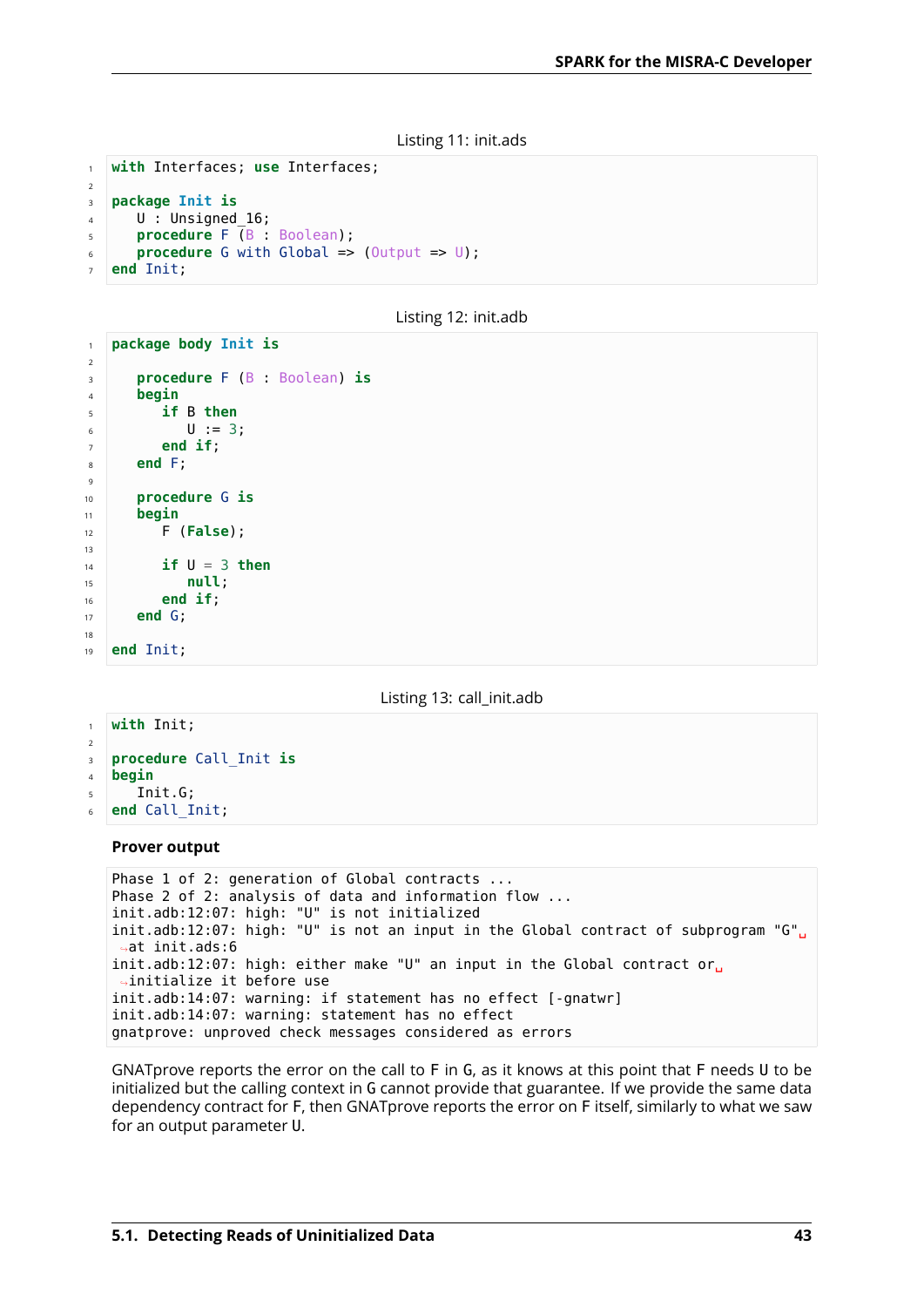# <span id="page-48-0"></span>**5.2 Detecting Partial or Redundant Initialization of Arrays and Structures**

The other rules in the section on "Initialization" deal with common errors in initializing aggregates and *designated initializers* in C99 to initialize a structure or array at declaration. These rules attempt to patch holes created by the lax syntax and rules in C standard. For example, here are five valid initializations of an array of 10 elements in C:

Listing 14: main.c

```
1 int main() {
\frac{1}{2} int a[10] = {0};
3 int b[10] = {0, 0};
4 int c[10] = {0, [8] = 0};
\mathbf{5} int d[10] = {0, [8] = 0, 0};
6 int e[10] = \{0, [8] = 0, 0, [8] = 1\};7 return 0;
8 }
```
Only a is fully initialized to all-zeros in the above code snippet. MISRA C Rule 9.3 thus forbids all other declarations by stating that *"Arrays shall not be partially initialized"*. In addition, MISRA C Rule 9.4 forbids the declaration of e by stating that *"An element of an object shall not be initialised more than once"* (in e's declaration, the element at index 8 is initialized twice).

The same holds for initialization of structures. Here is an equivalent set of declarations with the same potential issues:

```
Listing 15: main.c
```

```
1 int main() {
2 typedef struct { int x; int y; int z; } rec;
3 \text{ } rec a = \{0\};4 rec b = \{0, 0\};5 \text{ } rec c = {0, \text{ } .y = 0};
6 rec d = \{0, y = 0, 0\};7 \text{ } rec e = {0, \text{ } y = 0, \text{ } 0, \text{ } y = 1};
8 return 0;
9 }
```
Here only a, d and e are fully initialized. MISRA C Rule 9.3 thus forbids the declarations of b and c. In addition, MISRA C Rule 9.4 forbids the declaration of e.

In SPARK and Ada, the aggregate used to initialize an array or a record must fully cover the components of the array or record. Violations lead to compilation errors, both for records:

Listing 16: init\_record.ads

```
1 package Init_Record is
2 type Rec is record
3 X, Y, Z : Integer;
4 end record;
5 R : Rec := (X => 1); -- ERROR, Y and Z not specified
  end Init Record;
```
### **Build output**

```
init_record.ads:5:15: error: no value supplied for component "Y"
init_record.ads:5:15: error: no value supplied for component "Z"
gprbuild: *** compilation phase failed
```
and for arrays: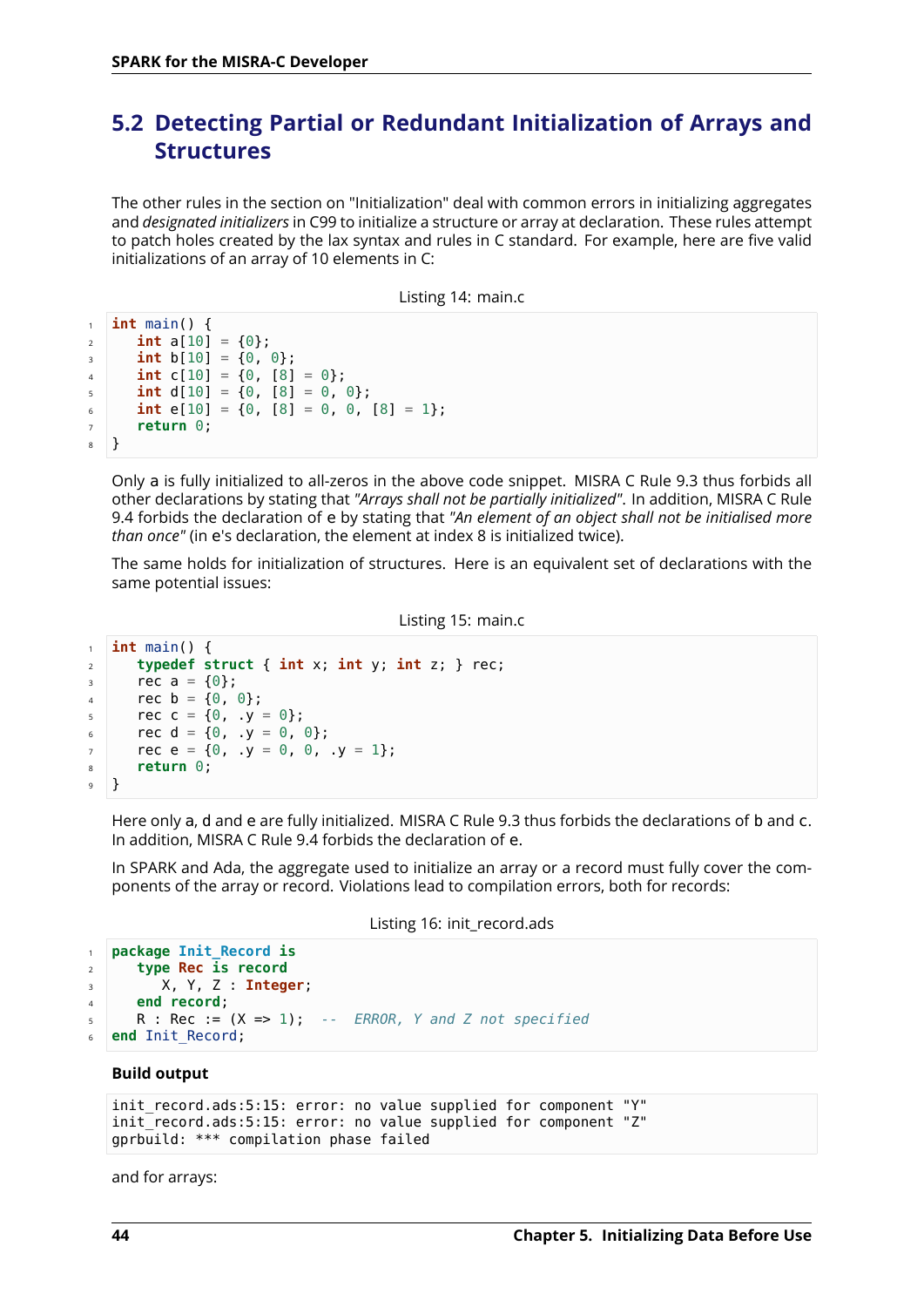Listing 17: init\_array.ads

```
1 package Init_Array is
2 type Arr is array (1 .. 10) of Integer;
3 A : Arr := (1 => 1); -- ERROR, elements 2..10 not specified
  end Init Array;
```
### **Build output**

```
init array.ads:3:15: warning: too few elements for type "Arr" defined at line 2.
\rightarrow[enabled by default]
init array.ads:3:15: warning: expected 10 elements; found 1 element [enabled by.
↪default]
init_array.ads:3:15: warning: "Constraint_Error" will be raised at run time<sub>u</sub>
\rightarrow[enabled by default]
```
Similarly, redundant initialization leads to compilation errors for records:

Listing 18: init\_record.ads

```
1 package Init_Record is
2 type Rec is record
3 X, Y, Z : Integer;
     end record:
5 R : Rec := (X => 1, Y => 1, Z => 1, X => 2); -- ERROR, X duplicated
  end Init Record;
```
### **Build output**

```
init_record.ads:5:40: error: more than one value supplied for "X"
gprbuild: *** compilation phase failed
```
and for arrays:

Listing 19: init\_array.ads

```
1 package Init_Array is
2 type Arr is array (1 .. 10) of Integer;
3 A : Arr := (1 .. 8 => 1, 9 .. 10 => 2, 7 => 3); -- ERROR, A(7) duplicated
  end Init Array;
```
### **Build output**

```
init array.ads:3:43: error: index value in array aggregate duplicates the one<sub>.</sub>
 ↪given at line 3
init_array.ads:3:43: error: 7
gprbuild: *** compilation phase failed
```
Finally, while it is legal in Ada to leave uninitialized parts in a record or array aggregate by using the box notation (meaning that the default initialization of the type is used, which may be no initialization at all), SPARK analysis rejects such use when it leads to components not being initialized, both for records:

Listing 20: init\_record.ads

```
1 package Init_Record is
2 type Rec is record
3 X, Y, Z : Integer;
4 end record;
5 R : Rec := (X => 1, others => <>); -- ERROR, Y and Z not specified
6 end Init Record;
```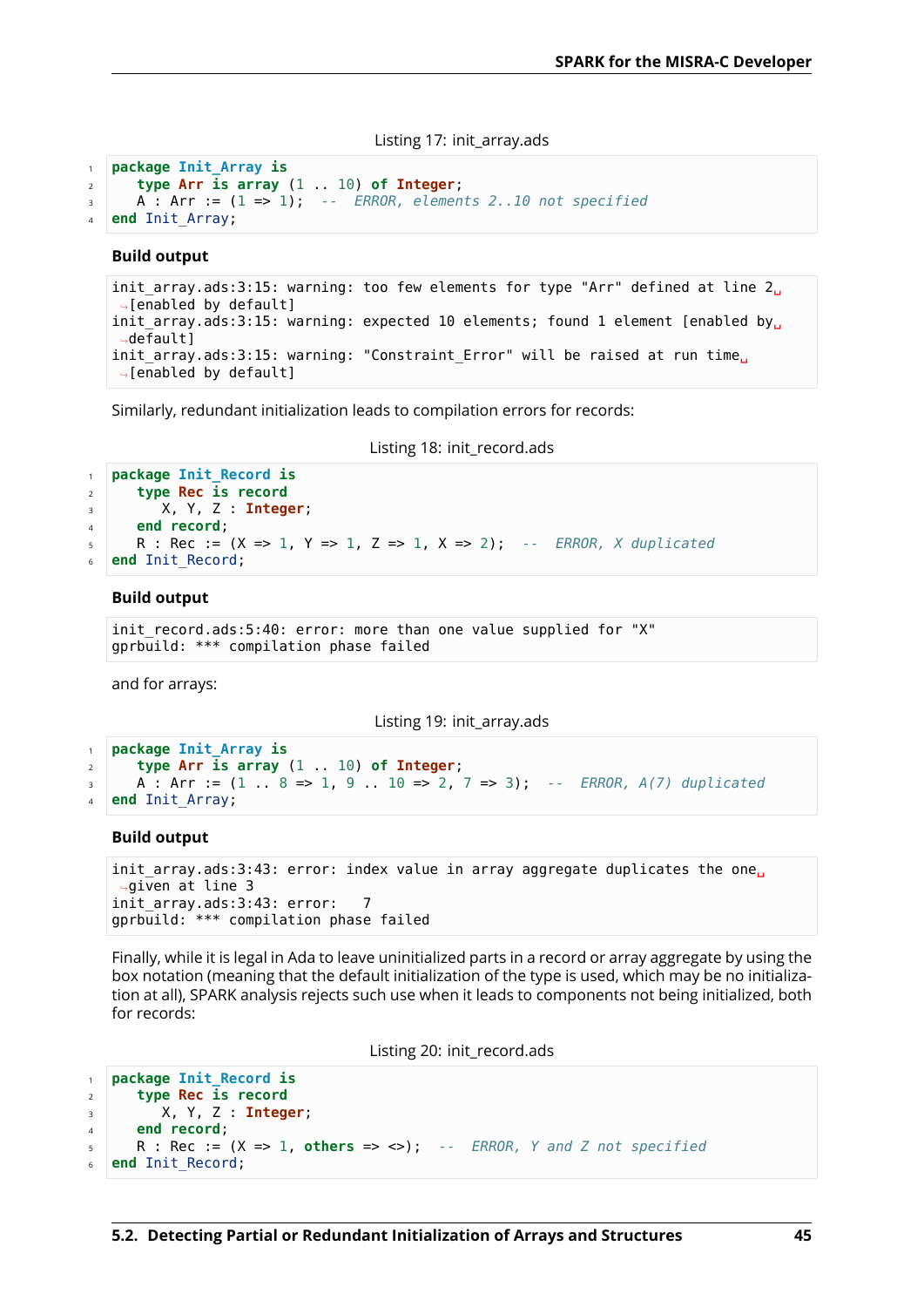### **Prover output**

Phase 1 of 2: generation of Global contracts ... Phase 2 of 2: analysis of data and information flow ... init record.ads:5:04: error: "R" is not allowed in SPARK (due to box notation.. ↪without default initialization) init record.ads:5:04: error: violation of pragma SPARK Mode at /vagrant/frontend/  $\rightarrow$ dist/test\_output/projects/Courses/SPARK\_For\_The\_MISRA\_C\_Dev/Initialization/Init ↪Record\_3/main.adc:12 init record.ads:5:15: error: box notation without default initialization is not.  $\rightarrow$ allowed in SPARK (SPARK RM 4.3(1)) init record.ads:5:15: error: violation of pragma SPARK\_Mode at /vagrant/frontend/ ↪dist/test\_output/projects/Courses/SPARK\_For\_The\_MISRA\_C\_Dev/Initialization/Init\_ ↪Record\_3/main.adc:12 gnatprove: error during analysis of data and information flow

and for arrays:

Listing 21: init\_array.ads

```
1 package Init_Array is
2 type Arr is array (1 .. 10) of Integer;
3 A : Arr := (1 .. 8 => 1, 9 .. 10 => <>); -- ERROR, A(9..10) not specified
  end Init Array;
```
### **Prover output**

Phase 1 of 2: generation of Global contracts ... Phase 2 of 2: analysis of data and information flow ... init array.ads:3:37: error: box notation without default initialization is not.  $\rightarrow$ allowed in SPARK (SPARK RM 4.3(1)) init array.ads:3:37: error: violation of pragma SPARK Mode at /vagrant/frontend/ ↪dist/test\_output/projects/Courses/SPARK\_For\_The\_MISRA\_C\_Dev/Initialization/Init\_ ↪Array\_3/main.adc:12 gnatprove: error during analysis of data and information flow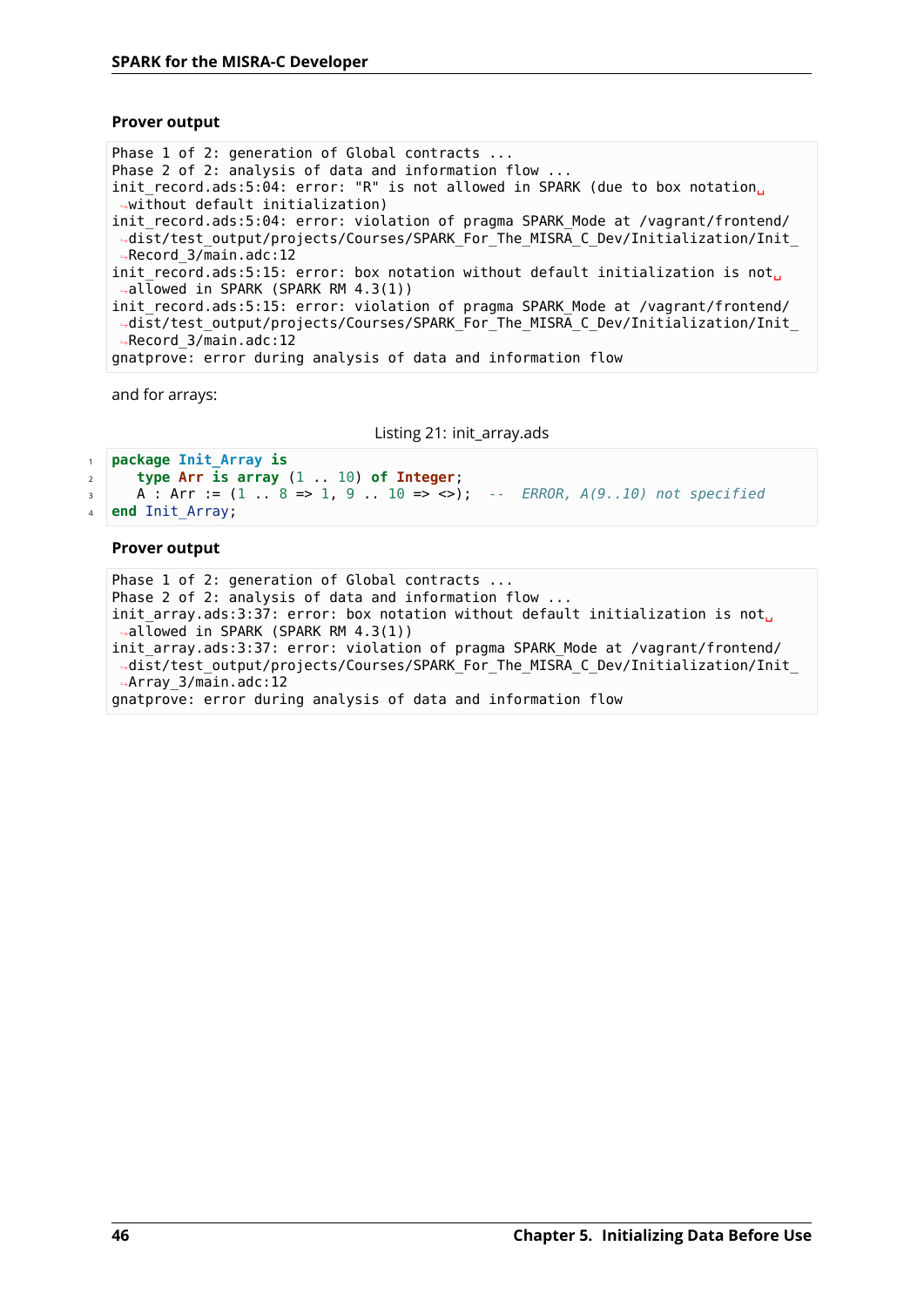**CHAPTER**

# **CONTROLLING SIDE EFFECTS**

<span id="page-51-0"></span>As with most programming languages, C allows side effects in expressions. This leads to subtle issues about conflicting side effects, when subexpressions of the same expression read/write the same variable.

# <span id="page-51-1"></span>**6.1 Preventing Undefined Behavior**

Conflicting side effects are a kind of undefined behavior; the C Standard (section 6.5) defines the concept as follows:

*"Between two sequence points, an object is modified more than once, or is modified and the prior value is read other than to determine the value to be stored"*

This legalistic wording is somewhat opaque, but the notion of sequence points is summarized in Annex C of the C90 and C99 standards. MISRA C repeats these conditions in the Amplification of Rule 13.2, including the read of a volatile variable as a side effect similar to writing a variable.

This rule is undecidable, so MISRA C completes it with two rules that provide simpler restrictions preventing some side effects in expressions, thus reducing the potential for undefined behavior:

- Rule 13.3: *"A full expression containing an increment (++) or decrement (--) operator should have no other potential side effects other than that caused by the increment or decrement operator"*.
- Rule 13.4: *"The result of an assignment operator should not be used"*.

In practice, conflicting side effects usually manifest themselves as portability issues, since the result of the evaluation of an expression depends on the order in which a compiler decides to evaluate its subexpressions. So changing the compiler version or the target platform might lead to a different behavior of the application.

To reduce the dependency on evaluation order, MISRA C Rule 13.1 states: *"Initializer lists shall not contain persistent side effects"*. This case is theoretically different from the previously mentioned conflicting side effects, because initializers that comprise an initializer list are separated by sequence points, so there is no risk of undefined behavior if two initializers have conflicting side effects. But given that initializers are executed in an unspecified order, the result of a conflict is potentially as damaging for the application.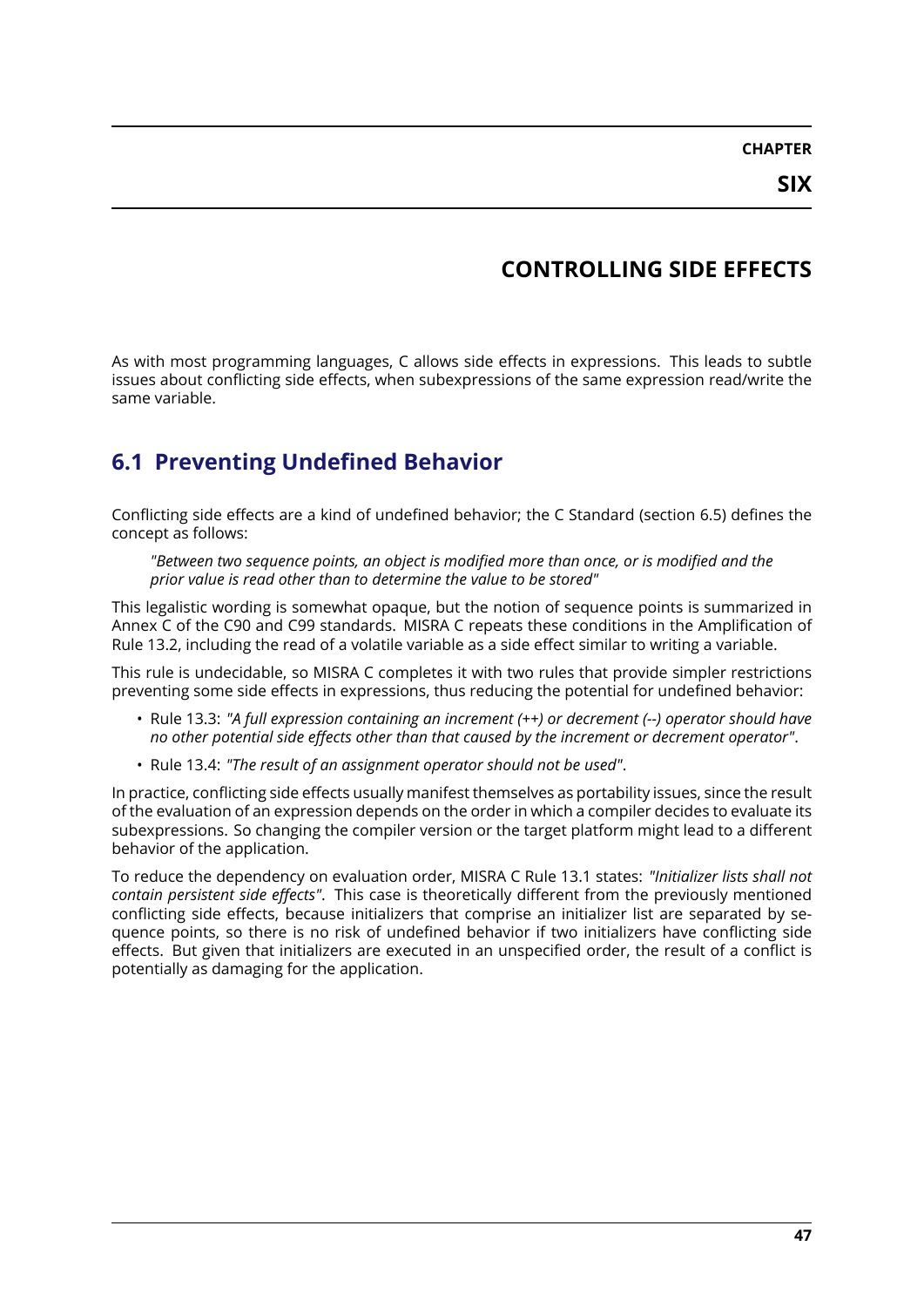# <span id="page-52-0"></span>**6.2 Reducing Programmer Confusion**

Even in cases with no undefined or unspecified behavior, expressions with multiple side effects can be confusing to programmers reading or maintaining the code. This problem arises in particular with C's increment and decrement operators that can be applied prior to or after the expression evaluation, and with the assignment operator  $=$  in C since it can easily be mistaken for equality. Thus MISRA C forbids the use of the increment / decrement (Rule 13.3) and assignment (Rule 13.4) operators in expressions that have other potential side effects.

In other cases, the presence of expressions with side effects might be confusing, if the programmer wrongly thinks that the side effects are guaranteed to occur. Consider the function decrease\_until\_one\_is\_null below, which decreases both arguments until one is null:

```
Listing 1: main.c
```

```
1 #include <stdio.h>
2
3 void decrease_until_one_is_null (int *x, int *y) {
4 if (x == 0 || y == 0) {
5 return;
6 }
7 while (-x^*x) = 0 & -x^*y = 0 {
8 // nothing
9 }
10 }
11
12 int main() {
13 int x = 42, y = 42;
14 decrease_until_one_is_null (&x, &y);
15 printf("x = %d, y = %d\n", x, y);
16 return 0;
17 \quad \}
```
### **Runtime output**

 $x = 0, y = 1$ 

The program produces the following output:

 $x = 0, v = 1$ 

I.e., starting from the same value 42 for both x and y, only x has reached the value zero after decrease until one is null returns. The reason is that the side effect on y is performed only conditionally. To avoid such surprises, MISRA C Rule 13.5 states: *"The right hand operand of a logical && or || operator shall not contain persistent side effects"*; this rule forbids the code above.

MISRA C Rule 13.6 similarly states: *"The operand of the sizeof operator shall not contain any expression which has potential side effects"*. Indeed, the operand of **sizeof** is evaluated only in rare situations, and only according to C99 rules, which makes any side effect in such an operand a likely mistake.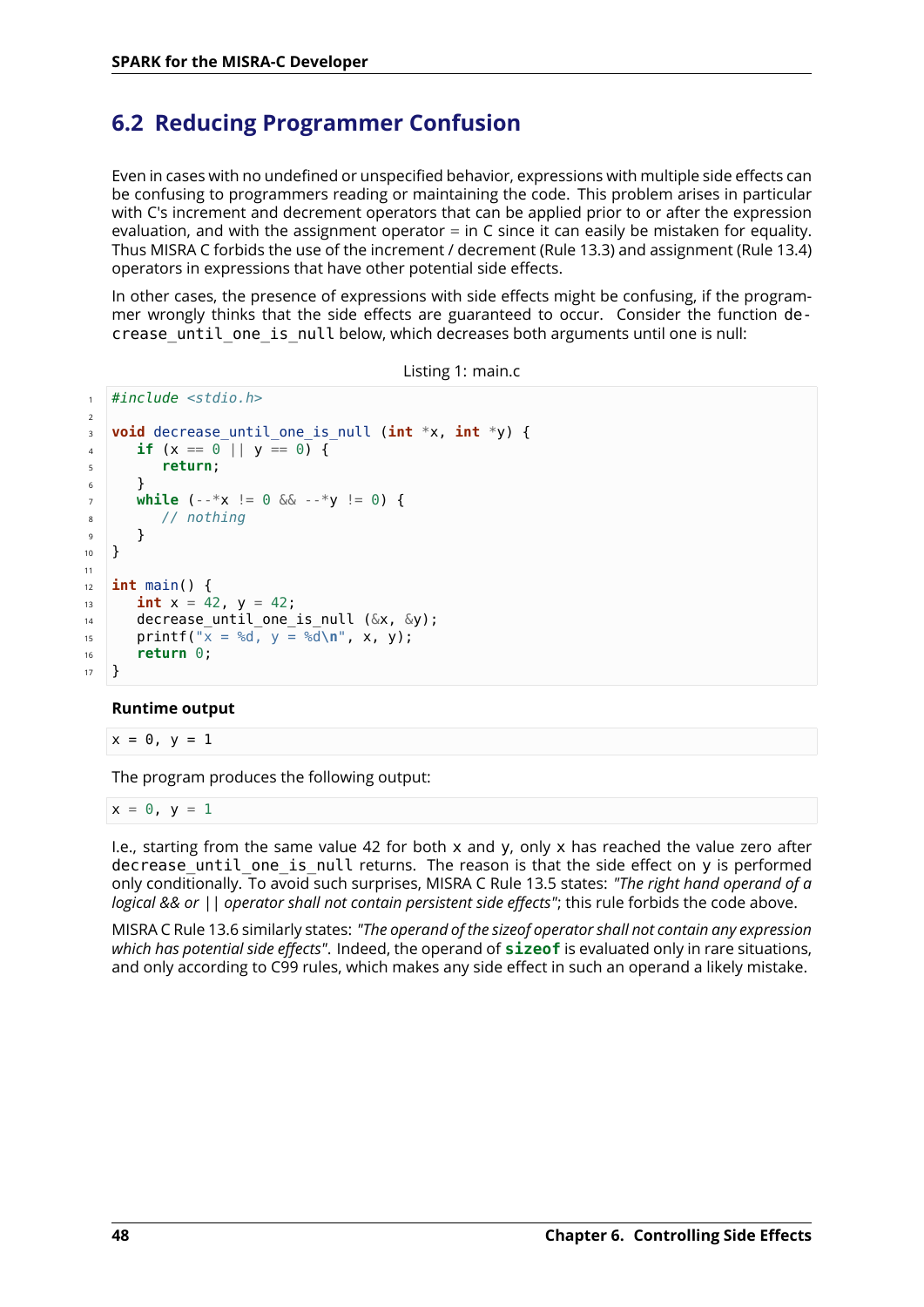# <span id="page-53-0"></span>**6.3 Side Effects and SPARK**

In SPARK, expressions cannot have side effects; only statements can. In particular, there are no increment/decrement operators, and no assignment operator. There is instead an assignment statement, whose syntax using := clearly distinguishes it from equality (using =). And in any event an expression is not allowed as a statement and this a construct such as  $X = Y$ ; would be illegal. Here is how a variable X can be assigned, incremented and decremented:

 $X := 1$ :  $X := X + 1;$  $X := X - 1;$ 

There are two possible side effects when evaluating an expression:

- a read of a volatile variable
- a side effect occurring inside a function that the expression calls

Reads of volatile variables in SPARK are restricted to appear immediately at statement level, so the following is not allowed:

Listing 2: volatile read.ads

```
1 package Volatile_Read is
2 X : Integer with Volatile;
3 procedure P (Y out Integer);
4 end Volatile_Read;
```
Listing 3: volatile\_read.adb

```
1 package body Volatile_Read is
2 procedure P (Y : out Integer) is
3 begin
4 Y := X - X; -- ERROR
5 end P;
 end Volatile Read;
```
### **Prover output**

```
Phase 1 of 2: generation of Global contracts ...
volatile read.adb:4:12: error: volatile object cannot appear in this context.
 ↪(SPARK RM 7.1.3(10))
volatile_read.adb:4:16: error: volatile object cannot appear in this context<sub>u</sub>
 ↪(SPARK RM 7.1.3(10))
gnatprove: error during generation of Global contracts
```
Instead, every read of a volatile variable must occur immediately before being assigned to another variable, as follows:

Listing 4: volatile read.ads

```
1 package Volatile_Read is
2 X : Integer with Volatile;
3 procedure P (Y : out Integer);
  end Volatile Read;
```
Listing 5: volatile\_read.adb

```
1 package body Volatile_Read is
2 procedure P (Y : out Integer) is
        3 X1 : constant Integer := X;
```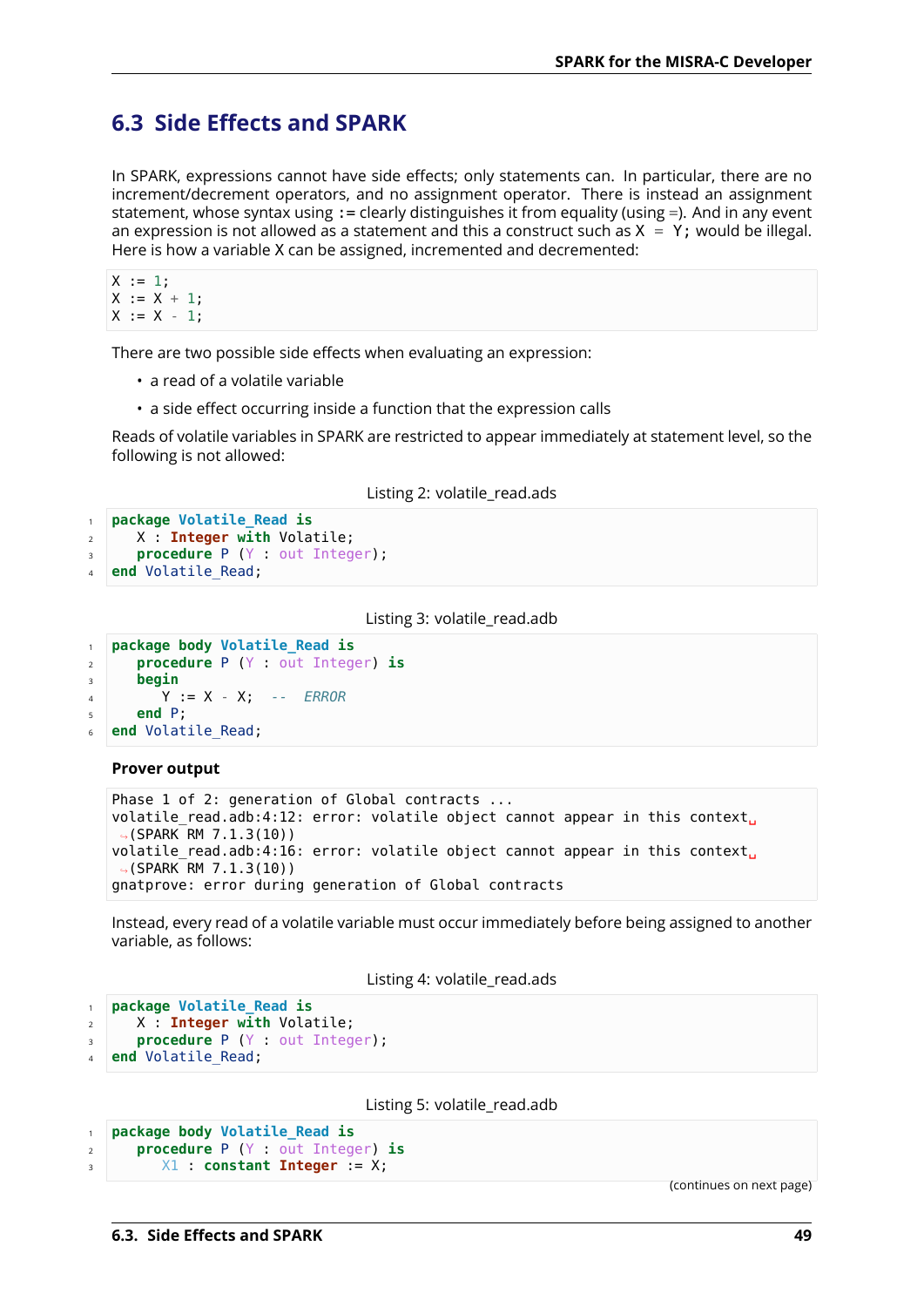```
4 X2 : constant Integer := X;
5 begin
6 Y := X1 - X2:
7 end P;
  8 end Volatile_Read;
```
### **Prover output**

```
Phase 1 of 2: generation of Global contracts ...
Phase 2 of 2: analysis of data and information flow ...
volatile_read.ads:3:17: info: initialization of "Y" proved
```
Note here that the order of capture of the volatile value of X might be significant. For example, X might denote a quantity which only increases, like clock time, so that the above expression X1 - X2 would always be negative or zero.

Even more significantly, functions in SPARK cannot have side effects; only procedures can. The only effect of a SPARK function is the computation of a result from its inputs, which may be passed as parameters or as global variables. In particular, SPARK functions cannot have **out** or **in out** parameters:

Listing 6: bad\_function.ads

```
1 function Bad_Function (X, Y : Integer; Sum, Max : out Integer) return Boolean;
2 -- ERROR, since "out" parameters are not allowed
```
### **Prover output**

```
Phase 1 of 2: generation of Global contracts ...
Phase 2 of 2: analysis of data and information flow ...
bad_function.ads:1:10: error: function with "out" parameter is not allowed in SPARK
bad_function.ads:1:10: error: violation of pragma SPARK_Mode at /vagrant/frontend/
↪dist/test_output/projects/Courses/SPARK_For_The_MISRA_C_Dev/Side_Effect/Function_
↪With_Out_Param/main.adc:12
gnatprove: error during analysis of data and information flow
```
More generally, SPARK does not allow functions that have a side effect in addition to returning their result, as is typical of many idioms in other languages, for example when setting a new value and returning the previous one:

Listing 7: bad\_functions.ads

```
1 package Bad_Functions is
2 function Set (V : Integer) return Integer;
3 function Get return Integer;
  end Bad Functions;
```
Listing 8: bad\_functions.adb

```
1 package body Bad_Functions is
2
3 Value : Integer := 0;
4
5 function Set (V : Integer) return Integer is
6 Previous : constant Integer := Value;
7 begin
8 Value := V; -- ERROR
9 return Previous;
10 end Set;
11
```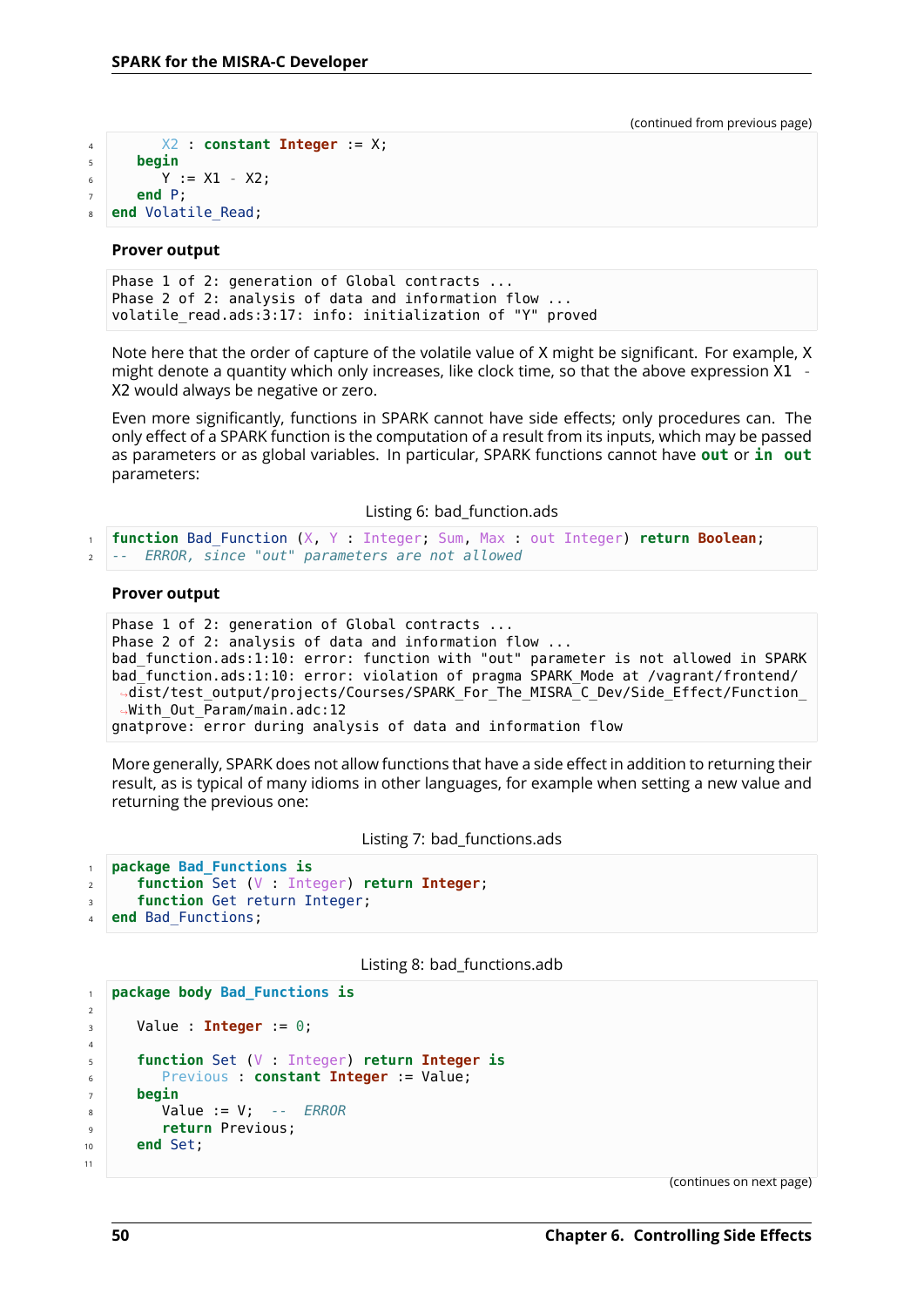```
12 function Get return Integer is (Value);
13
14 end Bad_Functions;
```
### **Prover output**

```
Phase 1 of 2: generation of Global contracts ...
Phase 2 of 2: analysis of data and information flow ...
bad_functions.ads:2:13: error: function with output global "Value" is not allowed<sub>u</sub>
↪in SPARK
gnatprove: error during analysis of data and information flow
```
GNATprove detects that function Set has a side effect on global variable Value and issues an error. The correct idiom in SPARK for such a case is to use a procedure with an **out** parameter to return the desired result:

Listing 9: ok\_subprograms.ads

```
1 package Ok_Subprograms is
2 procedure Set (V : Integer; Prev : out Integer);
3 function Get return Integer;
4 end Ok Subprograms;
```
Listing 10: ok\_subprograms.adb

```
1 package body Ok_Subprograms is
\overline{2}3 Value : Integer := 0;
4
5 procedure Set (V : Integer; Prev : out Integer) is
6 begin
7 Prev := Value;
8 Value := V;
9 end Set;
10
11 function Get return Integer is (Value);
1213 end Ok_Subprograms;
```
### **Prover output**

Phase 1 of 2: generation of Global contracts ... Phase 2 of 2: analysis of data and information flow ... ok\_subprograms.ads:2:32: info: initialization of "Prev" proved

With the above restrictions in SPARK, none of the conflicts of side effects that can occur in C can occur in SPARK, and this is guaranteed by flow analysis.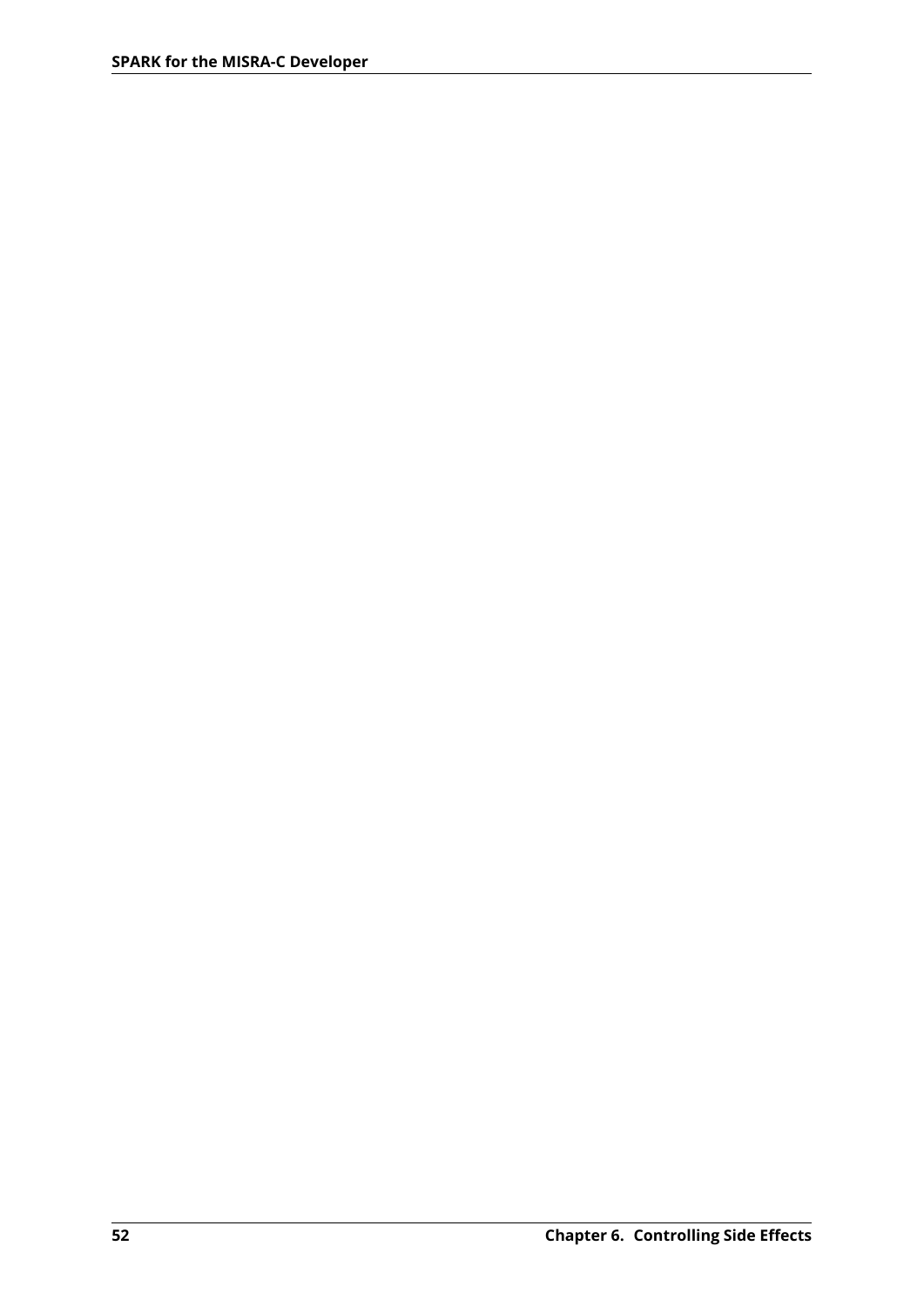# **DETECTING UNDEFINED BEHAVIOR**

Undefined behavior (and critical unspecified behavior, which we'll treat as undefined behavior) are the plague of C programs. Many rules in MISRA C are designed to avoid undefined behavior, as evidenced by the twenty occurrences of "undefined" in the MISRA C:2012 document.

MISRA C Rule 1.3 is the overarching rule, stating very simply:

*"There shall be no occurrence of undefined or critical unspecified behaviour."*

The deceptive simplicity of this rule rests on the definition of *undefined or critical unspecified behaviour*. Appendix H of MISRA:C 2012 lists hundreds of cases of undefined and critical unspecified behavior in the C programming language standard, a majority of which are not individually decidable.

It is therefore not surprising that a majority of MISRA C checkers do not make a serious attempt to verify compliance with MISRA C Rule 1.3.

# **7.1 Preventing Undefined Behavior in SPARK**

Since SPARK is a subset of the Ada programming language, SPARK programs may exhibit two types of undefined behaviors that can occur in Ada:

- *bounded error*: when the program enters a state not defined by the language semantics, but the consequences are bounded in various ways. For example, reading uninitialized data can lead to a bounded error, when the value read does not correspond to a valid value for the type of the object. In this specific case, the Ada Reference Manual states that either a predefined exception is raised or execution continues using the invalid representation.
- *erroneous execution*: when when the program enters a state not defined by the language semantics, but the consequences are not bounded by the Ada Reference Manual. This is the closest to an undefined behavior in C. For example, concurrently writing through different tasks to the same unprotected variable is a case of erroneous execution.

Many cases of undefined behavior in C would in fact raise exceptions in SPARK. For example, accessing an array beyond its bounds raises the exception Constraint\_Error while reaching the end of a function without returning a value raises the exception Program\_Error.

The SPARK Reference Manual defines the SPARK subset through a combination of *legality rules* (checked by the compiler, or the compiler-like phase preceding analysis) and *verification rules* (checked by the formal analysis tool GNATprove). Bounded errors and erroneous execution are prevented by a combination of legality rules and the *flow analysis* part of GNATprove, which in particular detects potential reads of uninitialized data, as described in *Detecting Reads of Uninitialized Data* (page 39). The following discussion focuses on how SPARK can verify that no exceptions can be raised.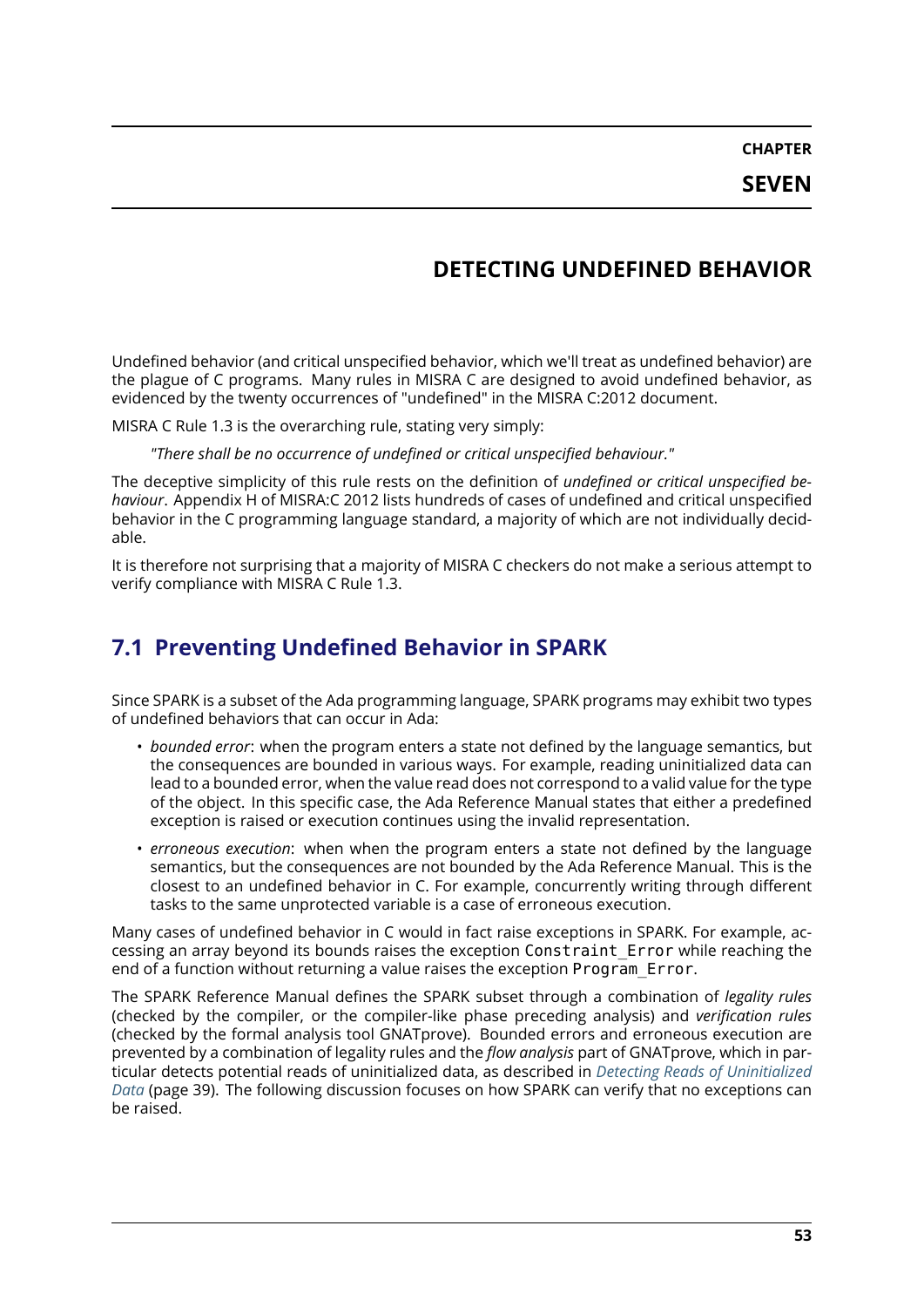# **7.2 Proof of Absence of Run-Time Errors in SPARK**

The most common run-time errors are related to misuse of arithmetic (division by zero, overflows, exceeding the range of allowed values), arrays (accessing beyond an array bounds, assigning between arrays of different lengths), and structures (accessing components that are not defined for a given variant).

Arithmetic run-time errors can occur with signed integers, unsigned integers, fixed-point and floating-point (although with IEEE 754 floating-point arithmetic, errors are manifest as special runtime values such as NaN and infinities rather than as exceptions that are raised). These errors can occur when applying arithmetic operations or when converting between numeric types (if the value of the expression being converted is outside the range of the type to which it is being converted).

Operations on enumeration values can also lead to run-time errors; e.g., T'Pred(T'First) or T'Succ(T'Last) for an enumeration type T, or T'Val(N) where N is an integer value that is outside the range 0 .. T'Pos(T'Last).

The Update procedure below contains what appears to be a simple assignment statement, which sets the value of array element  $A(I+J)$  to  $P/Q$ .

```
Listing 1: show runtime errors.ads
```

```
1 package Show_Runtime_Errors is
\overline{2}3 type Nat_Array is array (Integer range <>) of Natural;
4 -- The values in subtype Natural are 0 , 1, ... Integer'Last
5
6 procedure Update (A : in out Nat_Array; I, J, P, Q : Integer);
7
8 end Show Runtime Errors;
```
Listing 2: show\_runtime\_errors.adb

```
1 package body Show_Runtime_Errors is
\overline{2}3 procedure Update (A : in out Nat_Array; I, J, P, Q : Integer) is
4 begin
5 A (I + J) := P / Q;
6 end Update;
7
  8 end Show_Runtime_Errors;
```
### **Prover output**

Phase 1 of 2: generation of Global contracts ... Phase 2 of 2: flow analysis and proof ... show\_runtime\_errors.adb:5:12: medium: overflow check might fail [reason for check: ↪result of addition must fit in a 32-bits machine integer] [possible fix:␣ ↪subprogram at show\_runtime\_errors.ads:6 should mention I and J in a precondition] show runtime\_errors.adb:5:12: medium: array index check might fail [reason for  $\Rightarrow$   $\Rightarrow$  check: result of addition must be a valid index into the array] [possible fix: ↪subprogram at show\_runtime\_errors.ads:6 should mention I and J in a precondition] show runtime errors.adb:5:22: medium: divide by zero might fail [possible fix:.. ↪subprogram at show\_runtime\_errors.ads:6 should mention P and Q in a precondition] show runtime errors.adb:5:22: medium: overflow check might fail [reason for check:.. ↪result of division must fit in a 32-bits machine integer] [possible fix:␣ ↪subprogram at show\_runtime\_errors.ads:6 should mention P and Q in a precondition] show runtime errors.adb:5:22: medium: range check might fail [reason for check:. ↪result of division must fit in the target type of the assignment] [possible fix:␣ ↪subprogram at show\_runtime\_errors.ads:6 should mention P and Q in a precondition] gnatprove: unproved check messages considered as errors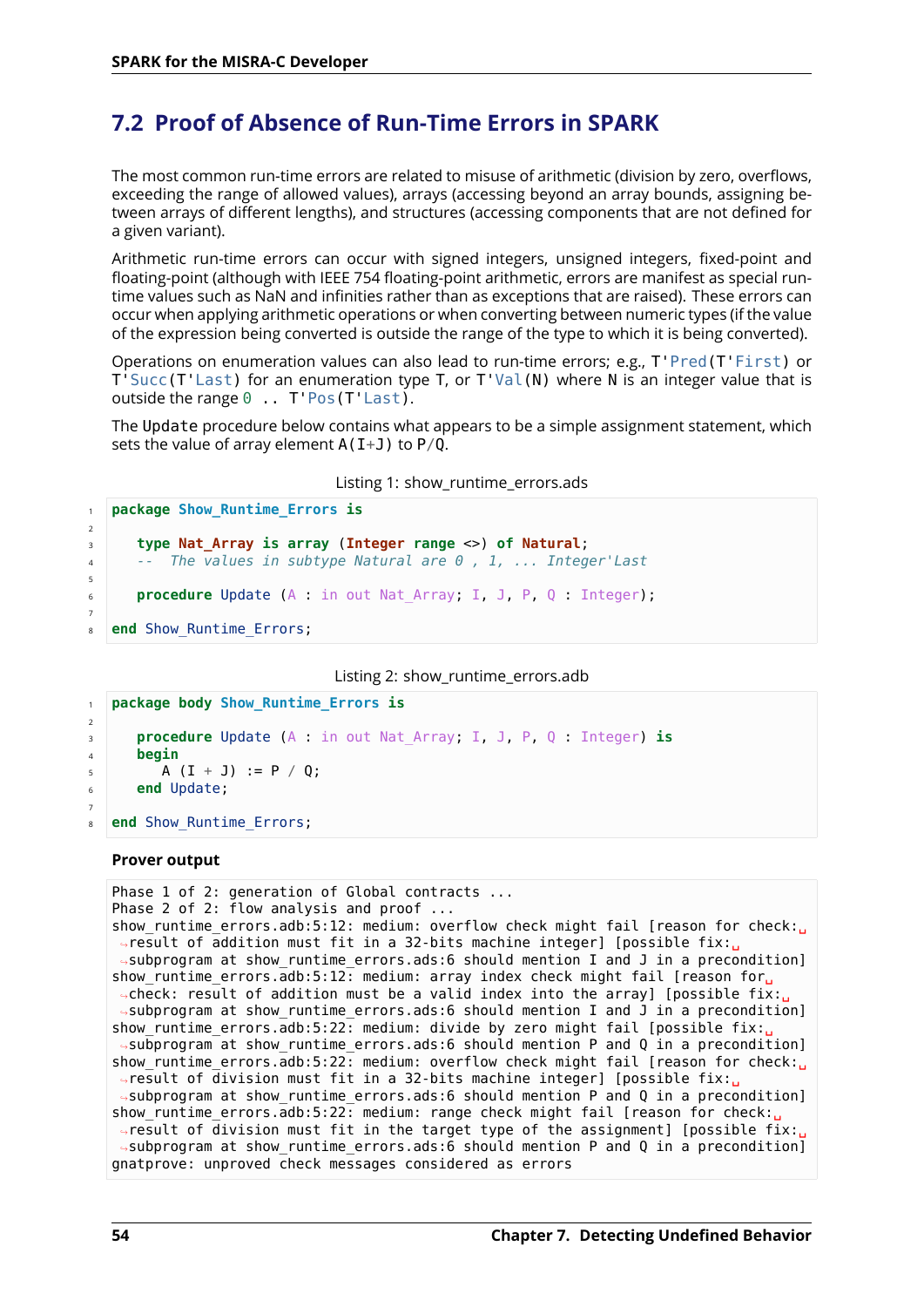However, for an arbitrary invocation of this procedure, say Update (A, I, J, P, 0), an exception can be raised in a variety of circumstances:

• The computation I+J may overflow, for example if I is **Integer**'Last and J is positive.

A (**Integer**'Last + 1) := P / Q;

• The value of I+J may be outside the range of the array A.

A  $(A'Last + 1) := P / 0$ :

• The division P / Q may overflow in the special case where P is **Integer**'First and Q is -1, because of the asymmetric range of signed integer types.

A  $(I + J) := Integer 'First / -1;$ 

• Since the array can only contain non-negative numbers (the element subtype is **Natural**), it is also an error to store a negative value in it.

A  $(I + J) := 1 / -1;$ 

• Finally, if Q is 0 then a divide by zero error will occur.

A  $(I + J) := P / \theta$ ;

For each of these potential run-time errors, the compiler will generate checks in the executable code, raising an exception if any of the checks fail:

```
A (Integer'Last + 1) := P / Q;
-- raised CONSTRAINT_ERROR : overflow check failed
A (A' Last + 1) := P / 0:
-- raised CONSTRAINT_ERROR : index check failed
A (I + J) := Integer'First / (-1);
-- raised CONSTRAINT_ERROR : overflow check failed
A (I + J) := 1 / (-1);
-- raised CONSTRAINT_ERROR : range check failed
A (I + J) := P / \theta;
-- raised CONSTRAINT_ERROR : divide by zero
```
These run-time checks incur an overhead in program size and execution time. Therefore it may be appropriate to remove them if we are confident that they are not needed.

The traditional way to obtain the needed confidence is through testing, but it is well known that this can never be complete, at least for non-trivial programs. Much better is to guarantee the absence of run-time errors through sound static analysis, and that's where SPARK and GNATprove can help.

More precisely, GNATprove logically interprets the meaning of every instruction in the program, taking into account both control flow and data/information dependencies. It uses this analysis to generate a logical formula called a *verification condition* for each possible check.

```
A (Integer'Last + 1) := P / Q;
-- medium: overflow check might fail
A (A' Last + 1) := P / Q;
-- medium: array index check might fail
A (I + J) := \text{Integer}' First / (-1);
-- medium: overflow check might fail
```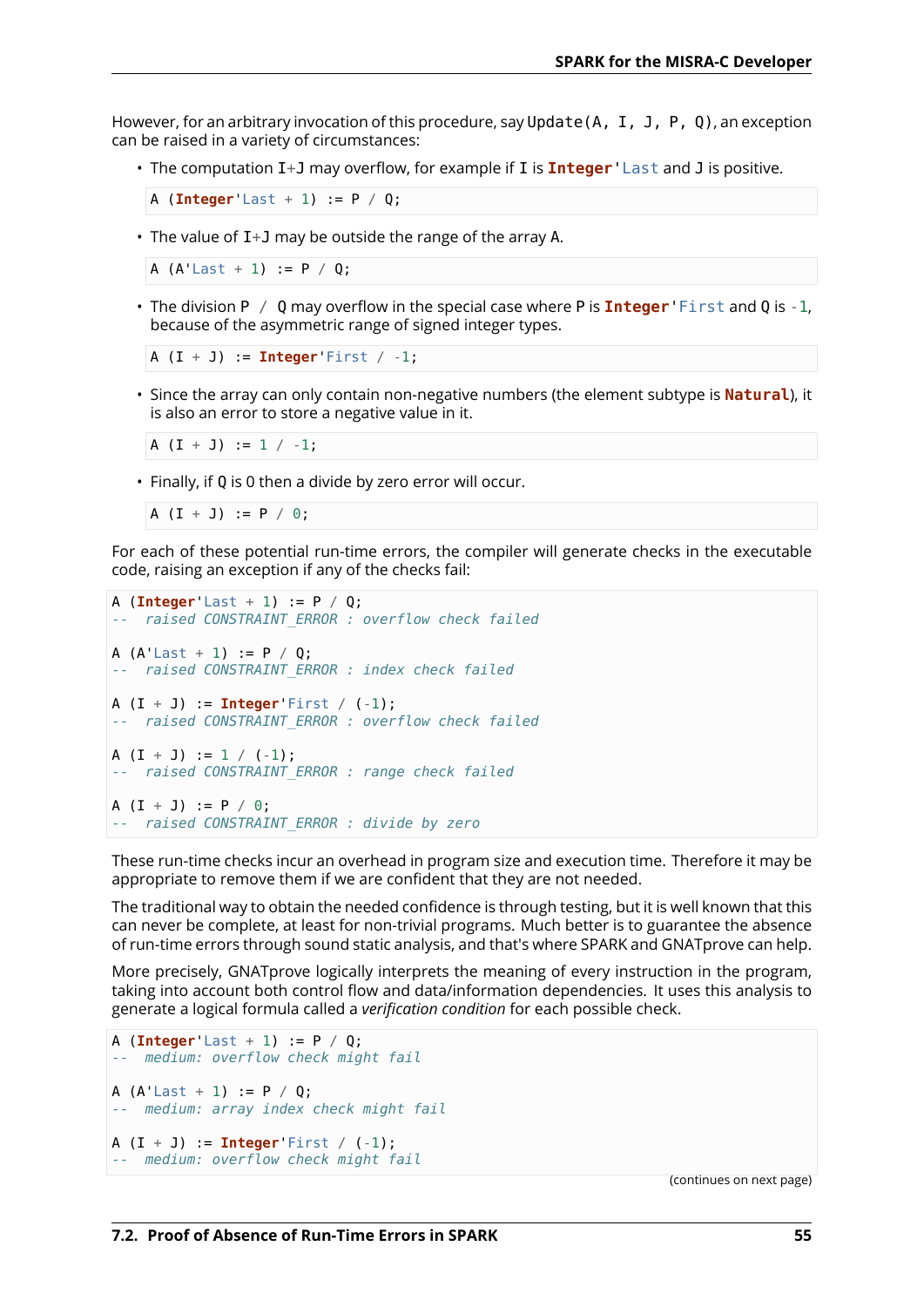```
A (I + J) := 1 / (-1);
-- medium: range check might fail
A (I + J) := P / \theta;
-- medium: divide by zero might fail
```
The verification conditions are then given to an automatic prover. If every verification condition can be proved, then no run-time errors will occur.

GNATprove's analysis is sound — it will detect all possible instances of run-time exceptions being raised — while also having high precision (i.e., not producing a cascade of "false alarms").

The way to program in SPARK so that GNATprove can guarantee the absence of run-time errors entails:

- declaring variables with precise constraints, and in particular to specify precise ranges for scalars; and
- defining preconditions and postconditions on subprograms, to specify respectively the constraints that callers should respect and the guarantees that the subprogram should provide on exit.

For example, here is a revised version of the previous example, which can guarantee through proof that no possible run-time error can be raised:

Listing 3: no\_runtime\_errors.ads

```
1 package No_Runtime_Errors is
\overline{2}3 subtype Index_Range is Integer range 0 .. 100;
4
5 type Nat_Array is array (Index_Range range <>) of Natural;
6
<sup>7</sup> procedure Update (A : in out Nat Array;
8 I, J : Index Range;
9 P, Q : Positive)
10 with
11 Pre \Rightarrow I + J in A'Range;
12
13 end No Runtime Errors;
```
Listing 4: no\_runtime\_errors.adb

```
1 package body No_Runtime_Errors is
\overline{2}3 procedure Update (A : in out Nat Array;
4 I, J : Index Range;
5 P, Q : Positive) is
6 begin
7 A (I + J) := P / Q;8 end Update;
9
10 end No_Runtime_Errors;
```
### **Prover output**

```
Phase 1 of 2: generation of Global contracts ...
Phase 2 of 2: flow analysis and proof ...
no_runtime_errors.adb:7:12: info: index check proved
no_runtime_errors.adb:7:22: info: division check proved
```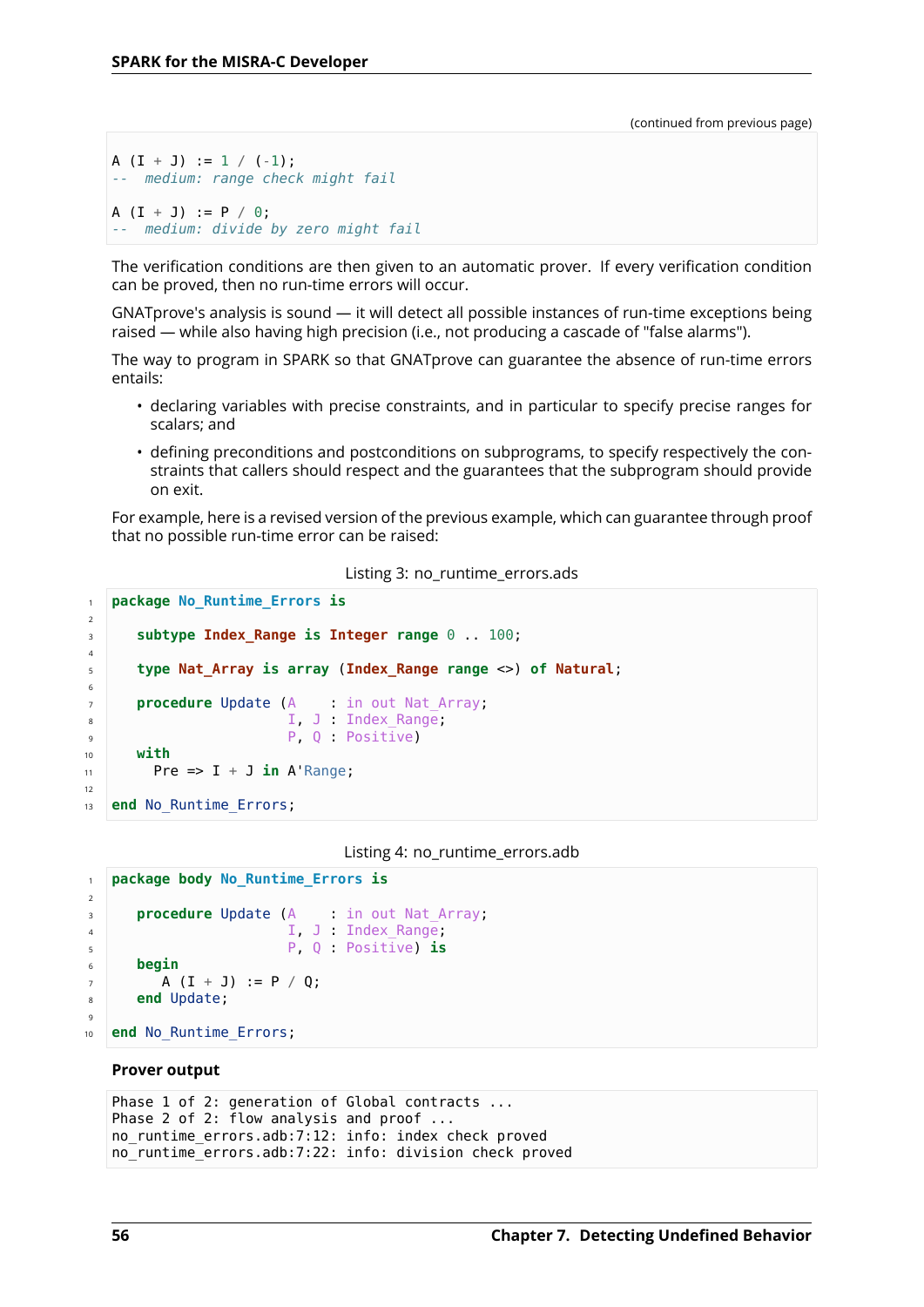# <span id="page-61-0"></span>**DETECTING UNREACHABLE CODE AND DEAD CODE**

MISRA C defines *unreachable code* as code that cannot be executed, and it defines *dead code* as code that can be executed but has no effect on the functional behavior of the program. (These definitions differ from traditional terminology, which refers to the first category as "dead code" and the second category as "useless code".) Regardless of the terminology, however, both types are actively harmful, as they might confuse programmers and lead to errors during maintenance.

The "Unused code" section of MISRA C contains seven rules that deal with detecting both unreachable code and dead code. The two most important rules are:

- Rule 2.1: *"A project shall not contain unreachable code"*, and
- Rule 2.2: *"There shall not be dead code"*.

Other rules in the same section prohibit unused entities of various kinds (type declarations, tag declarations, macro declarations, label declarations, function parameters).

While some simple cases of unreachable code can be detected by static analysis (typically if a condition in an **if** statement can be determined to be always true or false), most cases of unreachable code can only be detected by performing coverage analysis in testing, with the caveat that code reported as not being executed is not necessarily unreachable (it could simply reflect gaps in the test suite). Note that *statement coverage*, rather than the more comprehensive *decision coverage* or *modified condition / decision coverage* (MC/DC) as defined in the DO-178C standard for airborne software, is sufficient to detect potential unreachable statements, corresponding to code that is not covered during the testing campaign.

The presence of dead code is much harder to detect, both statically and dynamically, as it requires creating a complete dependency graph linking statements in the code and their effect on visible behavior of the program.

SPARK can detect some cases of both unreachable and dead code through its precise construction of a dependency graph linking a subprogram's statements to all its inputs and outputs. This analysis might not be able to detect complex cases, but it goes well beyond what other analyses do in general.

Listing 1: much ado about little.ads

```
procedure Much Ado About Little (X, Y, Z : Integer; Success : out Boolean);
```
Listing 2: much ado about little.adb

```
1 procedure Much_Ado_About_Little (X, Y, Z : Integer; Success : out Boolean) is
\overline{2}3 procedure Ok is
4 begin
5 Success := True;
6 end Ok;
7
8 procedure NOk is
      9 begin
                                                                      (continues on next page)
```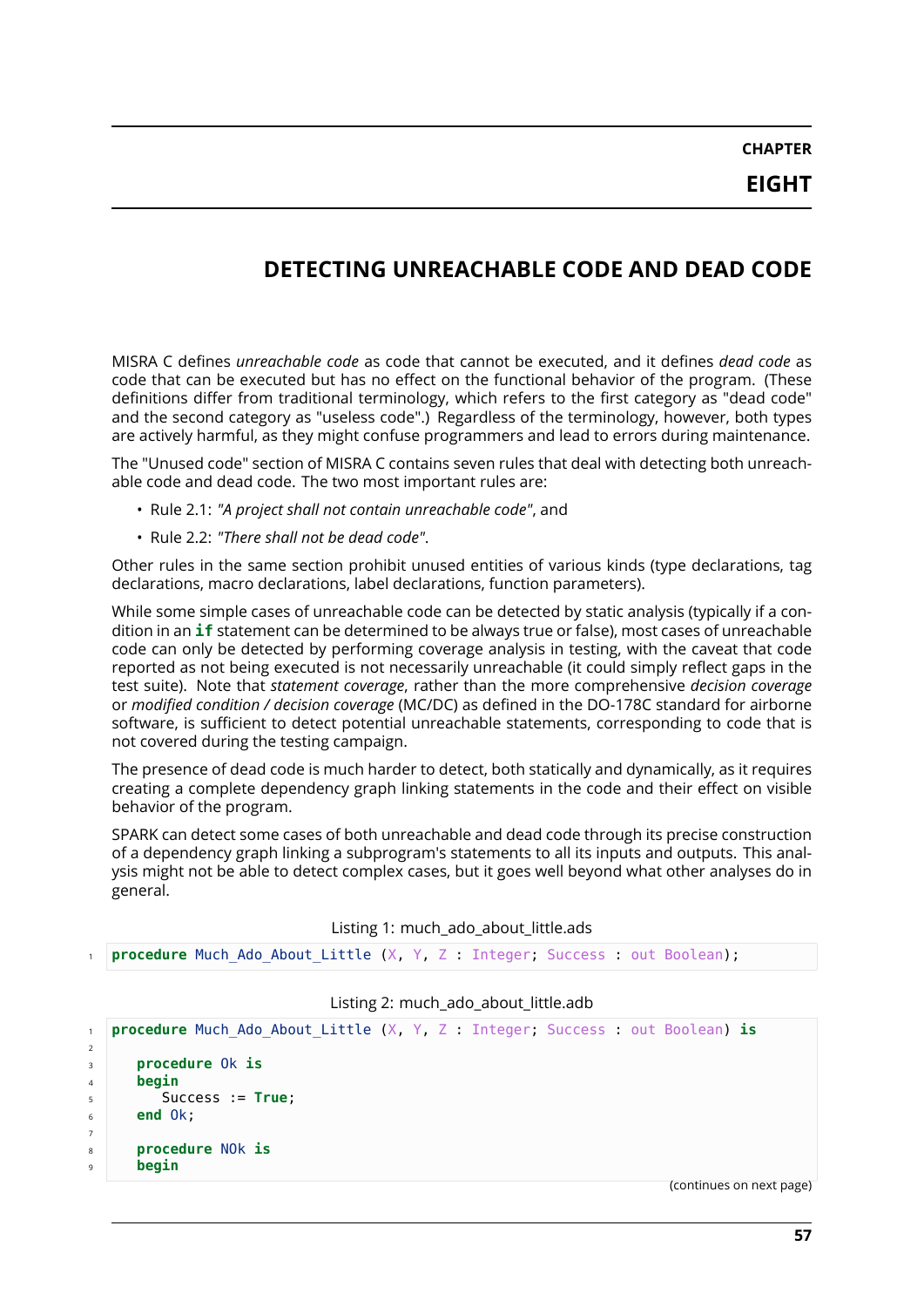```
10 Success := False;
11 end NOk;
1213 begin
14 Success := False;
15
16 for K in Y .. Z loop
17 if K < X and not Success then
18 Ok;
19 end if;
20 end loop;
21
22 if X > Y then
23 Ok;
24 else
25 NOk;
26 end if;
27
28 if 7 > Y then
29 NOk:
30 return;
31 else
32 Ok;
33 return;
34 end if;
35
36 if Success then
37 Success := not Success;
38 end if;
39 end Much_Ado_About_Little;
```
### **Build output**

much ado about little.adb:36:04: warning: unreachable code [enabled by default]

### **Prover output**

```
Phase 1 of 2: generation of Global contracts ...
Phase 2 of 2: analysis of data and information flow ...
much ado about little.adb:5:15: warning: unused assignment, in call inlined at.
↪much_ado_about_little.adb:18
much ado about little.adb:5:15: warning: unused assignment, in call inlined at.
↪much_ado_about_little.adb:23
much ado about little.adb:10:15: warning: unused assignment, in call inlined at.
↪much_ado_about_little.adb:25
much ado about little.adb:14:12: warning: unused assignment
much ado about little.adb:16:20: warning: statement has no effect
much ado about little.adb:17:07: warning: statement has no effect
much ado about little.adb:22:04: warning: statement has no effect
much ado about little.adb:36:04: warning: unreachable code [enabled by default]
much ado about little.adb:36:04: warning: this statement is never reached
much ado about little.adb:37:15: warning: this statement is never reached
much ado about little.ads:1:34: warning: unused initial value of "X"
```
The only code in the body of Much Ado About Little that affects the result of the procedure's execution is the **if** Z > Y... statement, since this statement sets Success to either True or False regardless of what the previous statements did. I.e., the statements preceding this **if** are dead code in the MISRA C sense. Since both branches of the **if** Z > Y... statement return from the procedure, the subsequent **if** Success... statement is unreachable. GNATprove detects and issues warnings about both the dead code and the unreachable code.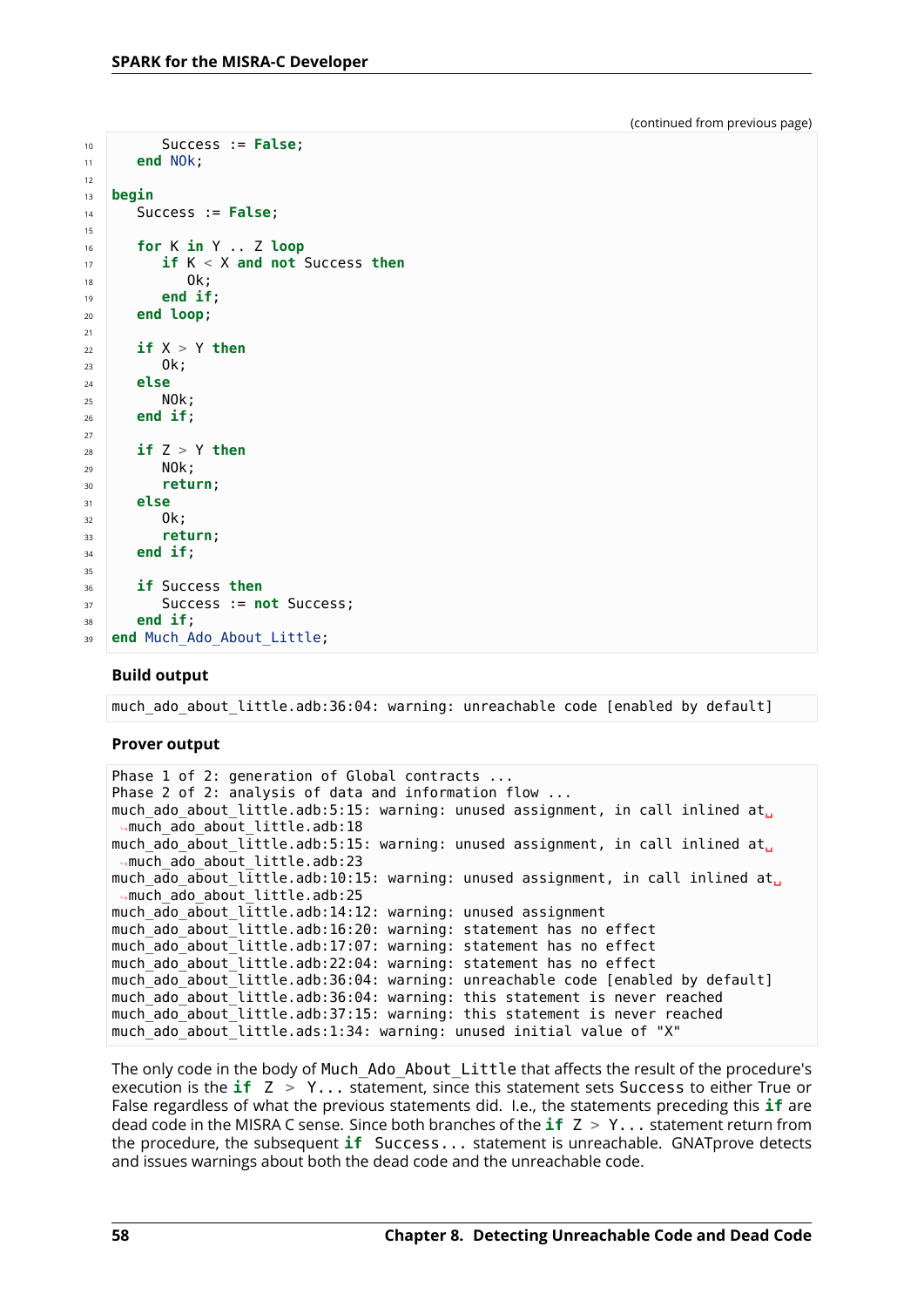# **CONCLUSION**

<span id="page-63-0"></span>The C programming language is "close to the metal" and has emerged as a *lingua franca* for the majority of embedded platforms of all sizes. However, its software engineering deficiencies (such as the absence of data encapsulation) and its many traps and pitfalls present major obstacles to those developing critical applications. To some extent, it is possible to put the blame for programming errors on programmers themselves, as Linus Torvalds admonished:

### *"Learn C, instead of just stringing random characters together until it compiles (with warnings)."*

But programmers are human, and even the best would be hard pressed to be 100% correct about the myriad of semantic details such as those discussed in this document. Programming language abstractions have been invented precisely to help developers focus on the "big picture" (thinking in terms of problem-oriented concepts) rather than low-level machine-oriented details, but C lacks these abstractions. As Kees Cook from the Kernel Self Protection Project puts it (during the Linux Security Summit North America 2018):

### *"Talking about C as a language, and how it's really just a fancy assembler"*

Even experts sometimes have problems with the C programming language rules, as illustrated by Microsoft expert David LeBlanc (see *Enforcing Strong Typing for Scalars* (page 30)) or the MISRA C Committee itself (see the *Preface* (page 3)).

The rules in MISRA C represent an impressive collective effort to improve the reliability of C code in critical applications, with a focus on avoiding error-prone features rather than enforcing a particular programming style. The Rati[onale provided with each rule is a](#page-34-0) clear and unobjectionable justification of the rule's [benefit.](#page-7-0)

At a fundamental level, however, MISRA C is still built on a base language that was not really designed with the goal of supporting large high-assurance applications. As shown in this document, there are limits to what static analysis can enforce with respect to the MISRA C rules. It's hard to retrofit reliability, safety and security into a language that did not have these as goals from the start.

The SPARK language took a different approach, starting from a base language (Ada) that was designed from the outset to support solid software engineering, and eliminating features that were implementation dependent or otherwise hard to formally analyze. In this document we have shown how the SPARK programming language and its associated formal verification tools can contribute usefully to the goal of producing error-free software, going beyond the guarantees that can be achieved in MISRA C.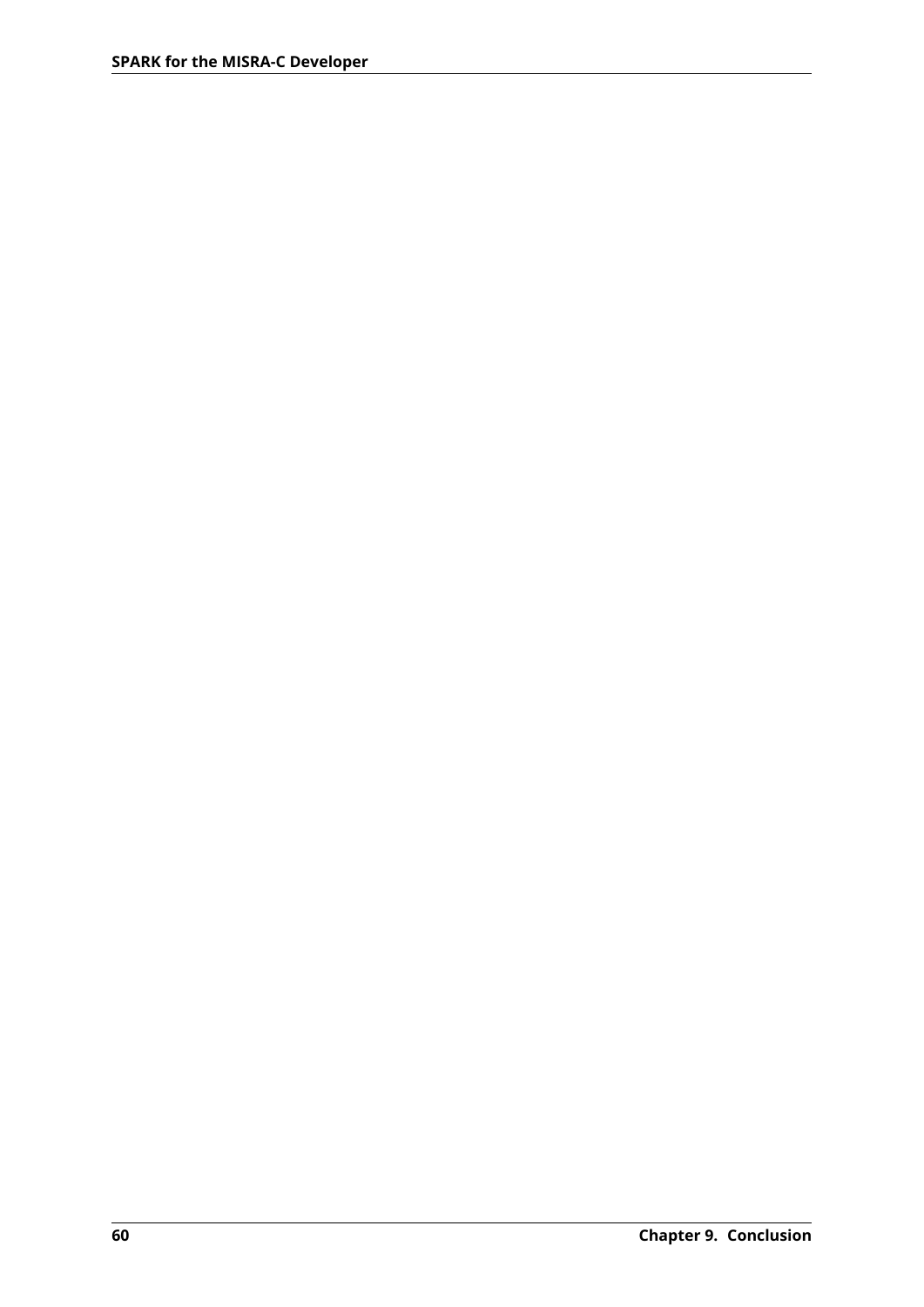**TEN**

# **REFERENCES**

# **10.1 About MISRA C**

The official website of the MISRA association https://www.misra.org.uk/ has many freely available resources about MISRA C, some of which can be downloaded after registering on the MISRA Bulletin Board at https://www.misra.org.uk/forum/ (such as the examples from the MISRA C:2012 standard, which includes a one-line description of each guideline).

The following documents are freely available[:](https://www.misra.org.uk/)

- *MIS[RA Compliance 2016: Achieving co](https://www.misra.org.uk/forum/)mpliance with MISRA coding guidelines*, 2016, which explains the rationale and process for compliance, including a thorough discussions of acceptable deviations
- *MISRA C:2012 Amendment 1: Additional security guidelines for MISRA C:2012*, 2016, which contains 14 additional guidelines focusing on security. This is a minor addition to MISRA C.

The main MISRA C:2012 document can be purchased from the MISRA webstore.

PRQA is the company that first developed MISRA C, and they have been heavily involved in every version since then. Their webpage http://www.prqa.com/coding-standards/misra/ contains many resources about MISRA C: product datasheets, white papers, webinars, professional courses.

The PRQA Resources Library at http://info.prqa.com/resources-library?filter=white\_paper has some freely available white papers [on MISRA C and the use of static analyzers:](http://www.prqa.com/coding-standards/misra/)

- An introduction to MISRA C:2012 at http://info.prqa.com/MISRA C-2012-whitepaperevaluation-lp
- *The Myth of Perfect MISRA Compliance* at [http://info.prqa.com/myth-of-perfect-M](http://info.prqa.com/resources-library?filter=white_paper)ISRA Compliance-evaluation-lp, providing background information on the use and limitations of static analyzers for checking MISRA C compliance

In 2013 ISO standardized a set of 45 rules focused on security, available in the *C Secure Coding Rules*. A draft is freely available at http://www.open-std.org[/jtc1/sc22/wg14/www/docs/n1624.pdf](http://info.prqa.com/myth-of-perfect-MISRA)

In 2018 MISRA published *MISRA C:2012 - Addendum 2: Coverage of MISRA C:2012 against ISO/IEC TS 17961:2013 "C Secure"*, mapping ISO rules to MISRA C:2012 guidelines. This document is freely available from https://www[.misra.org.uk/.](http://www.open-std.org/jtc1/sc22/wg14/www/docs/n1624.pdf)